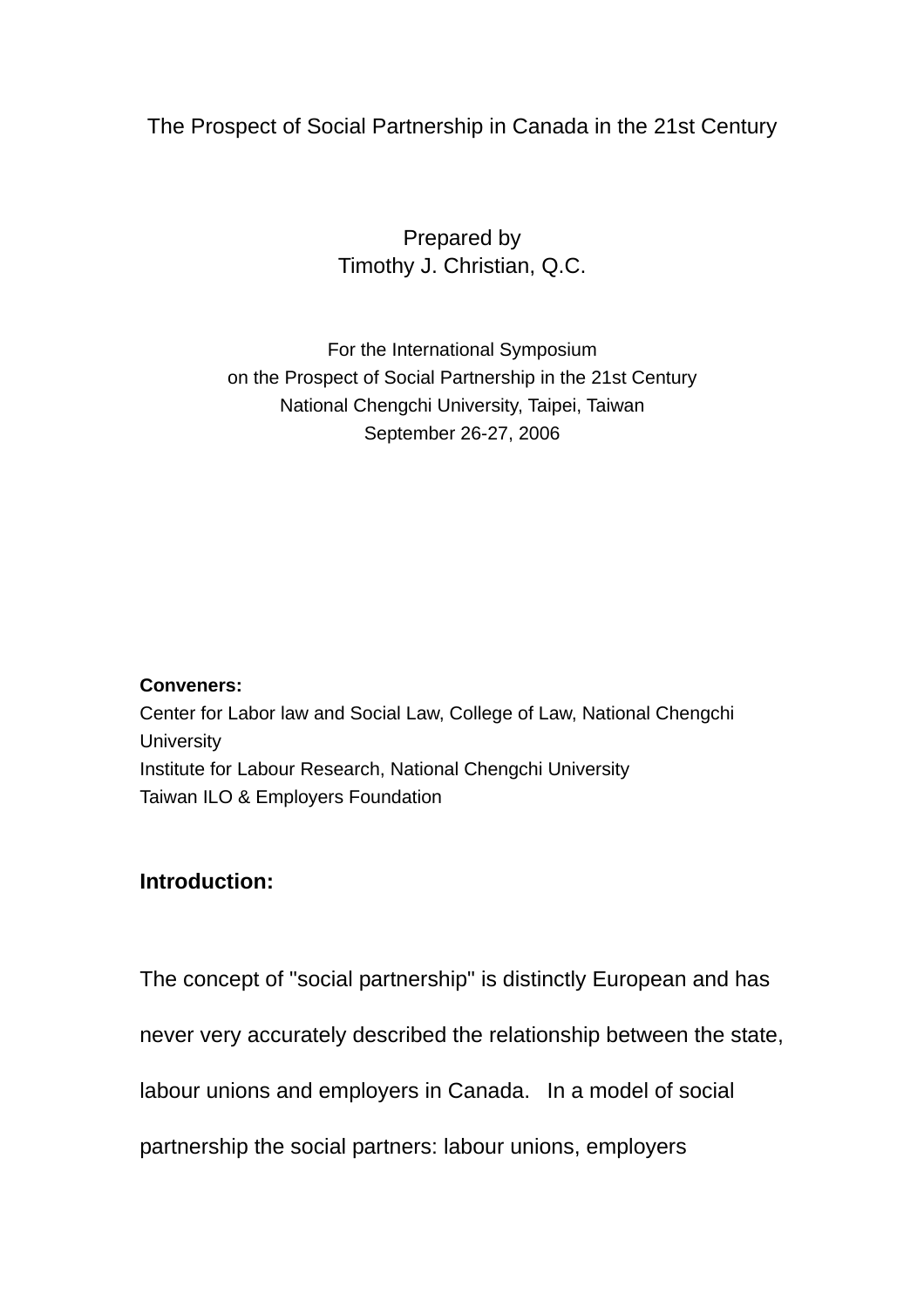associations and governments, work together to ensure a positive outcome for the citizens. This model presupposes a high rate of unionization, direct political involvement by trade unions, joint management of the economy by unions, employers groups and governments, and a high-level of social welfare support for citizens.

The organization of Austrian labour, both in its centralization and high-density, has been given a predominant position in explaining the successful management of Austria's economy. Labour's integration into consensual decision-making, under the watchful eye of the government, along with the similarly well organized professions and farmers, usually called the social partnership, leads to a no-surprise, relatively predictable, dependable system in which all major economic interests achieve their primary goals by mutually sacrificing secondary goals.<sup>[1]</sup>

The idea of social partnership originated in the European models of

industrial relations and is now adopted across the European

Union. An example of a functioning "social partnership" may be

found in the Republic of Ireland where the term "social partnership"

is used to describe tripartite, triennial national wage

<sup>[1]</sup> Harald Von Riekhoff, and Hanspeter Neuhold, eds., Unequal Partners: A Comparative Analysis of Relations between Austria and the Federal Republic of Germany and between Canada and the United States (Boulder, CO: Westview Press, 1993) 55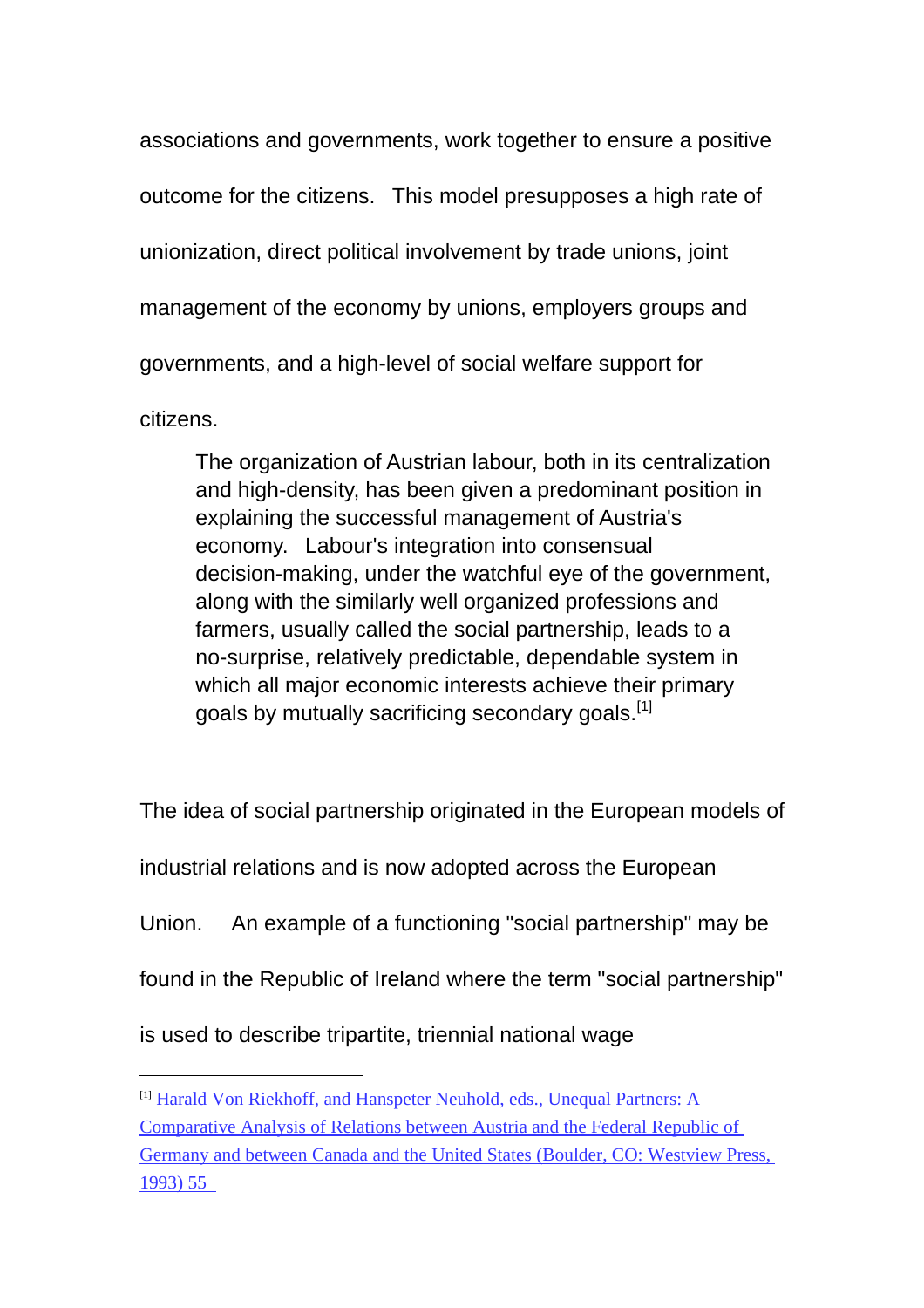agreements. These "pay pacts" are voluntary agreements between the government, the main employer groups and the Irish Congress of trade unions. The most recent corporatist agreement, which operates for three years, sets centralized, national wage increases, and provides for policy agreements over welfare,

education, health and employment issues.<sup>1</sup>

In recent years doubts have been expressed about the future of the

concept of social partnership. In their work, Renegotiating the

Welfare State: Flexible Adjustment through Corporatist

Concertation, Vaan Warden and Lehmbruch observe:

 $\overline{a}$ 

Since the late 1970s considerable changes have affected the economic, political and social conditions of social partnership action. Growing uncertainties related to an ever-greater intertwined world economy, the end of high growth rates, increased unemployment and the erosion of homogeneous interests have given new fuel to the question as to the decline of corporatism for some time now. Most recently, external incisive changes in social partnership are being underscored along with watchwords such as neoliberalism and globalization. Together with internal undermining tendencies of the system such as a new coalition government without social democrats, a calling into question the existence of chambers and the declining degree of the organization of labour unions, the question arises as to what survival potential and what future social partnership will have.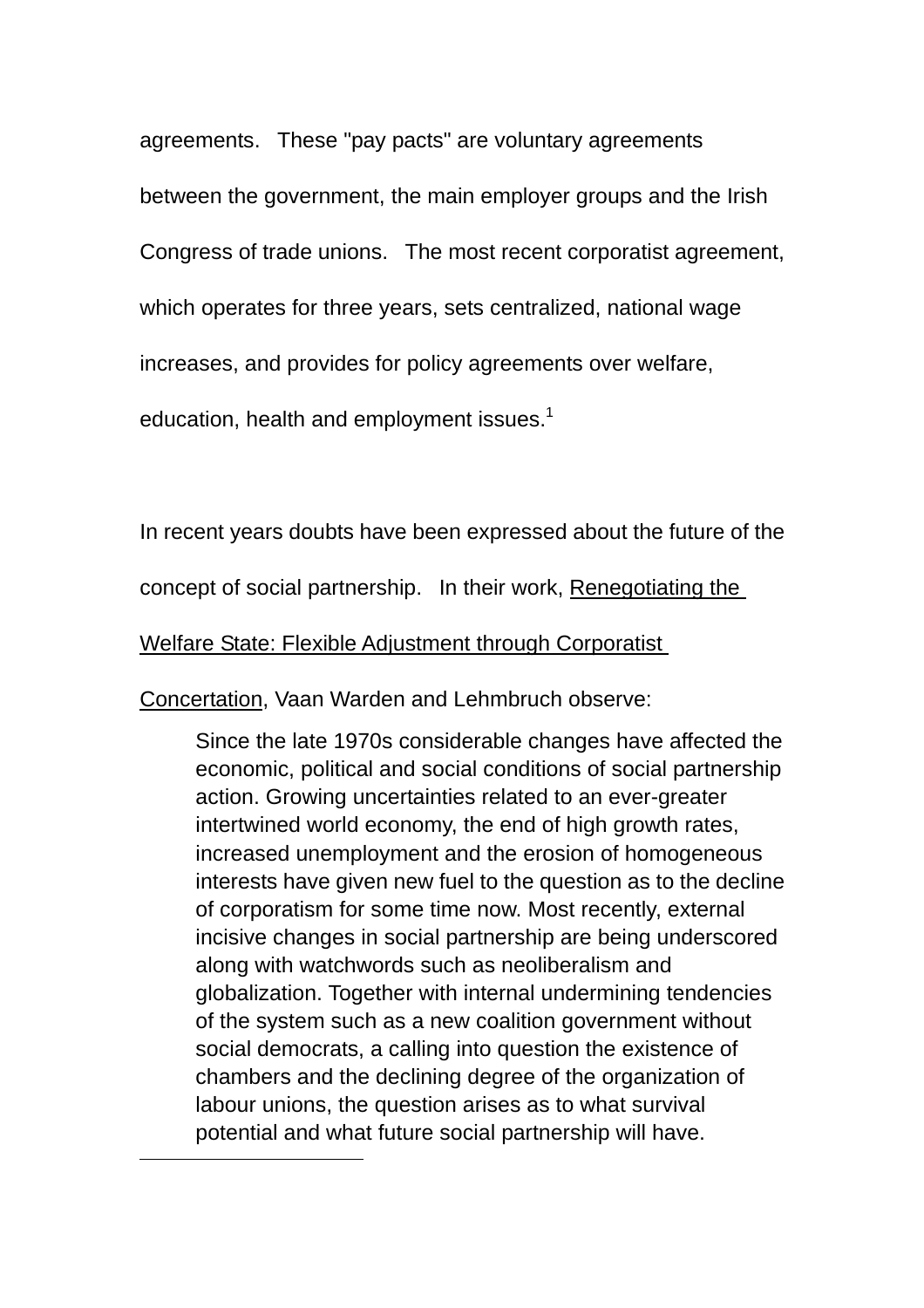Forecasts as to the future potentials of social partnership have become relatively pessimistic, lately. Many sociologists, political scientists and economists, though for different reasons, all predict its decline. Crepaz (1995), for example, used the metaphor of the 'end of a dinosaur' in order to express the inability of social partnership to meet the sociological needs of post-modern time. According to his view the dinosaur called social partnership will die out because young people want a transparent system of decision making, a democratic way of making these decisions and equal and fair access possibilities for men and women, to give some examples. No more closed-door compromises by some old boys sitting around a green table, no more paternalistic decisions over people's heads would, indeed, mean, the end of social partnership, because non-transparency is one of its main characteristics and an important pillar for it to function.<sup>[2]</sup>

Whatever the future of social partnership in Europe, it is clear that the classic notion does not fit very well in North America, and particularly in Canada. In this paper I shall examine several reasons why social partnership has not been achieved in Canada. This will involve a consideration of the Canadian concept of "social contract", rates of unionization and challenges faced by the union movement, the degree to which organized labour

 <sup>[2]</sup> Frans Van Waarden, and Gerhard Lehmbruch, eds., Renegotiating the Welfare State: Flexible Adjustment through Corporatist Concertation (New York: Routledge, 2003) 97.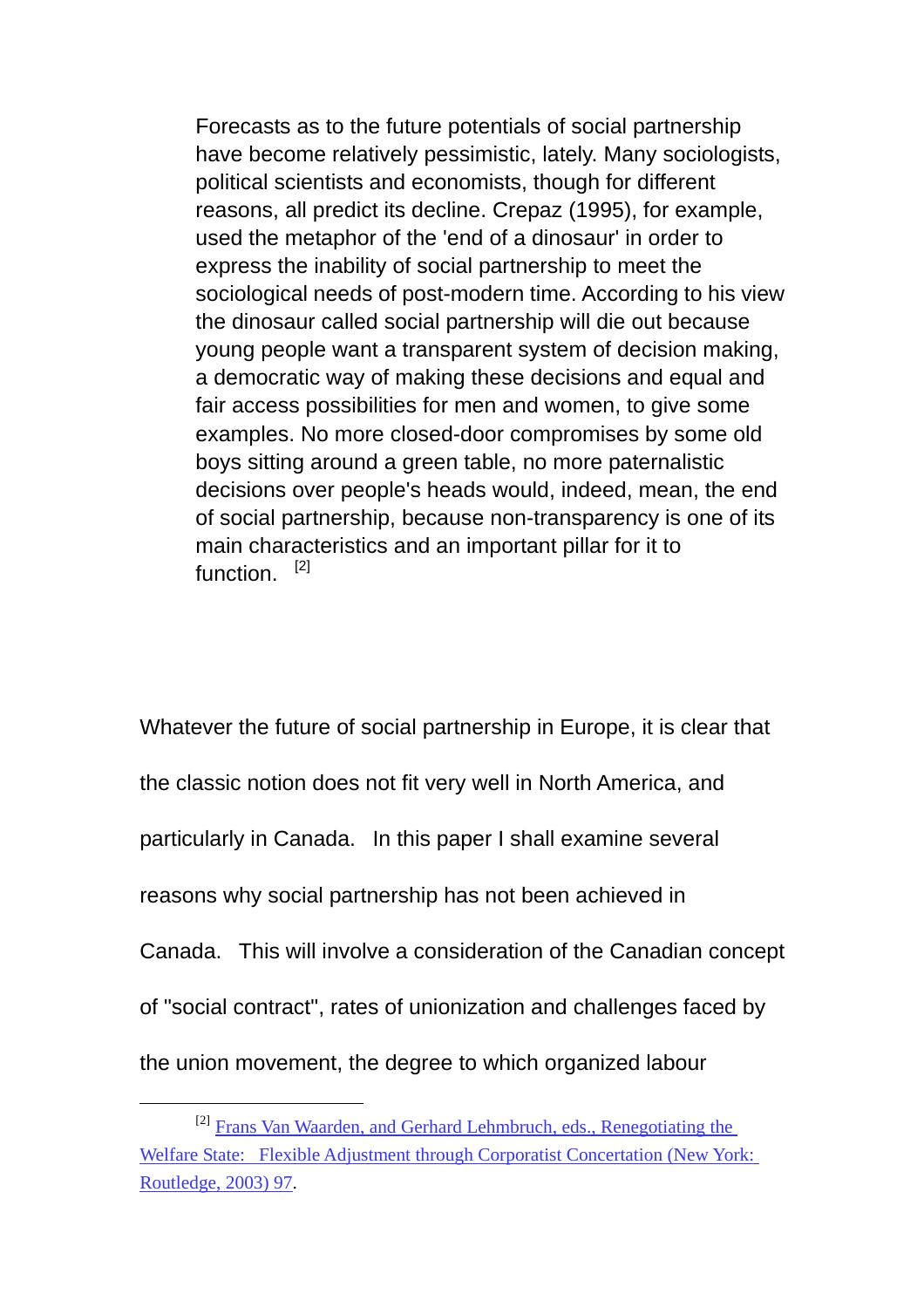participates in parliamentary politics, and features of the Canadian economy which make social partnership, in the European sense, a difficult goal to achieve.

### **The Canadian Social Contract:**

In 2002 the Canadian Policy Research Network undertook a national conversation about the fundamental qualities of Canadian life by giving a representative sample of Canadians an opportunity to engage in a dialog about the kind of Canada citizens want. The study was conducted by a prominent Canadian economist, Judith Maxwell, and the resulting report, "Citizens Dialogue on Canada's Future: a 21st Century Social Contract " provides an interesting measure of Canadian opinion on important elements of the social contract. Maxwell saw the two main outcomes as a reframing of the unwritten social contract and a restatement of core Canadian values.

Two key points emerged from the study which bear on the themes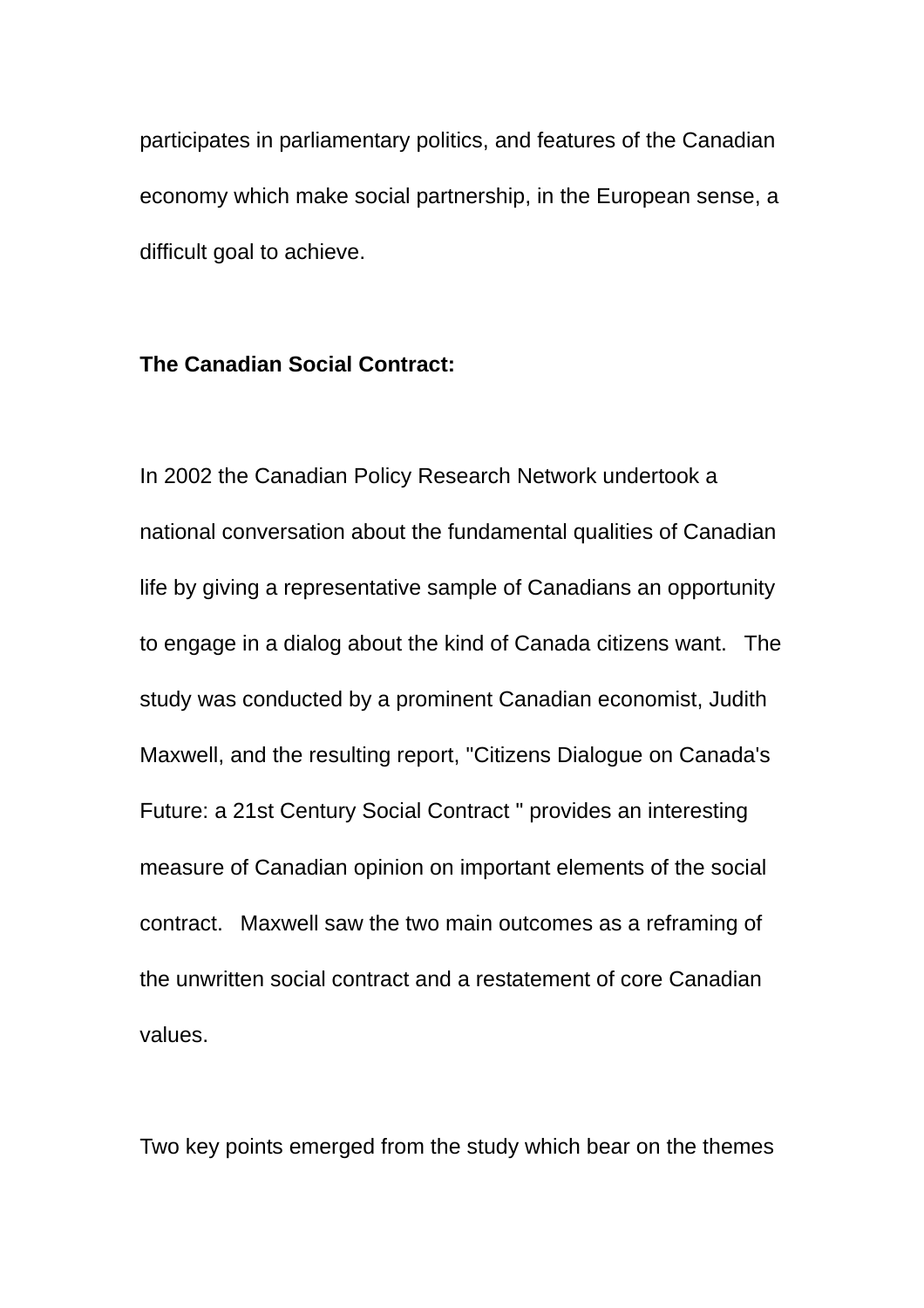canvassed in this paper.

- 1. Markets are no longer seen as separate from and even opposed to civil society--an assumption that helped create the welfare state. Instead, to a surprising degree, markets are now seen as an integral part of a working society, serving public as well as private interests, with market values being integrated into Canadian's notions of civil society and social equity in a unique and compelling way. At the same time citizens are pragmatic about the limitations of both markets and governments.
- 2. Citizens see themselves as more active participants in government. They have moved toward greater self-reliance and beyond deference to demanding a voice. Hidden beneath the thin crust of cynicism lies a keen desire for more active citizen involvement in public affairs. Citizens insist on greater accountability on the part of governments, business and other institutions and are willing to assume greater responsibility and accountability themselves. They want to see more responsive governments that foster ongoing dialogue with and between citizens.<sup>[3]</sup>

The opinions and values expressed by the participants in the study clearly indicate that Canadians are not looking for a traditional social partnership model to resolve the challenges of the 21st century. The acceptance of the legitimacy of the market as a

<sup>[3]</sup> Maxwell et al, "Citizens Dialogue on Canada's Future: a 21st Century Social Contract" Canadian Policy Research Networks, 2003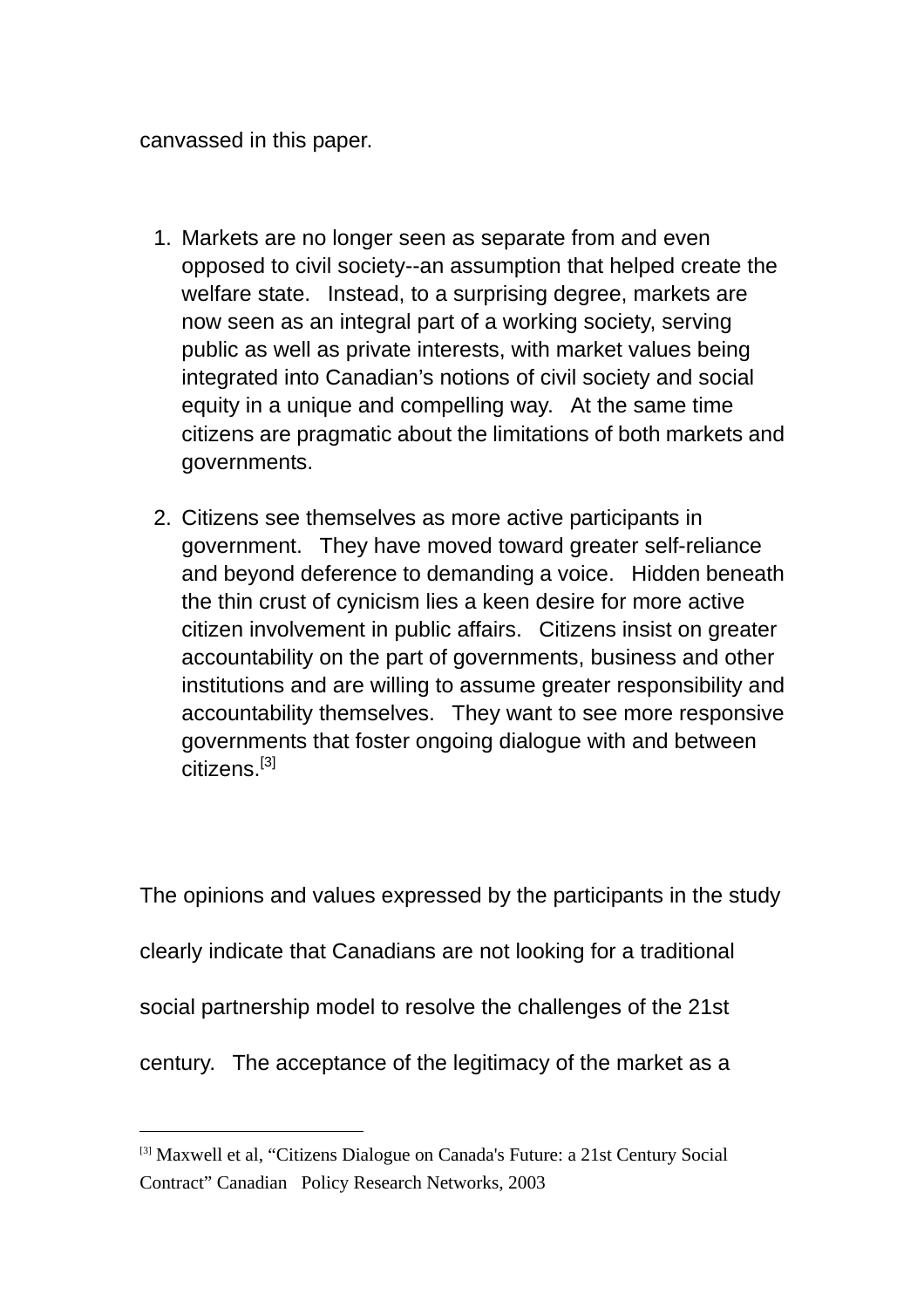device serving both public and private interests is a move beyond the class-based ideology which is the foundation of the social welfare state.

Citizens do not see trade unions as essential vehicles for their

political expression. Instead there is a general cynicism about all

institutions and a demand for greater accountability.

The participants also gave voice to a new view about social

welfare:

Citizens articulated a vision of a "working society" where everyone who can work gets a chance to earn a living wage. They believe that social programs should be better designed to help Canadians participate fully in work, community and family. Programs should give people a "hand up not a hand out ", reduce dependency and overcome barriers to participation in work in community life. This means that education training must be more affordable and accessible--not only for reasons of social mobility but also because that is the way to ensure a strong economy. $^{[4]}$ 

While public opinion surveys do not necessarily express

sociological truth, this particular study does provide support for the

 $[4]$  Ibid, p.vii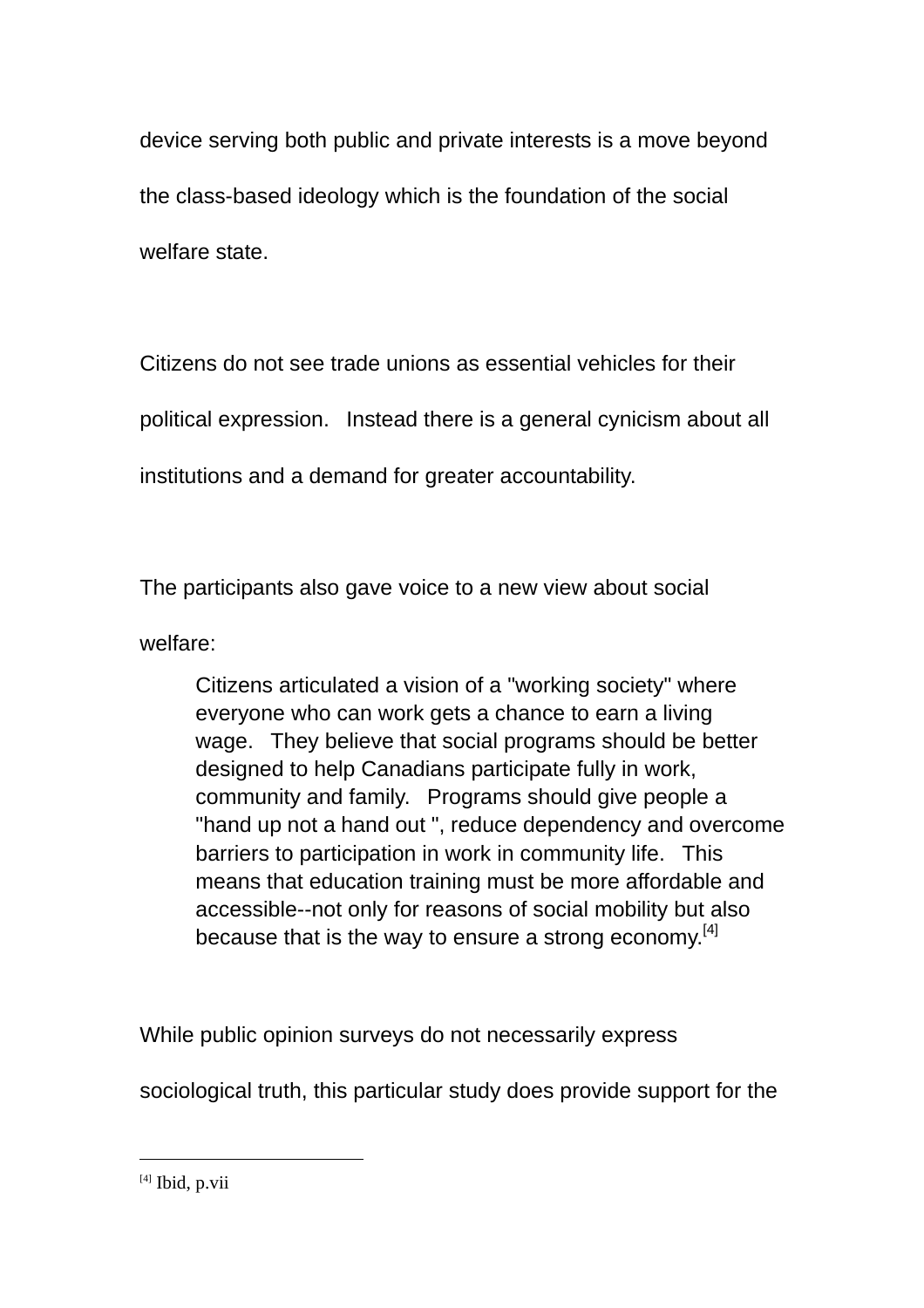idea that Canadians attitudes toward the social contract have undergone a fundamental change over the last 40 years. The current thinking, as reflected in the study, shows that Canadians are further removed from the European notion of social partnership and social welfare.

# **The Density of Union Membership:**

The most recent survey of union membership conducted by Human Resources and Social Development Canada indicates that the unionization rate (union membership as a percentage of nonagricultural paid employment) was 30.7% as of January 1, 2005. In the United States the Bureau of Labour Statistics reports that in 2005, 12 .5% of wage and salary workers were union members, a number unchanged from 2004. In both countries the rate of unionization of public sector employees was higher than the private sector. In 2005 the unionization rate for government workers was 36.5% in the United States and 70% in Canada.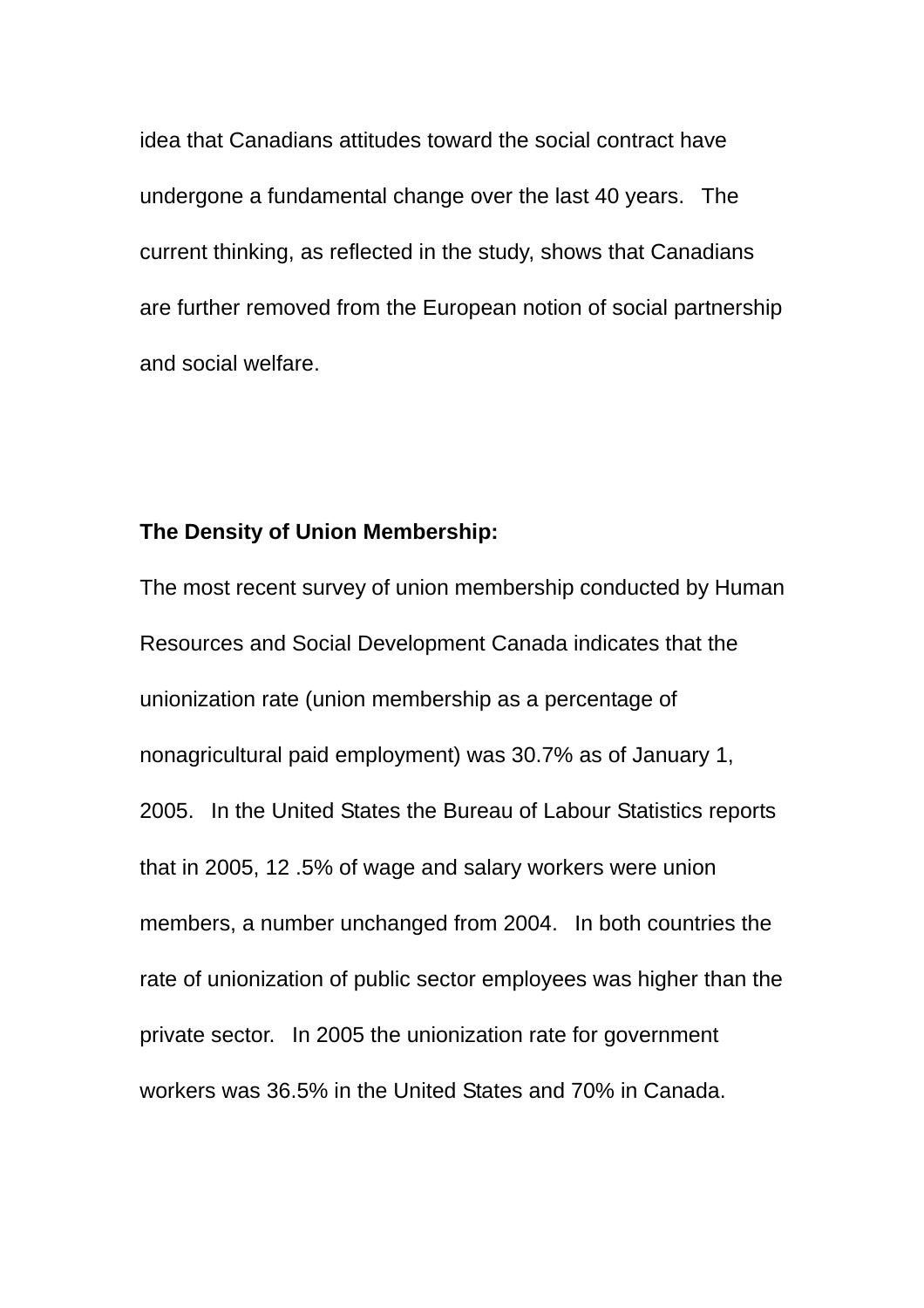While union density rates are generally higher in the European Union countries, the scientific director of the Amsterdam Institute for Advanced Labour Studies, Jelle Visser, observed in a recent analysis of "adjusted" union membership data in 24 countries that:

... union density rates in 2002 or 2003 are lower than in 1970 in all but four small European economies (Finland, Sweden, Denmark, and Belgium). These four happen to be the only ones in which unions are involved in the administration and execution of unemployment insurance. Also, each decade became progressively worse from the perspective of union organizing (except in Spain where the unions, after a difficult start after the fall of the Franco dictatorship, managed to acquire organizing rights and succeeded to build a reasonably loyal membership base among permanent workers in large firms). Thus, even in countries in which unions made strong membership gains in the 1990s as was the case in Ireland or the Netherlands, the rapid employment growth caused the union share in wage and salary employment to fall. Elsewhere in Europe--for example, in Germany, France, or Austria--union density fell in spite of the extremely slow employment growth.<sup>[5]</sup>

 $\overline{a}$ 

 ... it can be argued that sharper international competition ("globalization"), the rise of service employment, slower growth--or even decline of government employment ("privatization"), much higher (long-term) unemployment rates (especially in Europe), the increased use of flexible employment contracts, also lower inflation rates and the control of inflation by means of tighter monetary policies--have limited union power and union recruitment. However, these influences are mediated by labour market institutions, legal rules and politics. Most cross-national comparative and longitudinal studies on the subject find that such institutional factors as union-administered unemployment funds, the accepted presence of unions in the

<sup>[5]</sup> Visser, Jelle, Monthly Labour Review, January, 2006. Visser concluded that: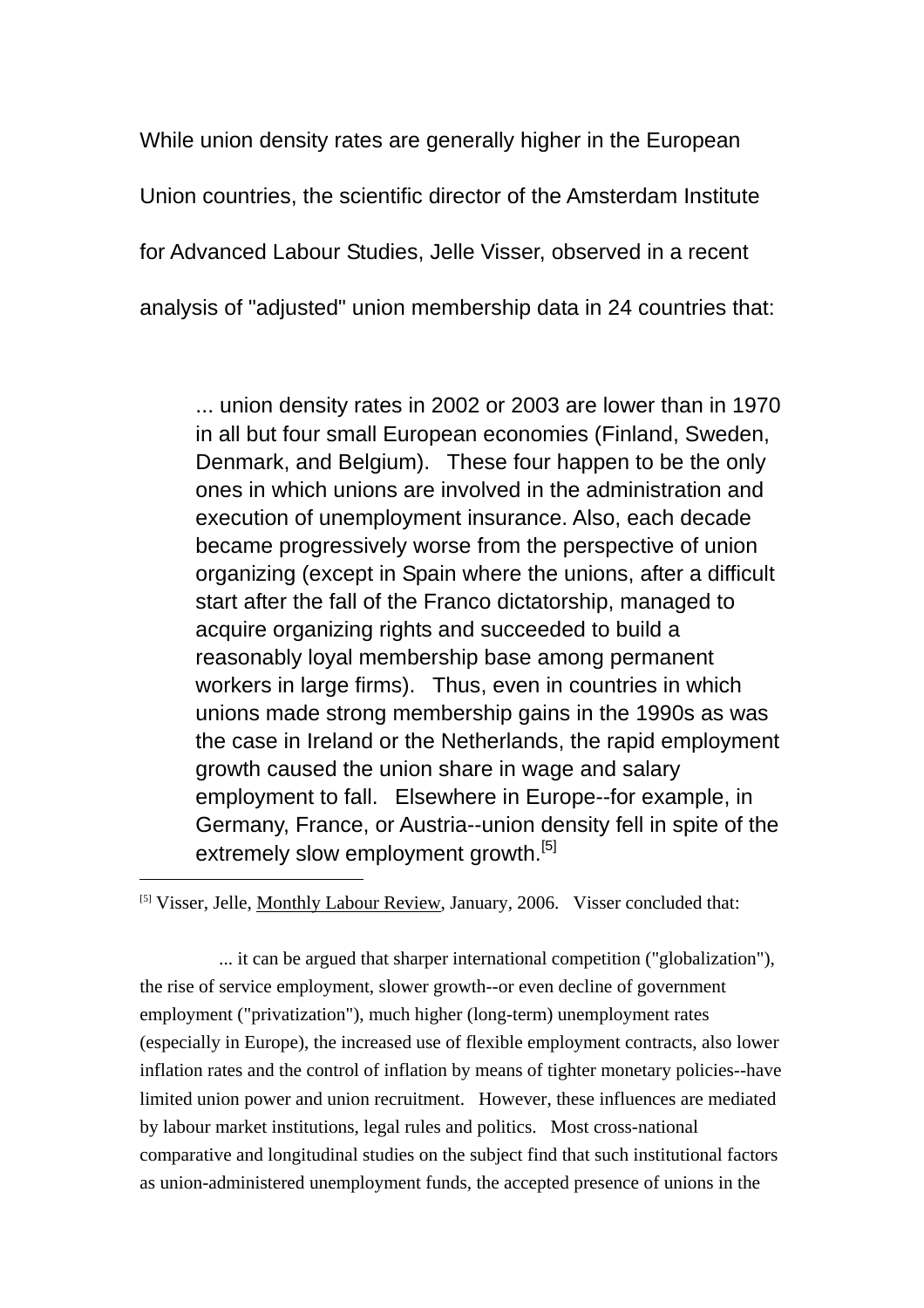In Canada, recent commentators have focused on the difference in the union density rate between Canada and the United States. The following table demonstrates the significant difference in both the public and private sector and in the overall density.

 Several factors have been identified to account for the differential density. The first point is that the Canadian public sector is larger (18 % of total employment in Canada compared with14.3% in United States). However, even within the public sector, the Canadian unionization rate is nearly double that of United States.



workplace, coordinated nationwide bargaining, and consultation correlate positively with union density--because it provides direct incentives for membership, underpins the "social custom" of membership in the workplace, and lowers employer opposition.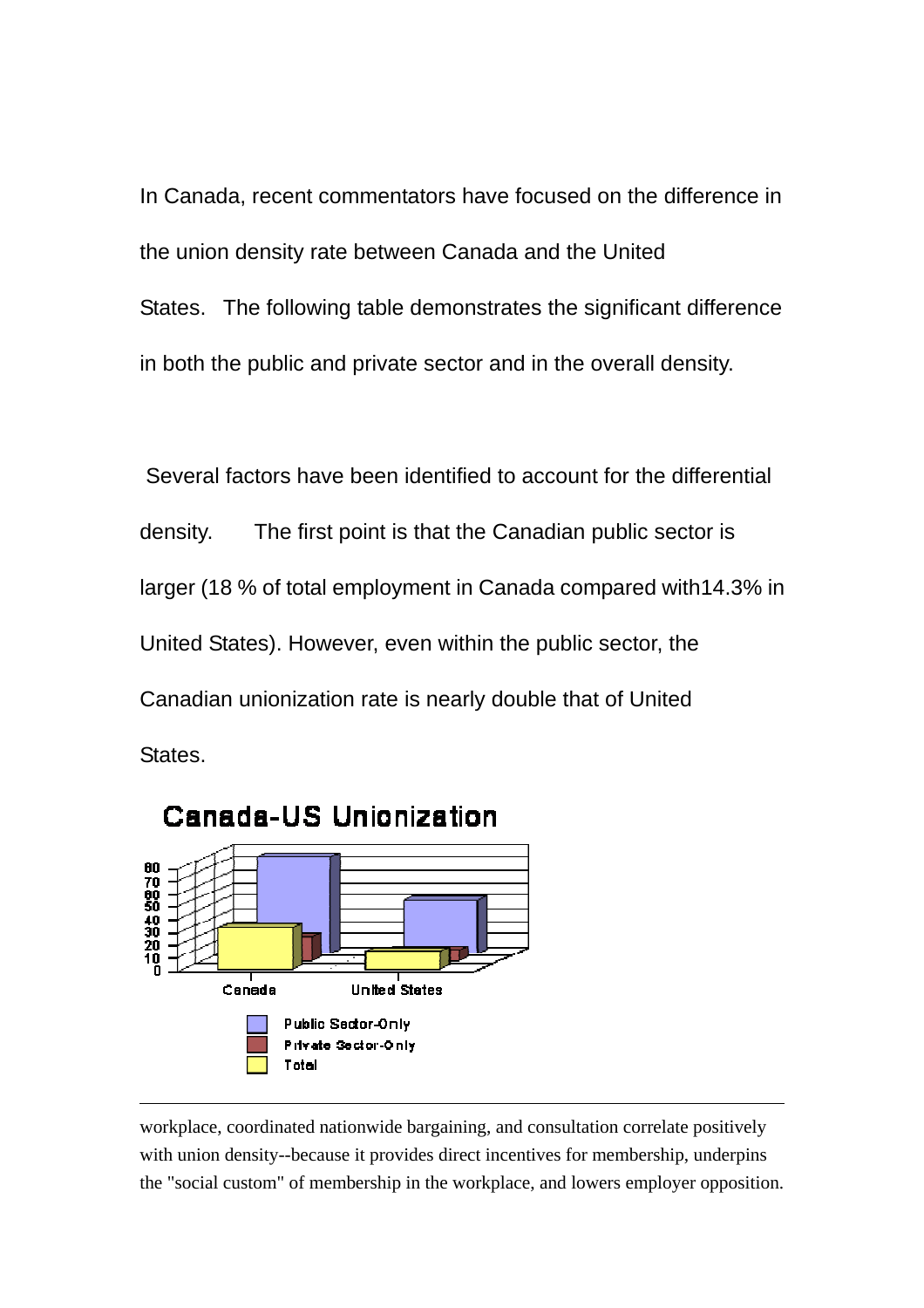Rose and Chaison argue that there was "in the 1960s and 1970s, an explosion in public-sector unionism in both countries following the passage of enabling collective-bargaining legislation."<sup>[6]</sup>

Three further factors help to explain the difference in union density between the United States and Canada. These include: differences in the legal environment; the performance in collective-bargaining; the affiliation between organized labour and social democratic parliamentary parties.

The Legal Environment:

 $\overline{a}$ 

Three elements in the Canadian legal environment provide Canadian unions with a competitive advantage over their American counterparts. These include the recognition process, the

<sup>[6]</sup> Rose, Joseph B., Chaison, Gary N., "Unionism in Canada and the United States the 21st Century: the Prospects for Revival," Industrial Relations, Volume 56, Winter, 2001. The authors go on to note that: But now the prospects of an organizing Revolution appear remote because of the absence of economic upheaval (e.g., a depression, declining confidence in market-based economies, and/or a resurgence of the welfare state) and the slim chances of major legislation favoring union organizing.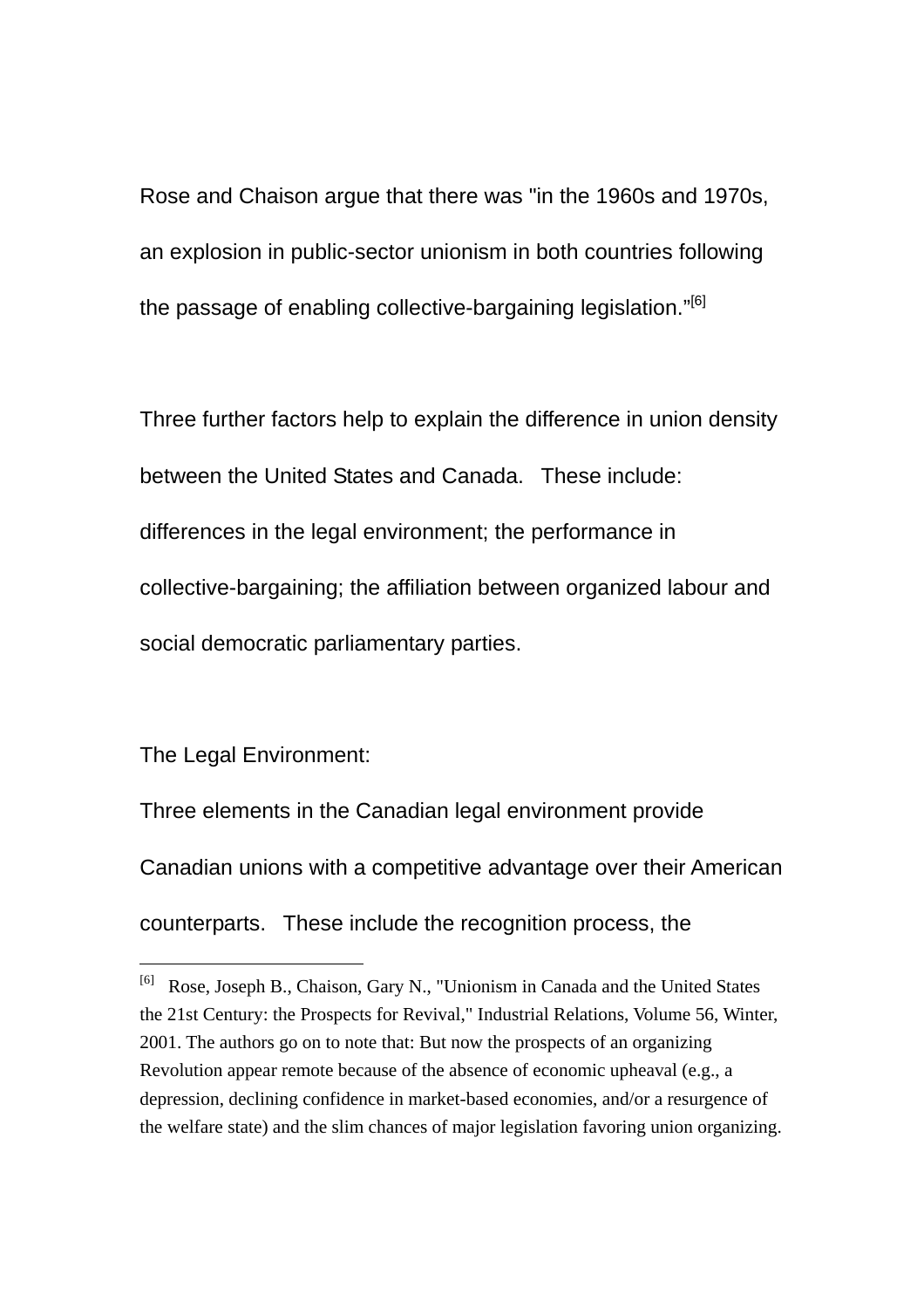lawfulness of mandatory union membership as a condition of employment, and the mandatory payment of union dues as a condition of employment.

The recognition process: in order to obtain exclusive bargaining authority to represent the employees in a bargaining unit, trade unions bring an application to be certified as the proper bargaining agent. Once a certificate issues the trade union has exclusive authority to engage in collective bargaining on behalf of the employees in the bargaining unit. As the following table demonstrates, there are several variations in the approach taken in the various provinces of Canada and in the United States. Union membership is not required in two of the Canadian provinces or at the state level in the United States.

The first step in the certification process is for the union to present evidence of employee support for the union applicant. The degree of support which must be shown varies from a low of 25% in the case of Saskatchewan to 50% plus one in Prince Edward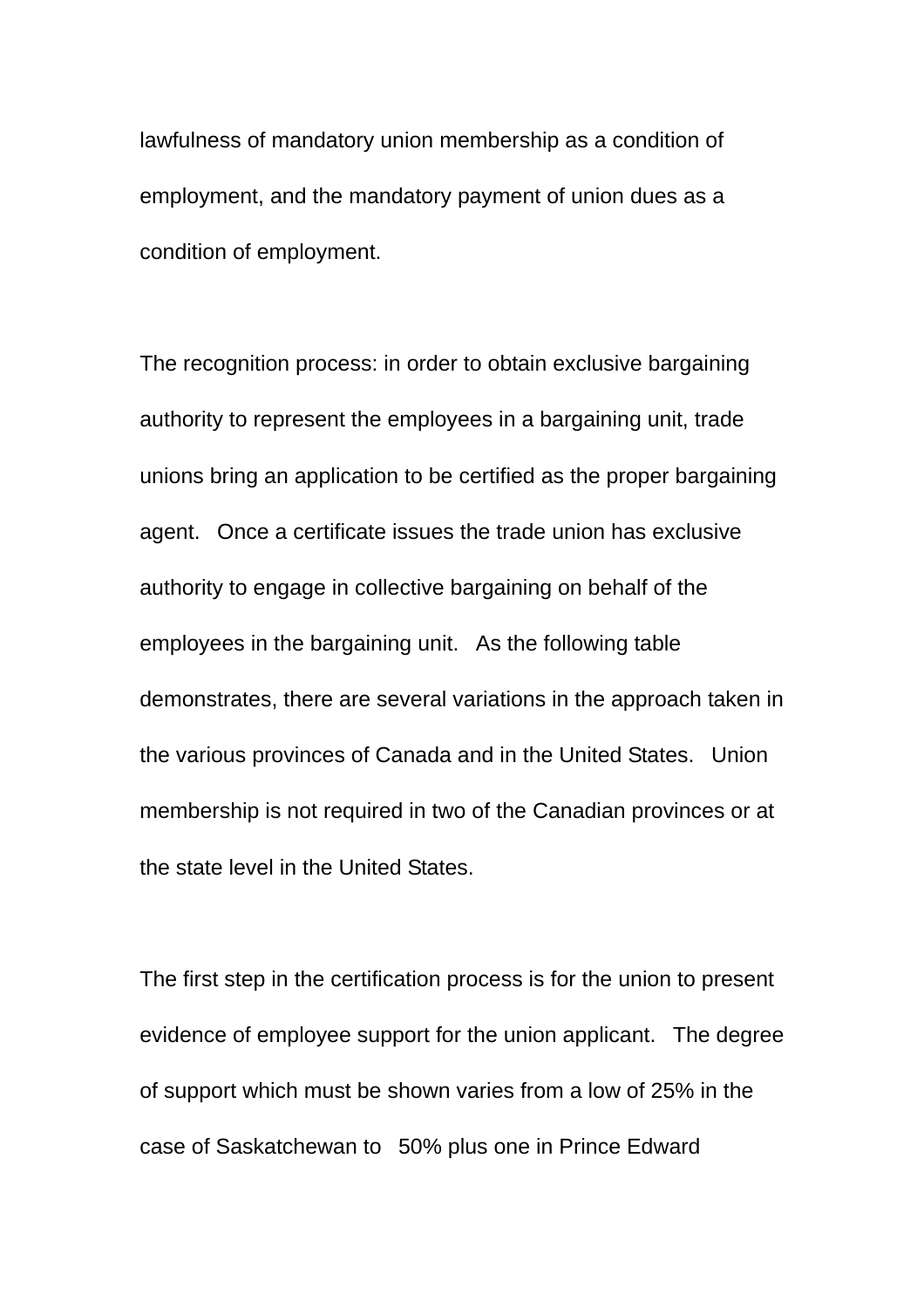Island. After evidence of support has been presented, a Labour Relations Board rules whether there is sufficient support to allow a certificate to issue. Five Canadian provinces require that a secret ballot be conducted before a certificate can issue. Five other provinces have no such requirement and, indeed, in three provinces there is a provision for automatic certification where the evidence of union support is 50% plus one of the employees in the appropriate bargaining unit.<sup>[7]</sup>

| <u>able 1: Certification Information in Canada &amp; the United States. 2005.</u> |                                            |                             |                                                 |                                       |                                          |  |  |
|-----------------------------------------------------------------------------------|--------------------------------------------|-----------------------------|-------------------------------------------------|---------------------------------------|------------------------------------------|--|--|
|                                                                                   | Is union                                   | Threshold                   | Is vote by                                      | Threshold                             | Threshold                                |  |  |
|                                                                                   | membership<br>required for<br>Application? | required for<br>application | secret ballot<br>required for<br>Certification? | required for<br>certification<br>vote | for auto-<br>matic certifi-<br>cation*"" |  |  |
| BC                                                                                | Yes                                        | 45%                         | Yes                                             | $50\% + 1$                            | nla                                      |  |  |
| AB                                                                                | N <sub>0</sub>                             | 40%                         | Yes                                             | $50\% + 1$                            | nla                                      |  |  |
| SΚ                                                                                | No                                         | 25%                         | No                                              | $50\% + 1$                            | $50\% + 1$                               |  |  |
| MB                                                                                | Yes                                        | 40%                         | No                                              | $50\% + 1$                            | 65%                                      |  |  |
| <b>ON</b>                                                                         | Yes                                        | 40%                         | Yes                                             | $50\% + 1$                            | nla                                      |  |  |
| QC                                                                                | Yes                                        | 35%                         | No                                              | $50\% + 1$                            | $50\% + 1$                               |  |  |
| NB.                                                                               | Yes                                        | 40%                         | No                                              | $50\% + 1$                            | 60%                                      |  |  |
| <b>NS</b>                                                                         | Yes                                        | 40%                         | Yes                                             | $50\% + 1$                            | nla                                      |  |  |
| PEI                                                                               | Yes                                        | $50\% + 1$                  | No                                              | $50\% + 1$                            | $50\% + 1$                               |  |  |
| NF                                                                                | Yes                                        | 40%                         | Yes                                             | $50\% + 1$                            | nla                                      |  |  |
| Federal                                                                           | Yes                                        | 35%                         | No                                              | $50\% + 1$                            | $50\% + 1$                               |  |  |
| All US                                                                            | No                                         | 30%                         | Yes                                             | $50\% + 1$                            | nla                                      |  |  |
| S ta tes                                                                          |                                            |                             |                                                 |                                       |                                          |  |  |

**Table 1: Certification Information in Canada & the United States, 2005\***

Notes

 $\overline{a}$ 

[7] Quebec has the most densely unionized economy in North America, with 40% of its workers belonging to a union. (That compares with about 25% in Ontario and Alberta, and less than 15% in most U.S. states.) In large part, this is because Quebec law forces unionization on workers: To work in construction, for instance, one must belong to one of five officially sanctioned unions.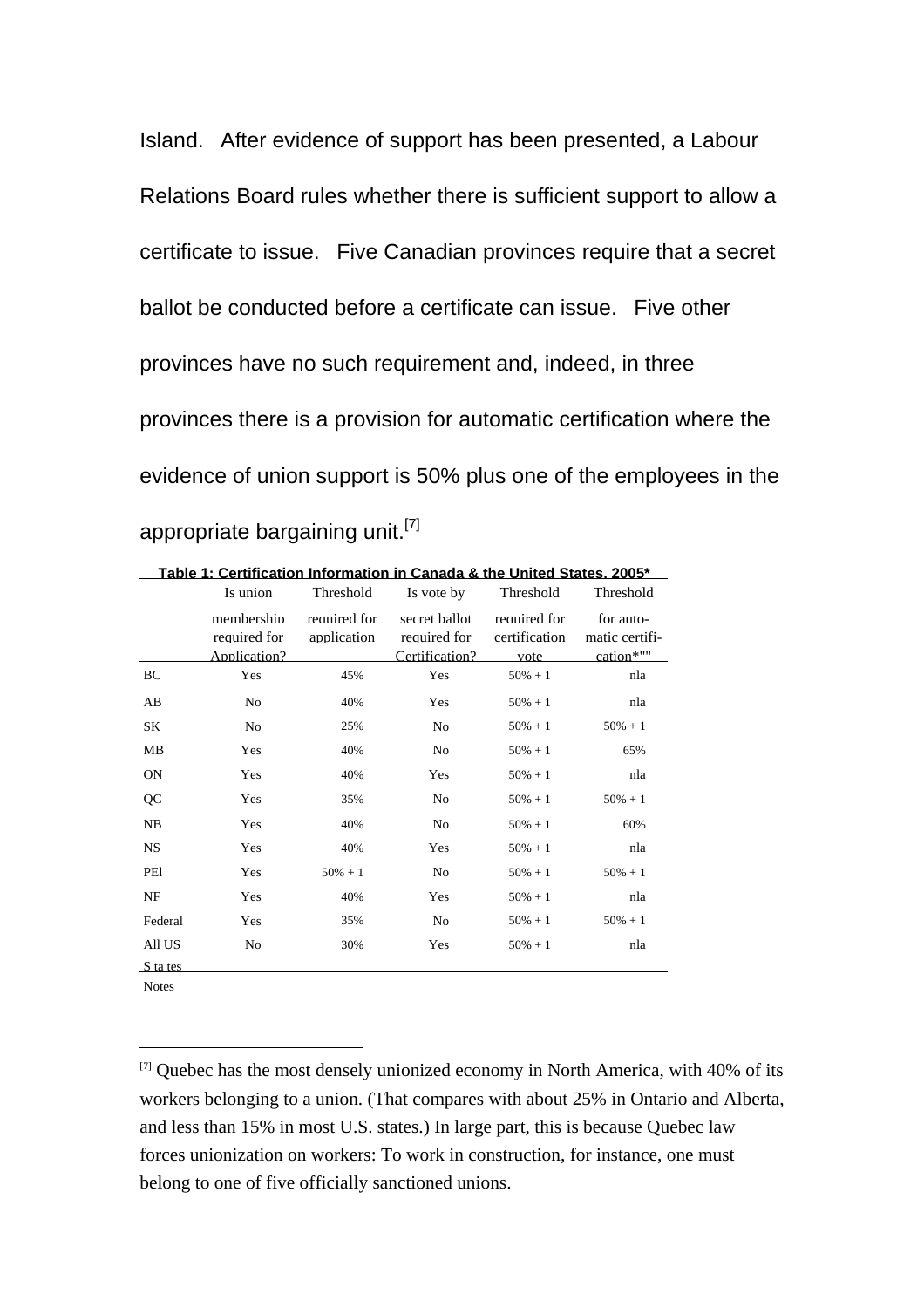Research has shown that differences in the certification process

influence unionization rates.

Riddell (2004) investigated British Columbia's experience between 1984 and 1998. This is an interesting period since mandatory secret ballot voting was introduced in 1984 and then eliminated in 1993. It provides an opportunity to link results with a specific manner in which workers certify a union. Riddell (2004) found that unionization success rates fell by 19 percentage points after mandatory voting was introduced, and then increased by nearly the same amount when it was eliminated.

Professor Sara Slinn, also of Queen's University, investigated the effect of Ontario's change from a card-check system (a type of automatic certification) to mandatory secret ballot voting in 1995 and came to similar conclusions as Riddell. She found that the "introduction of mandatory votes had a highly significant negative effect on the probability of certification" by unions.<sup>[8]</sup>

In contrast, as Rose and Chaison have observed:

 $\overline{a}$ 

The American system of labour board certification of unions relies on elections among workers and typically results in protracted campaigns in which employers use union-avoidance tactics ranging from procedural delays to

<sup>[10]</sup> Clemens, Velhuis, Palacios, "Buzz Hargrove's Democracy and Automatic Certification", Fraser Forum, July/August 2006

<sup>[8]</sup> Clemens, Velhuis, Palacios, "Buzz Hargrove's Democracy and Automatic Certification", Fraser Forum, July/August 2006 at p.29.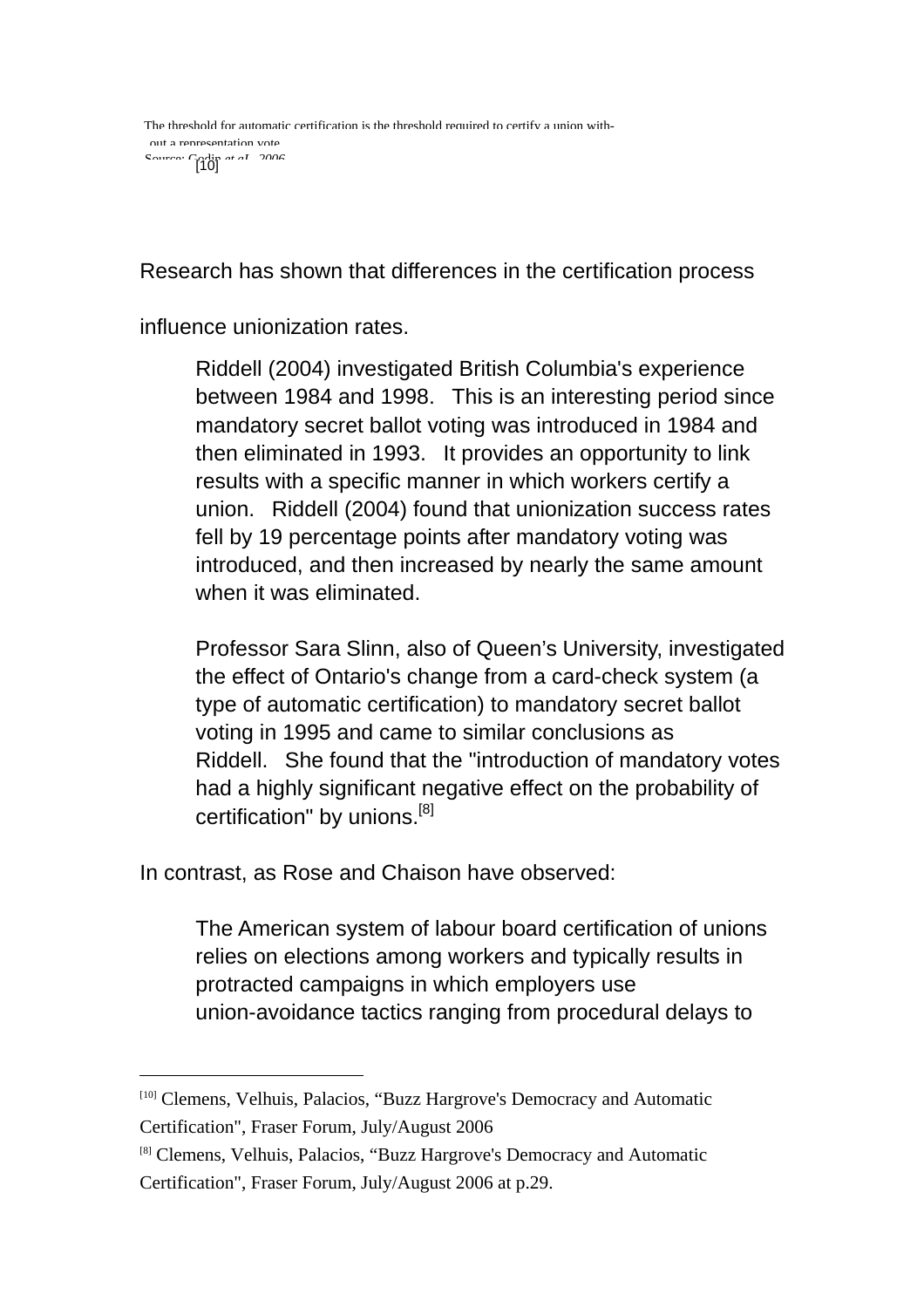discrimination against union supporters.<sup>[9]</sup>

Mandatory Union Membership as a Condition of

Employment: once a Canadian union gains exclusive bargaining

authority through the certification process it is able to enter into a

collective agreement which may contain as one of its terms a

provision requiring that employees be members of the union as a

condition of their continued employment. There are different types

of union security clauses found in collective agreements in Canada

and labour legislation expressly permits mandatory union

membership. For example, s.29 of the Alberta Labour Relations

Code 1988 cL-1.2 s27 provides:

29**(1)** Subject to subsection (2), nothing in this Act prevents a trade union from continuing an existing collective agreement or entering into a new collective agreement with an employer or employers' organization whereby all the employees or any unit of employees of the employer or of one or more employers represented by the employers' organization are required to be members of a trade union.

**(2)** If the Board is satisfied that an employee because of the employee's religious conviction or religious belief

(a) objects to joining a trade union, or

 $[9]$  Op.cit. at para. 6.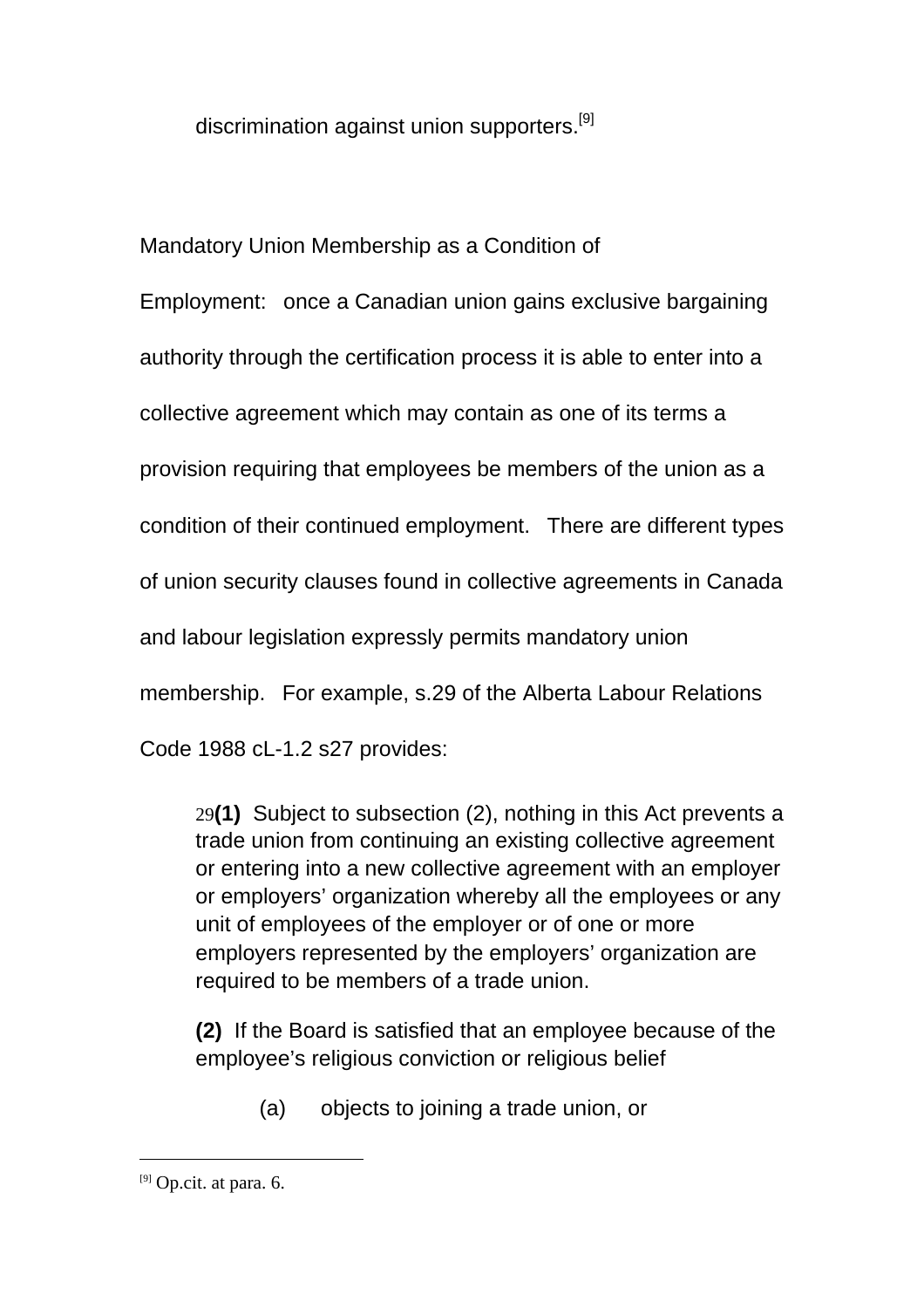(b) objects to the paying of dues or other assessments to a trade union,

the Board may order that the provisions of a collective agreement of the type referred to in subsection (1) do not apply to the employee and that the employee is not required to join the trade union, to be or to continue to be a member of the trade union, or to pay any dues, fees or assessments to the trade union, if amounts equal to any initiation fees, dues or other assessments are paid by the employee to, or are remitted by the employer to, a charitable organization agreed on by the employee and the trade union.

This provision ensures that trade unions can include in collective agreements, a requirement that employees be members of the trade union as a condition of employment. The Labour Relations Board is empowered to exempt an employee who objects to joining a trade union or paying dues on the basis of religious conviction or religious belief. The situation in Alberta and other provinces is to be contrasted with the prevailing regime in the United States following passage of the Taft-Hartley Act which is described by the Executive Director of the Harvard Trade Union Program as follows:

The major legislated roll back, however, came with the passage of the Taft-Hartley Act of 1947. … The Act … abolished the "closed shop," a form of union security and maintenance that unions may negotiate with employers to require union membership as a condition of employment in that shop. And Taft-Hartley provided the legal basis for states to adopt their own more restrictive labour legislation – the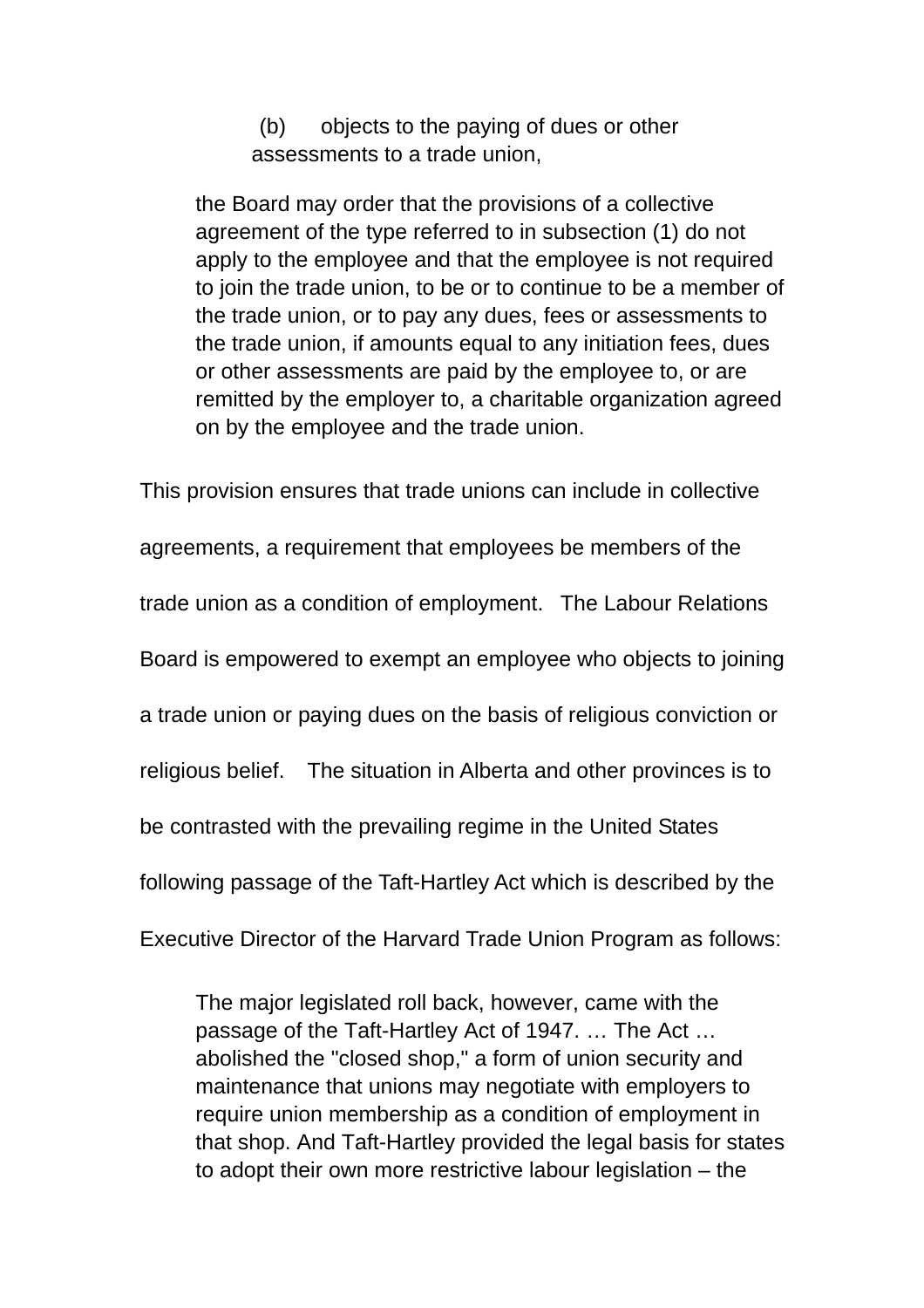so-called right-to-work laws, which outlaw most forms of union security, even those voluntarily agreed to by labour and management. By prohibiting union security provisions of the kind taken for granted in most other industrialized nations, unions in "right-to-work" states are forced to constantly deal with the problem of "free riders." Unions in these states are required by law to represent and collectively bargain for non-union workers in union worksites, but these workers need not join the union, pay union dues, or contribute to servicing costs for the benefits they receive from the unions. By promoting freeloading and banning union security, right-to-work laws construct a serious barrier to union organizing and survival. Twenty-one states, mostly in the South, have adopted right-to work laws. Designed to placate business demands to restrain "big labour" in the post-World War II era of labour militancy, Taft-Hartley effectively reversed many of the rights labour had won with the passage of the Wagner Act.<sup>[11]</sup>

The Mandatory Payment of Union Dues as a Condition of Employment: in the above citation, Professor Bernard refers to the problem of the free rider in the United States. This is not a problem for trade unions in Canada since the innovative decision of Justice Ivan C Rand of the Supreme Court of Canada. In 1946 Justice Rand was appointed as an arbitrator to resolve a 99-day strike by 10,000 Ford workers in Windsor, Ontario. In late 1945 the workers struck for a "union shop" (which would have required all

<sup>[11]</sup> Bernard, Elaine, 'The Divergent Paths Of Organized Labour In The United States And Canada', http://www.law.harvard.edu/programs/lwp/eb/canusa.pdf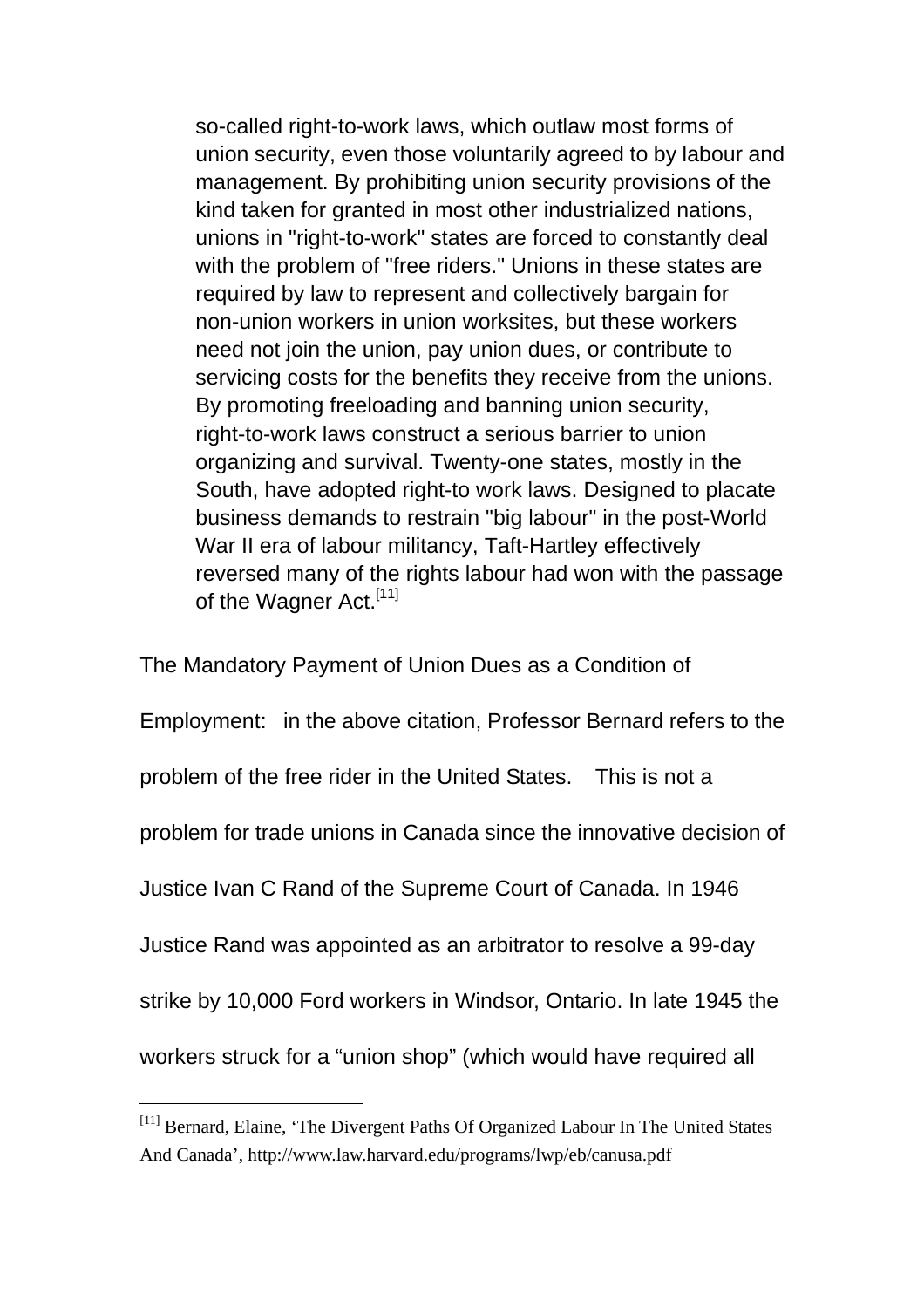workers to join the union) and an automatic "check-off" (which would have required the employer to deduct union dues from pay-cheques and remit them to the union, thereby relieving the union of the task of collecting dues from each member). The strike involved mass picketing, and led to solidarity strikes by some 8500 workers at 30 other establishments. There was a concern the strike would spread further and the government persuaded the parties to accept the intervention of Mr. Justice Rand.

Rand ruled that while the workers did not have to join the union, they had to pay an amount equivalent to dues to the union since they all benefited from the collective bargaining conducted by the union. Justice Rand also granted an automatic check-off provision.

The "Rand formula" as it has come to be known is now protected by legislation and operates in many workplaces. Table 1 describes the provisions requiring automatic dues deduction in the various jurisdictions.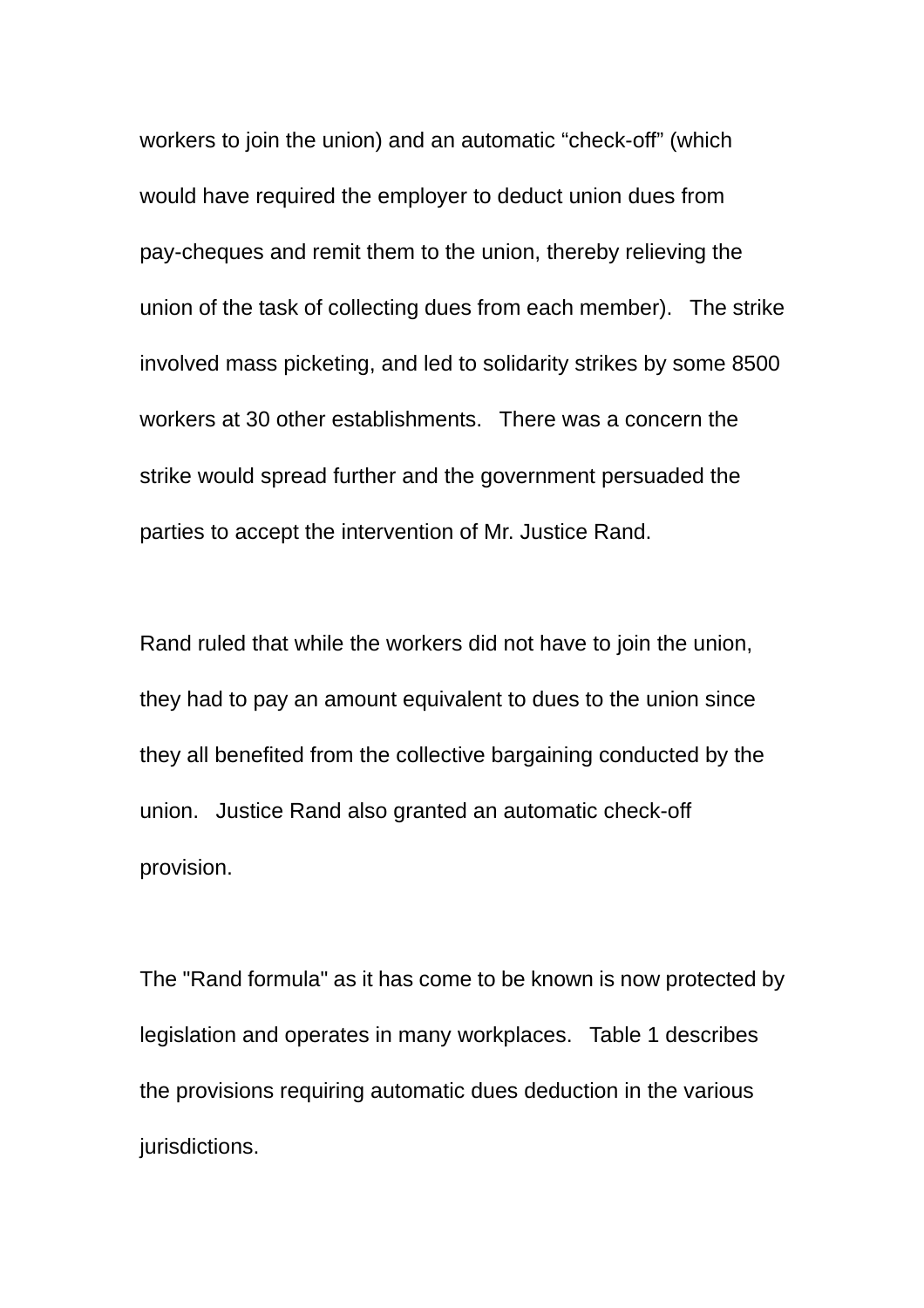The union security provisions permitted by labour legislation in Canada give unions several advantages in increasing membership. First, unions are able to include provisions in collective agreements requiring membership as a condition of employment. In such closed or union shop settings, the union effectively controls the labour supply and all who wish to work must first become union members. Second, the operation of the Rand formula and automatic dues deduction provide unions with a certain and predictable income which enables them to hire staff who, in addition to providing services for the existing membership, are able to participate in organizing drives to expand union membership.

Union security provisions have been targeted by critics who argue that the level of union density in Canada is higher than it ought to be, and that legislation should be amended to reduce union density to the levels found in the United States.<sup>[12]</sup> On the other hand,

<sup>[12]</sup> Masse, Martin, Quebec Must Loosen The Unions' Grip, Les Quebecois Libre, Montreal, September 15, 2004 / No 146; Clemens, Velhuis, Palacios, "Buzz Hargrove's Democracy and Automatic Certification", Fraser Forum, July/August 2006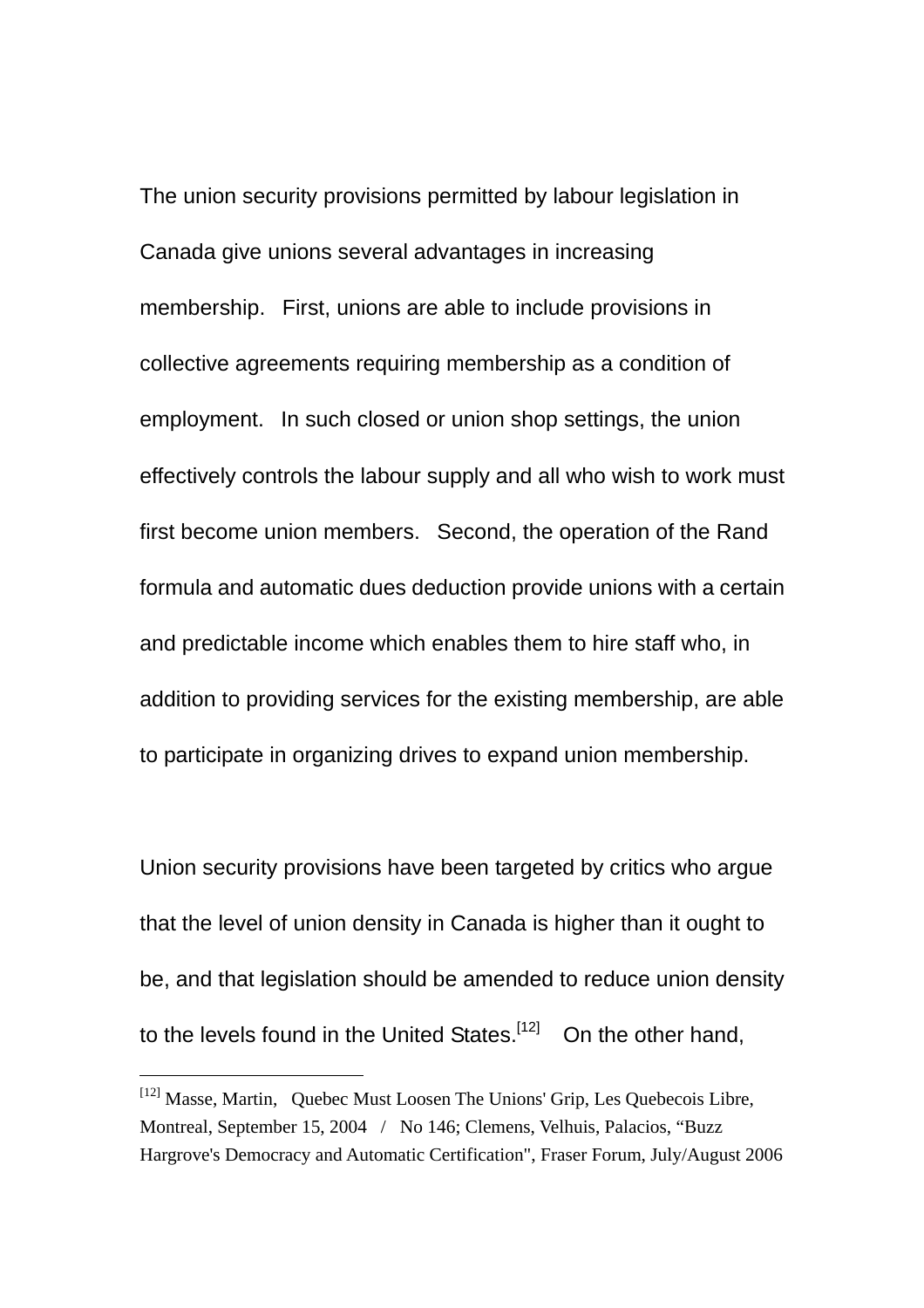critics from the left have argued that the problem with union security

provisions is that they make unions bureaucratic and overly

dependent upon the automatic collection of dues. One

commentator has written:

Why, then, does the labour officialdom sing such praises to it? For one thing, it guarantees the steady flow of union dues. More fundamentally, it's one of the foundations of stable union institutions. The Rand Formula gives the blessing of the state to "responsible" unions – unions that negotiate pay and benefits, help to minimize strikes and direct action on the job, and endorse capitalism.

…

For full-time officials (and those who aspire to become full-timers), acceptance by the state and employers is vital. It allows them to go about their business with a minimum of trouble. For the officialdom, the stability and legitimacy of union institutions are much more important than the power of unions as organizations of workers' solidarity and struggle.<sup>[13]</sup>

Performance in Collective-Bargaining:

 $\overline{a}$ 

Rose and Chaison have expressed the opinion that the higher rate

of unionization in Canada has allowed Canadian unions to perform

[13] Lamb, Sebastian, "The Rand Formula: Heart and soul of the labour movement?, New Socialist Magazine, Issue 57, July to August 2006.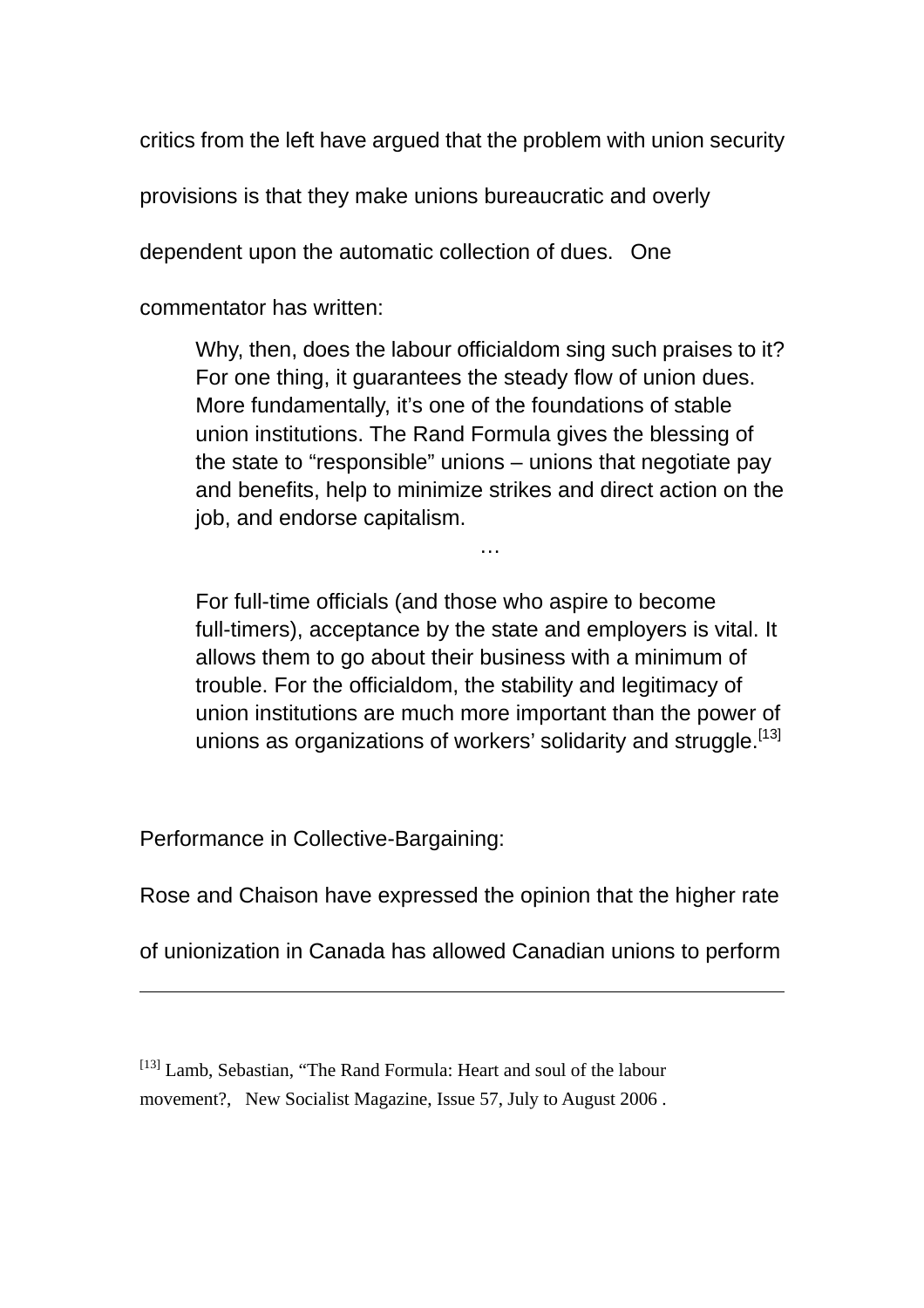more effectively and thereby make themselves even more

attractive to potential members.

... higher unionization has also enabled Canadian unions to outperform their American counterparts in collective bargaining, particularly during the turbulent 1980s. Concession bargaining was far more prevalent in the United States where union membership losses and aggressive employer bargaining strategies put unions on the defensive. The inability of American unions to repel employer demands for concessions and secure collective bargaining gains did little to increase the attractiveness of unionism among nonunion workers.[14]

Participation in the Political Process:

The formal participation of organized labour in party politics has been a hallmark of Canadian political life for many years. Trade unions have traditionally supported the New Democratic Party and have provided significant funding. The Executive Director of the Harvard Trade Union Project has commented upon the significance

of union participation in politics:

 $\overline{a}$ 

If there is one overriding conclusion to be drawn from the Canadian experience, it is the importance of labour political action -- and, in particular, the need to break with parties dominated by business interests and construct a new politics based on the needs and aspirations of working people.

<sup>[14]</sup> Rose, Joseph B., Chaison, Gary N., "Unionism in Canada and the United States the 21st Century: the Prospects for Revival," Industrial Relations, Volume 56, Winter, 2001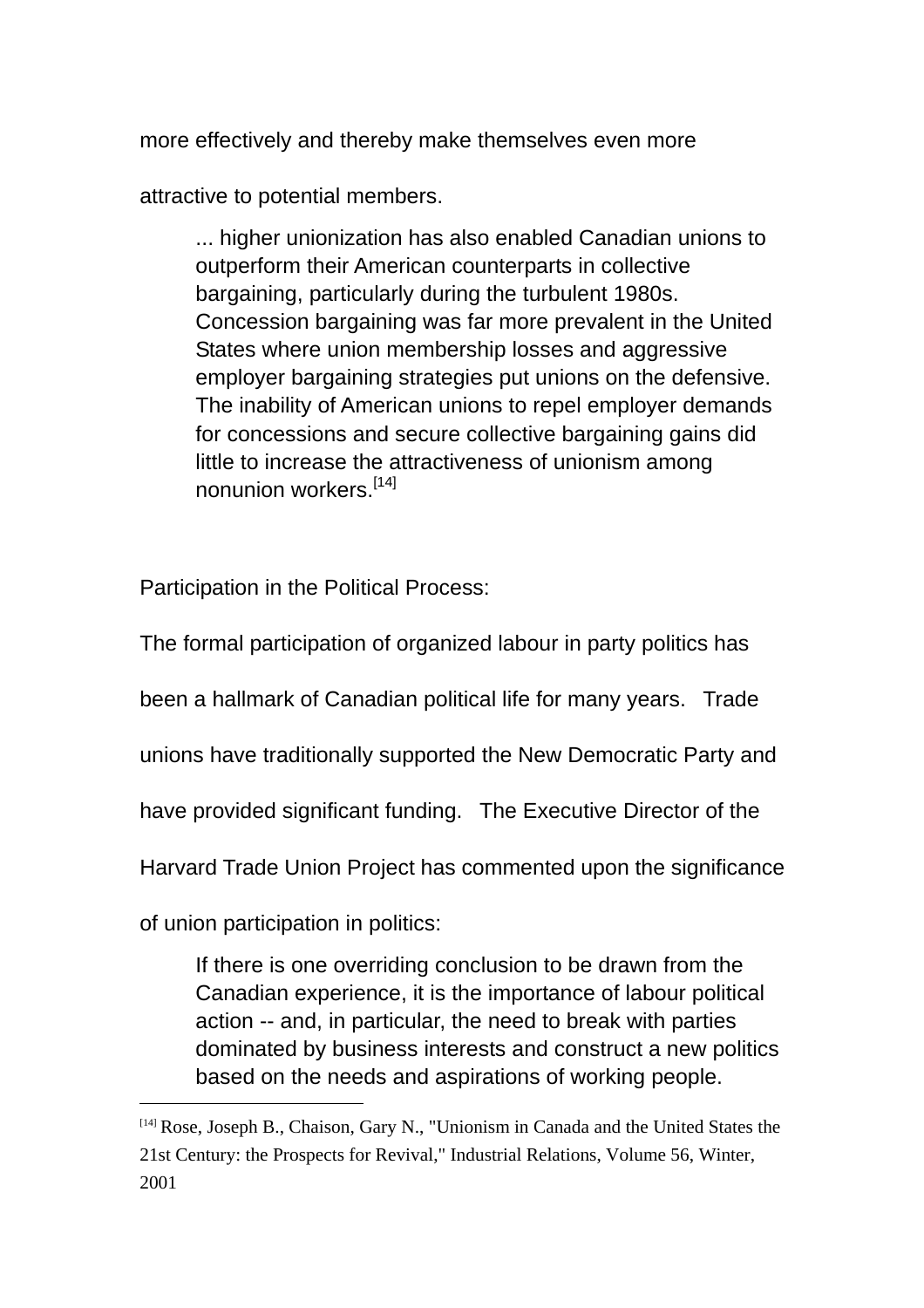Unions can only break their social isolation by getting political and joining in coalitions with other progressive social movements for change.<sup>[15]</sup>

Rose and Chaison have observed:

…the affiliation between organized labour and the social democratic party, the New Democratic Party (NDP), has enhanced the political influence of Canadian unions (Rose and Chaison 1996). The institutionalization of the NDP within a highly federalized parliamentary system has resulted in the liberalization of collective bargaining laws (Bruce 1989). In contrast, union-political party linkages in the United States are less formal and unions have not been able to persuade Congress to reform the national collective bargaining law.<sup>[16]</sup>

The link between electoral politics and the quality of labour legislation is clearly recognized by the union leadership. Buzz Hargrove, the National President of the National Automobile, Aerospace, Transportation and General Workers Union of Canada put the position clearly in a recent speech.

It is no coincidence that when Mike Harris was elected in Ontario, the very first piece of legislation he brought in was an omnibus bill aimed at disempowering the labour movement,

http://www.law.harvard.edu/programs/lwp/eb/canusa.pdf

 $\overline{a}$ 

[16] Rose, Joseph B., Chaison, Gary N., "Unionism in Canada and the United States the 21st Century: the Prospects for Revival," Industrial Relations, Volume 56, Winter, 2001

<sup>[15]</sup> Bernard, Elaine, 'THE DIVERGENT PATHS OF ORGANIZED LABOUR IN THE UNITED STATES AND CANADA',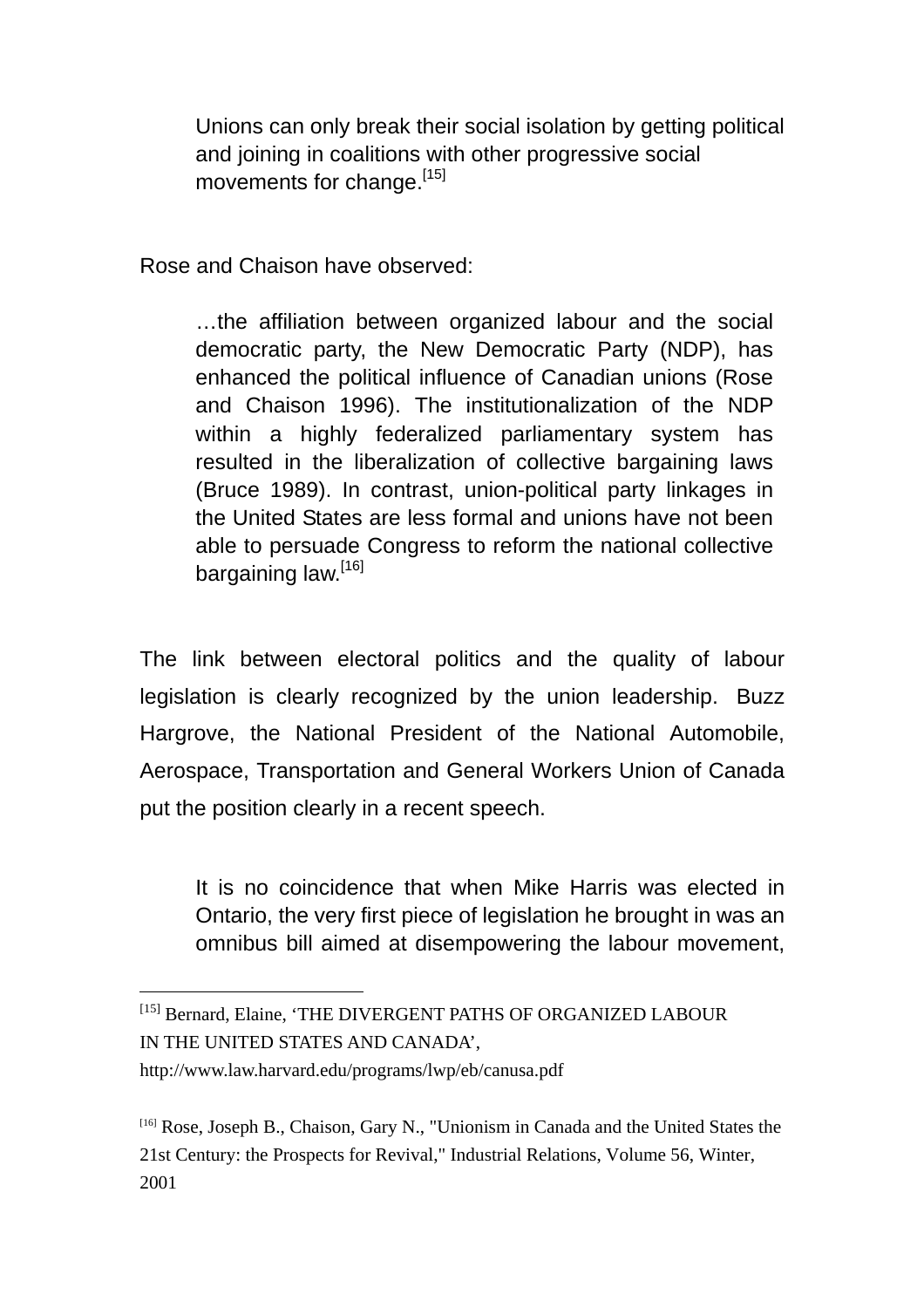cancelling the anti-scab law, eliminating card-based certification procedures, and facilitating decertification efforts. Those initiatives continue to work their painful magic on Ontario's labour market even today, more than a decade later.<sup>[17]</sup>

It is no doubt true that the active participation by the union movement in the affairs of the New Democratic Party has provided an important platform from which to advocate for progressive labour legislation and social welfare reform. One of the ironies, however, is that Canadian workers have not voted for the NDP in sufficient numbers to ensure the election of the party at the national level. The NDP has formed the government from time to time in several of the provinces and some progressive labour legislation is directly attributable to the fact that the NDP agenda has been influenced by the trade union movement.

In 2004 a significant change was made to election financing laws in Canada. These new rules limit the amount an individual may

 $[17]$  Hargrove, Buzz, The State of the Union Movement in Canada: The Challenges We Face and the Innovations We Must Undertake**,** 2006, Industrial Relations Centre, Queen's University Kingston, Ontario, Canada p.5.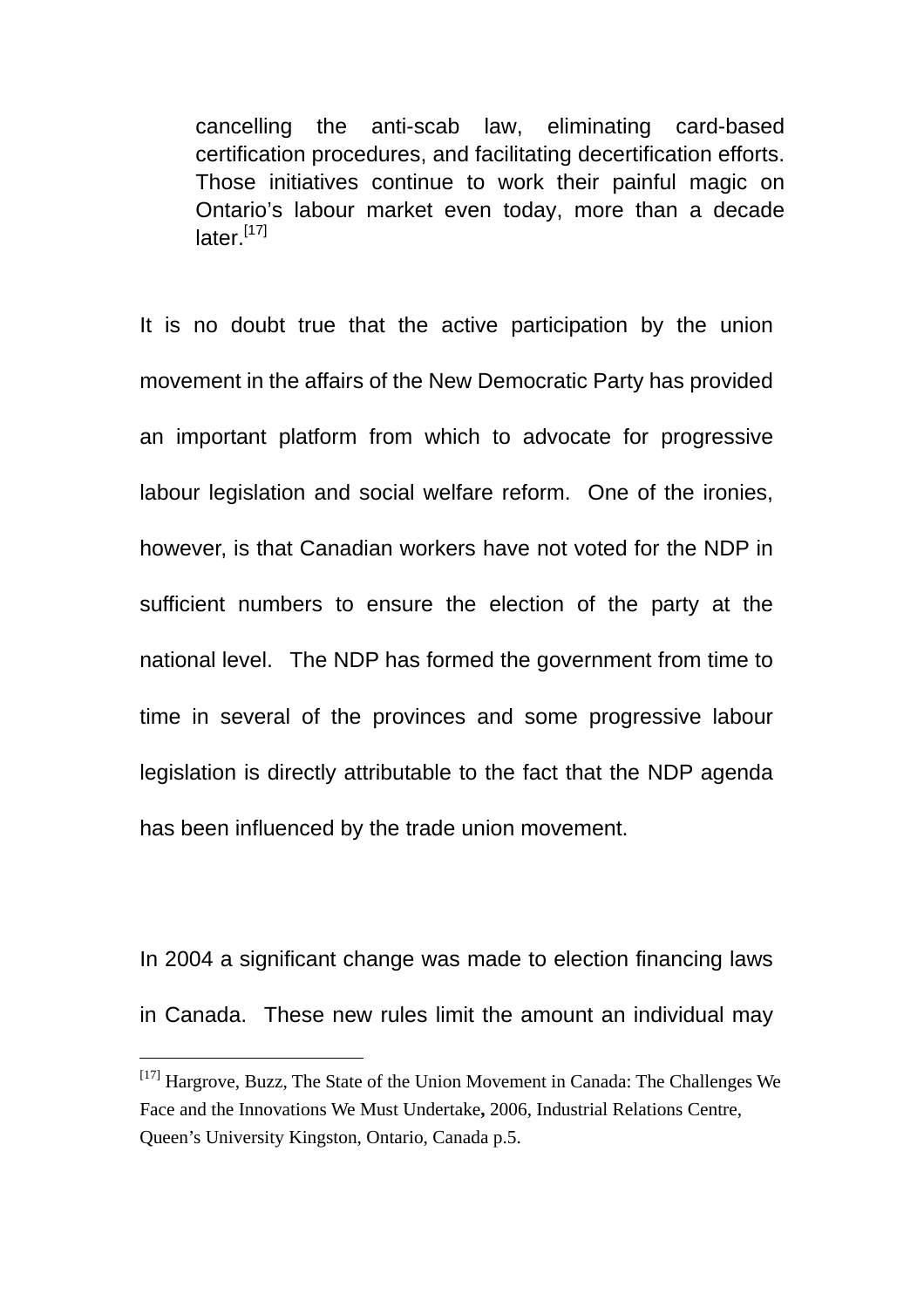contribute to a party and its candidates to \$5,000 in a calendar year. Corporations and trade unions are capped at \$1000 per year. In speaking in favour of the changes, Prime Minister Chretien said there was:

…a perception that corporate and union contributions buy influence…. I firmly believe that the elimination of contributions to political parties by business and trade unions will greatly improve the political culture in Canada.<sup>[18]</sup>

In 2003 the New Democratic Party received \$5.1 million from trade unions. This represented just over half of the contributions received by the NDP that year.<sup>[19]</sup> The new law will significantly reduce the funds available to the NDP.

In the last federal election in Canada an important disagreement arose when the president of one of the largest private-sector unions, Buzz Hargrove, decided that he would support the Liberal party rather than the New Democratic Party. Hargrove

<sup>[18]</sup> CBC News Online, June 5, 2006

<sup>[19] &</sup>quot;Registered parties fiscal period returns..." Ottawa : Chief Electoral Officer of Canada, 1977 -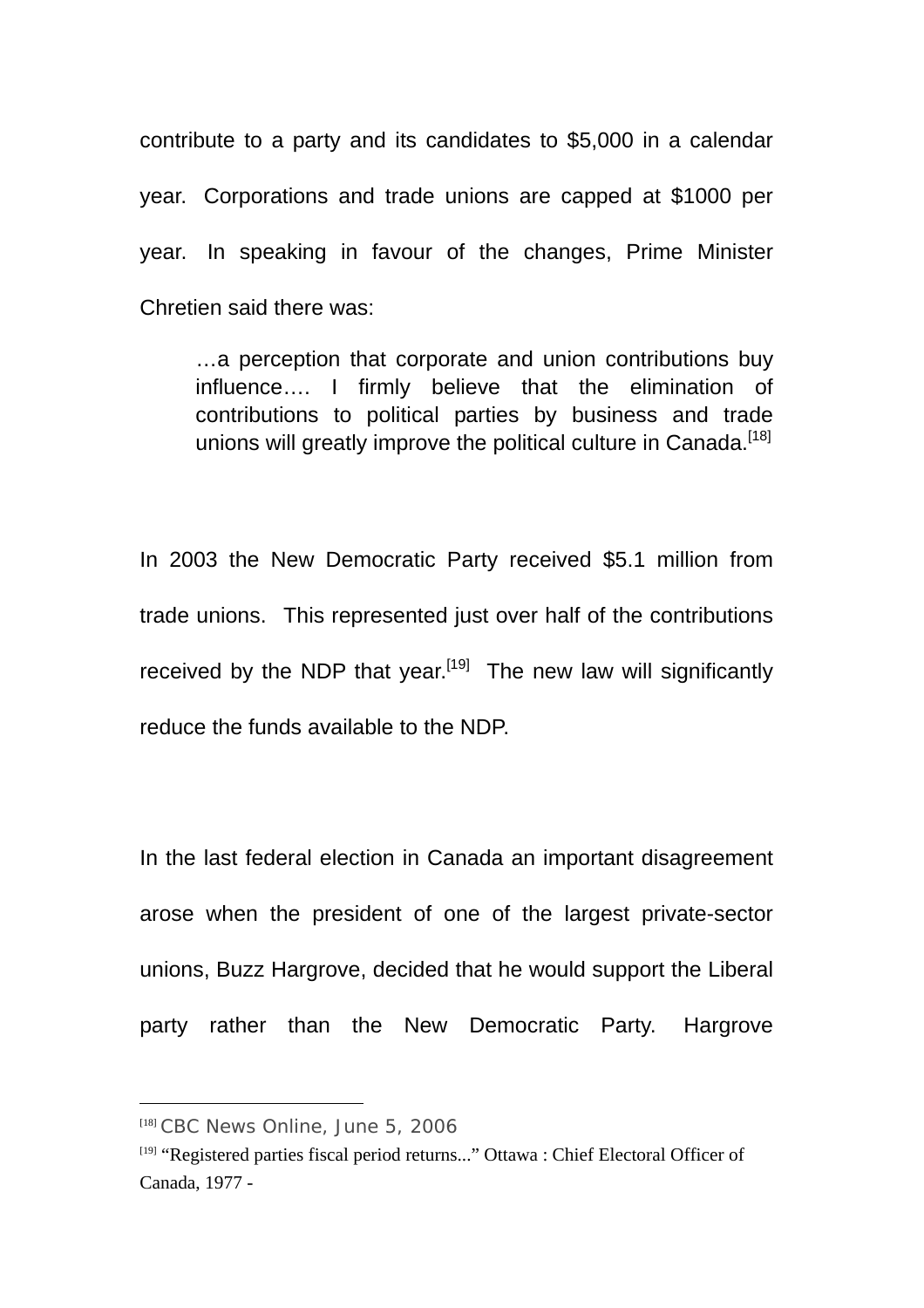rationalized his decision as follows:

If we simply go to our members today and tell them, as we did for decades, "We recommend the NDP, and if they get elected, everything will be OK," they will laugh at us. In the first place, we have learned the hard way that electing the NDP does not solve all our problems. We need an active, demanding and independent labour movement to push the envelope and hold government accountable, whatever party is in power. There is nothing that can replace a strong and independent labour movement. Governments come and go. The labour movement, as long as it does its work, will continue for many years to come.

Second, our members are far more sophisticated and independent-minded in their politics today. They do not want to be told how to vote. It is now essential that unions begin to rebuild an independent political capacity. We can no longer have our political hopes and dreams symbolized in the fortunes of one political party. This is not to say that we do not take stands on political issues, including taking sides during elections. Anyone who read a newspaper at any time during the last federal election knows full well that we did not sit on the sidelines. But it does mean that our interventions must become more strategic, more deliberate and above all, more independent. In the CAW, our innovations in this area have involved replacing our former NDP-affiliated political education committees with non-partisan political action committees. We call them the Union in Politics Committees (UPCs), to reflect the twin truths that the union must be present in the political arena, but as the union, not as a party.[20]

<sup>[20]</sup> Hargrove, Buzz, The State of the Union Movement in Canada: The Challenges We Face and the Innovations We Must Undertake**,** 2006, Industrial Relations Centre, Queen's University Kingston, Ontario, Canada p.21.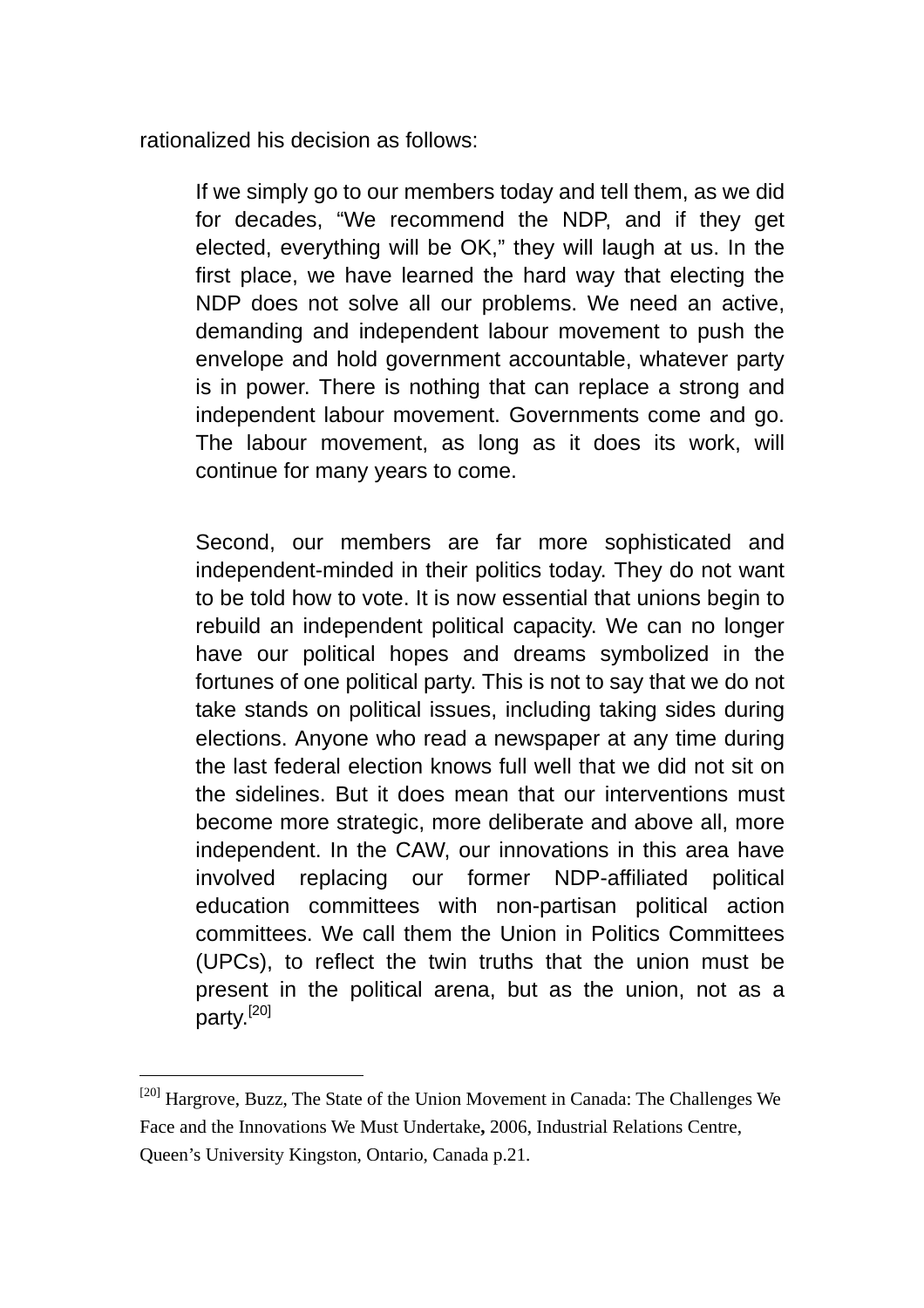Hargrove's decision was extremely controversial but frankly recognized the fact a vote for the NDP made more likely a Conservative Party victory. No doubt Hargrove's strategy significantly weakened the NDP and strengthened the Liberals. However, notwithstanding this break with tradition, the Conservative Party succeeded in forming a minority government.

In the next federal election, expected within the next year, it will be very interesting to see how the NDP manages. Faced with the twin challenges of significant reductions in funding from trade unions (as a result of the election law amendments) and the strategic voting advocated by important leaders such as Buzz Hargrove, the NDP could be in significant trouble.

Features of the Canadian Economy Which Militant Against Social Partnership:

Canada's leading national newspaper, the *Globe and Mail* recently ran a week long series on the greatest problem facing the Canadian economy in the coming decades--a looming labour shortage resulting from a falling birthrate and the retirement of the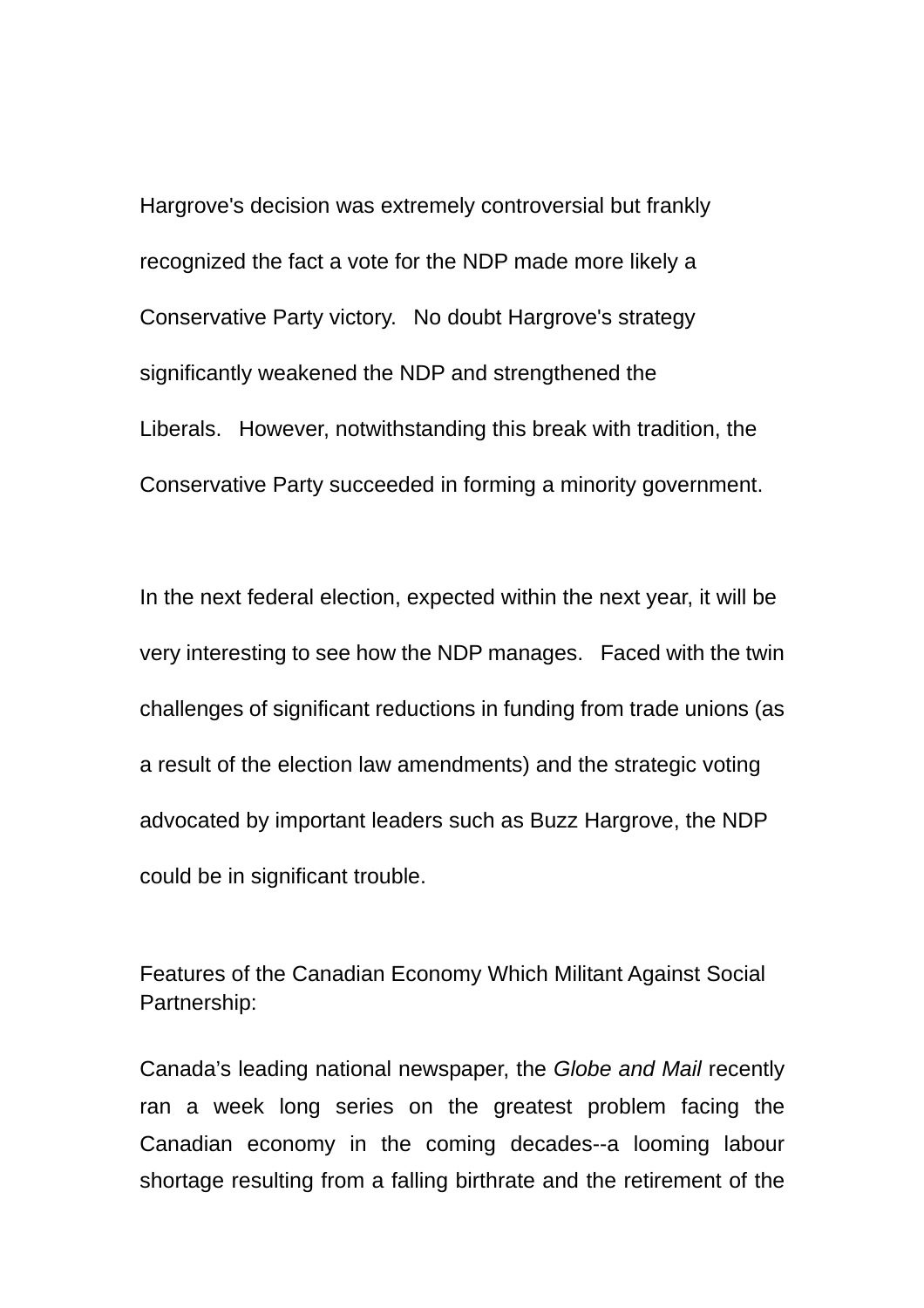baby boomers.

The likely progress of a national labour shortage can be seen in the experiences of Alberta and British Columbia. A booming resource sector runs short of certain types of skilled workers. Those sectors begin to raise wages to draw in workers from other sectors. The wider economy is engulfed by those sectors unable to compete on wages–generally, hospitality and retail businesses which find themselves chronically short of workers.[21]

The proportion of Canadians over the age of 65 will double in the next two decades.

Age Distribution in Canada in 2006



 $[21]$ Ibid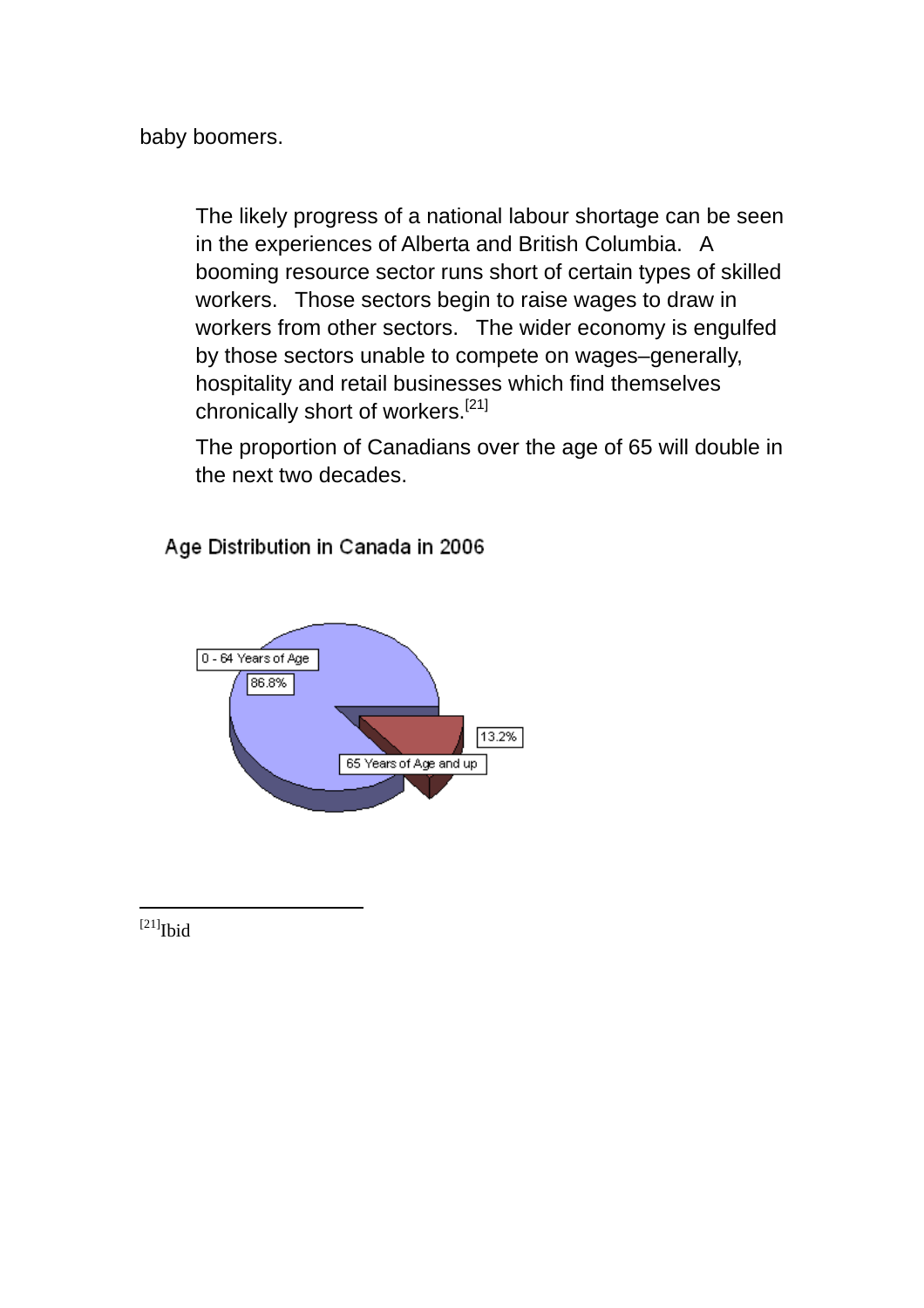# Age Distribution in Canada in 2026



The proportion of Canadians active in the workforce will decline steeply.



The growth in the demand for workers will begin to outpace supply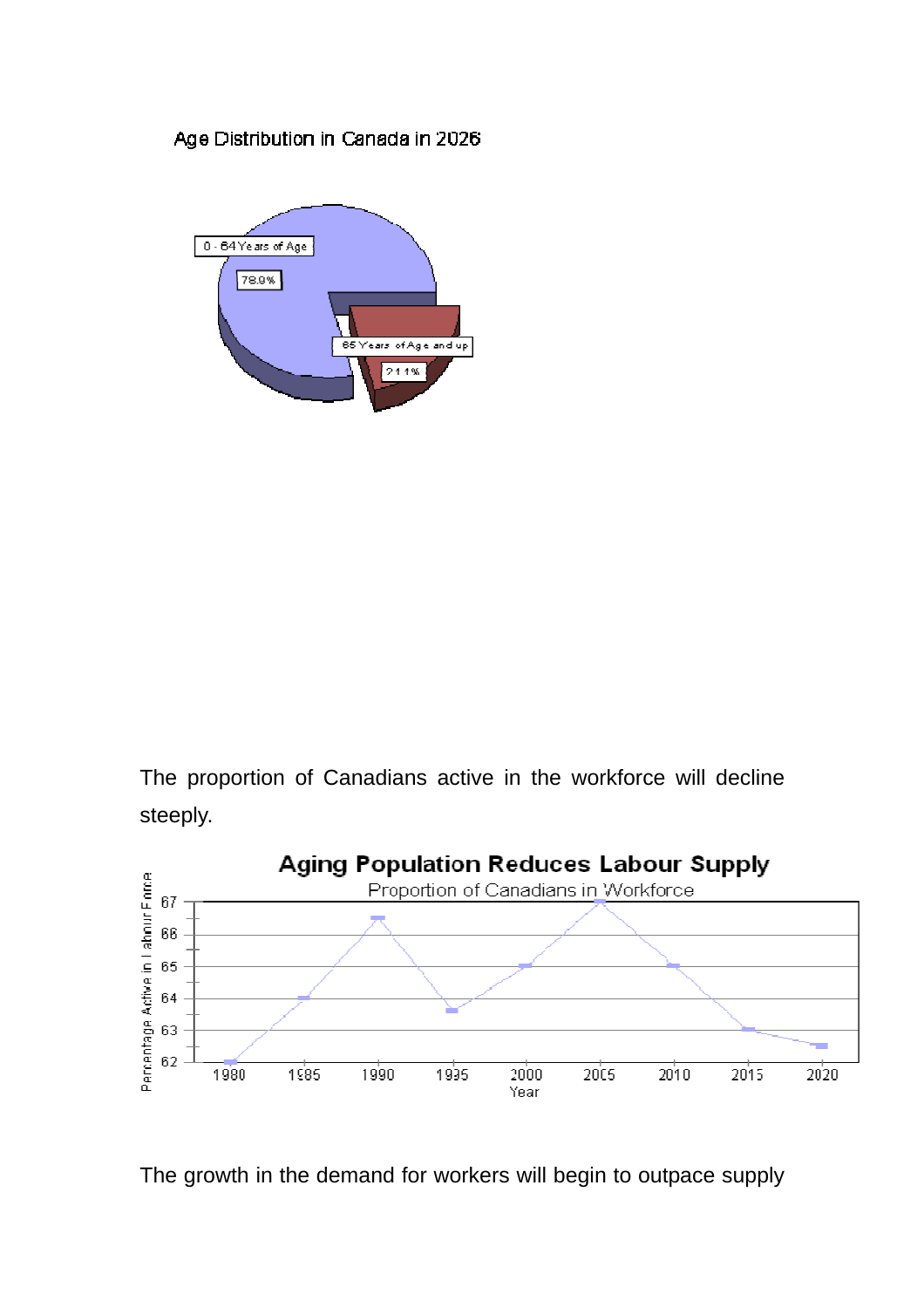beginning in 2016.

 $\overline{a}$ 

# **Employment and Labour Force**



The shortage of labour is most marked in the over heated economies of Alberta and British Columbia. There is a competition among Canada's regions for workers. Eastern workers are gradually moving west for the jobs offered in the increasingly important oil industry.<sup>2</sup>

Even though eastern workers are moving west, and the movement

<sup>2</sup> As Forbes Magazine has noted (Canada To Compete In Oil Market Oxford Analytica, 02.17.05, 6:00 AM ET), increased international oil prices, combined with advances in extractive technologies, now make it economically viable to accelerate removal of the oil. The Alberta Energy and Utilities Board estimates that some 1.6 trillion barrels of crude oil lie in the tar sands. Of this, approximately 11% (some 175 billion barrels) are recoverable under current high oil prices. These reserves were officially recognised in 2003, dramatically raising Canada's proven reserves from approximately 5 billion to some 180 billion barrels (positioning it second only to Saudi Arabia at 265 billion barrels).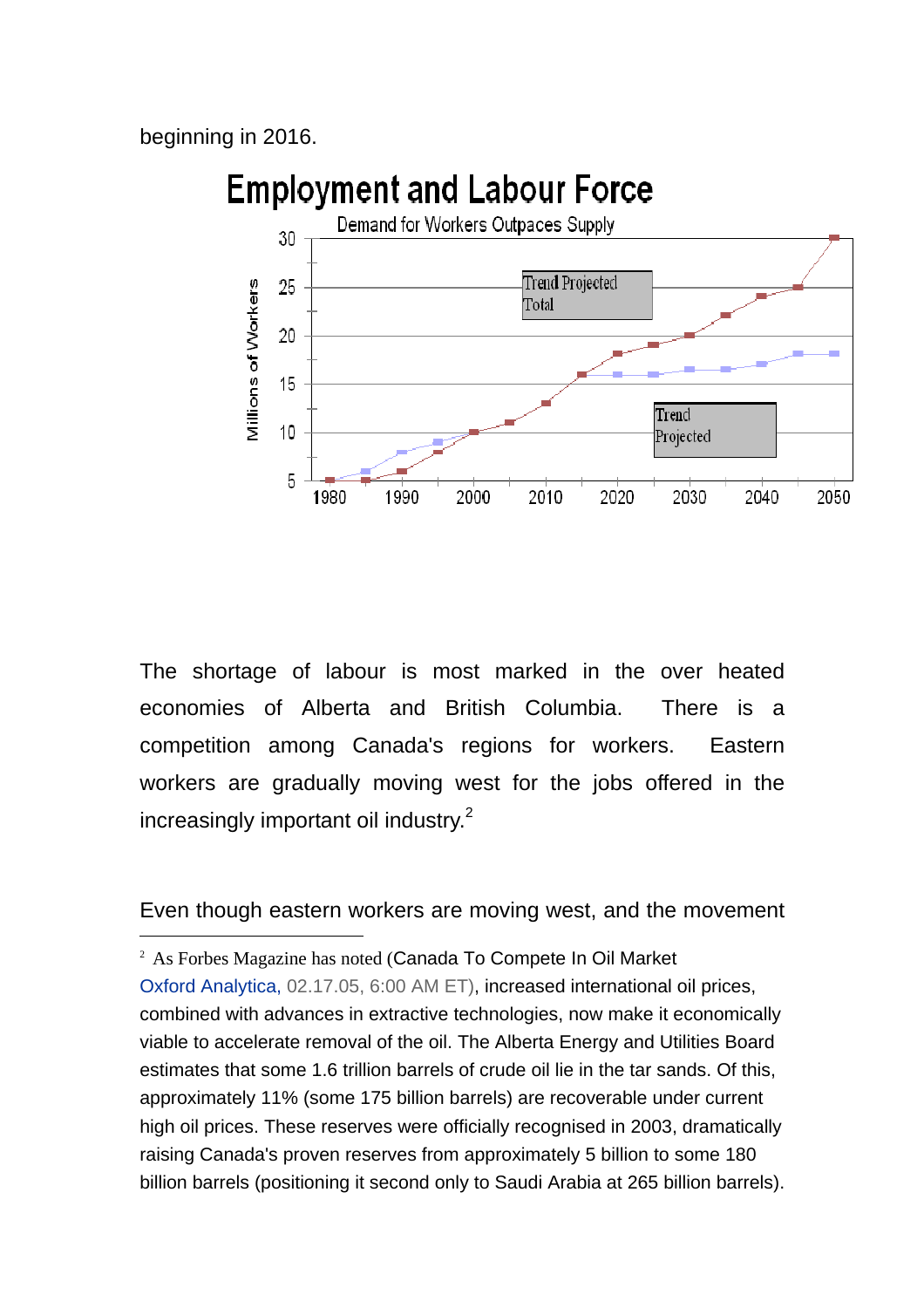is fast by historic standards, the transition will not satisfy the demand. As the Globe and Mail reported:

By any measure, Alberta's growth and wealth in recent years are staggering, especially when compared with the rest of the country. The province's surplus hit a record \$10-billion in 2005-06 (the original projection was \$1.5-billion). For the 2006-07 year, Alberta announced record program spending of \$28-billion and another big unbudgeted surplus of \$4.1-billion, which is the highest initial projection in the province's history.

This summer, the Conference Board of Canada predicted that Alberta will lead the nation's growth this year, expanding by 6.6 per cent, compared with a national growth rate of 3.1 per cent.

Driven by commodity prices, especially oil, which the board expects will hover above \$65 (U.S.) a barrel for the next five years, it says Alberta's boom is not a "temporary phenomenon" but a "permanent structural change in the economy."<sup>3</sup>

<sup>&</sup>lt;sup>3</sup> Globe and Mail, August 23, 2006. According to the Conference Board, Alberta's per capita income for 2007 is expected to reach \$44,788, compared with the national average forecast at \$34,757.

During the first quarter of this year, Alberta's population climbed by 0.78 of a percentage point, or three times the national average of 0.24 per cent. About 25,900 people were added to the tally, including a net gain of 15,600 who moved from other provinces. Both increases set record highs for the first three months of the year.

More than 3.3 million people now live in Alberta, making it the fourth-largest province in the country by population.

But the massive population boom hasn't been enough to feed the economy's need for workers. The province recently released a 10-year work-force strategy that found that Alberta will need 86,000 workers in everything from trades to health care, professionals, and the retail and service sectors.

If nothing changes, the board worried earlier this year, by 2025 Alberta will face a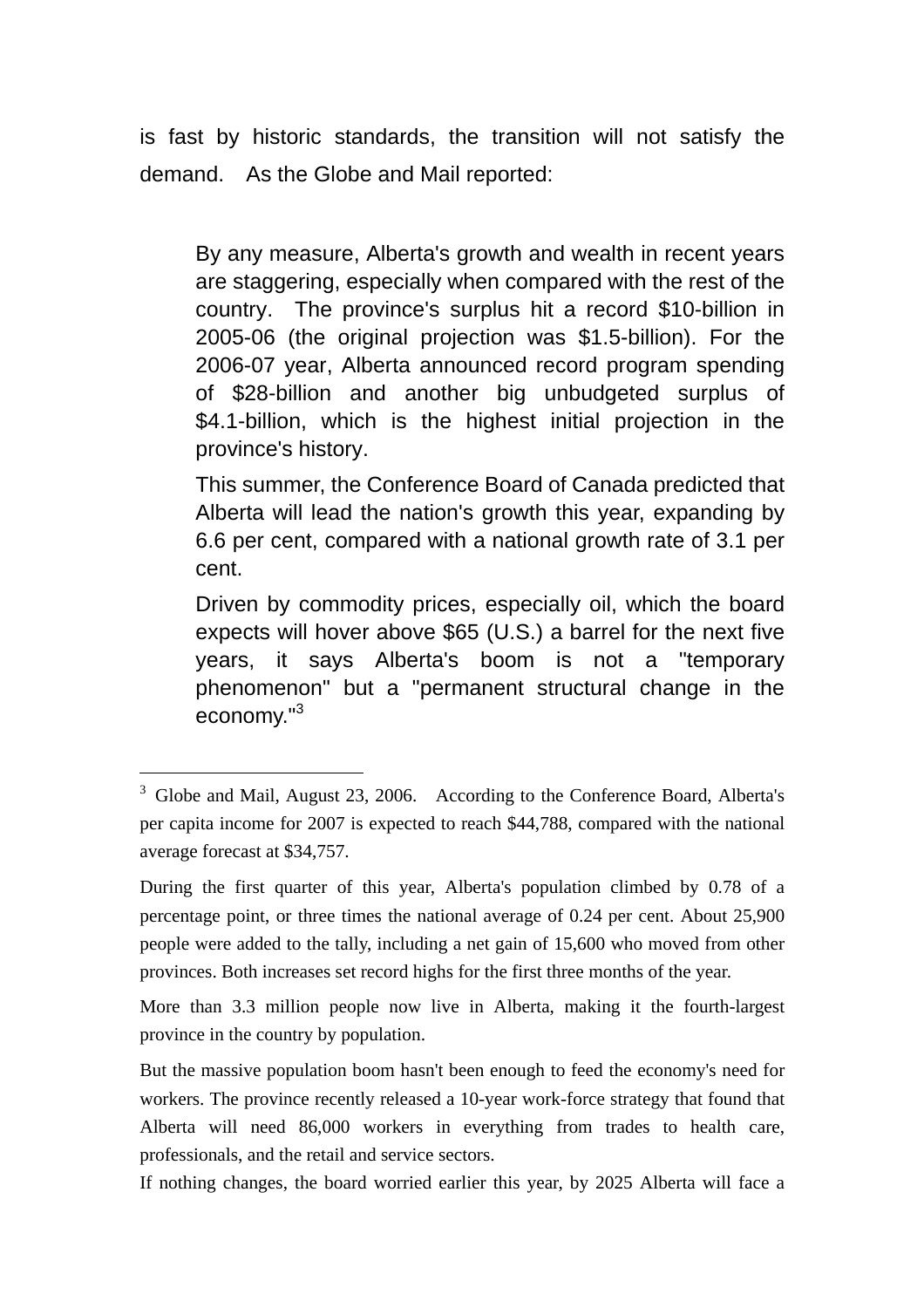Alberta's tremendous development has been made possible by the rising price of oil which has made viable the economic development of the Alberta oil sands  $4$ 

shortfall of 332,000 workers. Already, the provincial economy is adjusting to avoid that kind of gap. But the casualties connected to it are mounting.

 $\overline{a}$ 

These days across the province, businesses are closing early, or shutting down altogether because they cannot find staff. There are delays in building new homes, roads and schools due to the labour shortage. And even if workers are found, the cost of materials and labour has skyrocketed.

<sup>4</sup> Until recently Alberta's bitumen deposits were known as tar sands but are now called oil sands. Oil sands are deposits of bitumen; viscous oil that must be rigorously treated in order to convert it into an upgraded crude oil before it can be used in refineries to produce gasoline and other fuels. Bitumen is about 10-12 % of the actual oil sands found in Alberta. The remaining 80-85 % is mineral matter, including clay and sands, and around 4-6% water. While conventional crude oil is either pumped from the ground or flows naturally, oil sands must be mined or recovered in situ (meaning in place). Oil sands recovery processes include extraction and separation systems to remove the bitumen from the sand and water. Oil sands currently represent 40% of Alberta's total oil production and about one-third of all the oil produced by Canada. By 2005, oil sands production is expected to represent 50% of Canada's total crude oil output and 10% of North American production. Although tar sands occur in more than 70 countries, the two largest are Canada and Venezuela, with the bulk being found in four different regions of Alberta, Canada: areas of Athabasca, Wabasha, Cold Lake and Peace River. The sum of these covers an area of nearly 77,000 km2. In fact, the reserve that is deemed to be technologically retrievable today is estimated at 280-300Gb (billion barrels). This is larger than the Saudi Arabia oil reserves, which are estimated at 240Gb. The total reserves for Alberta, including oil not recoverable using current technology, are estimated at 1,700- 2,500Gb.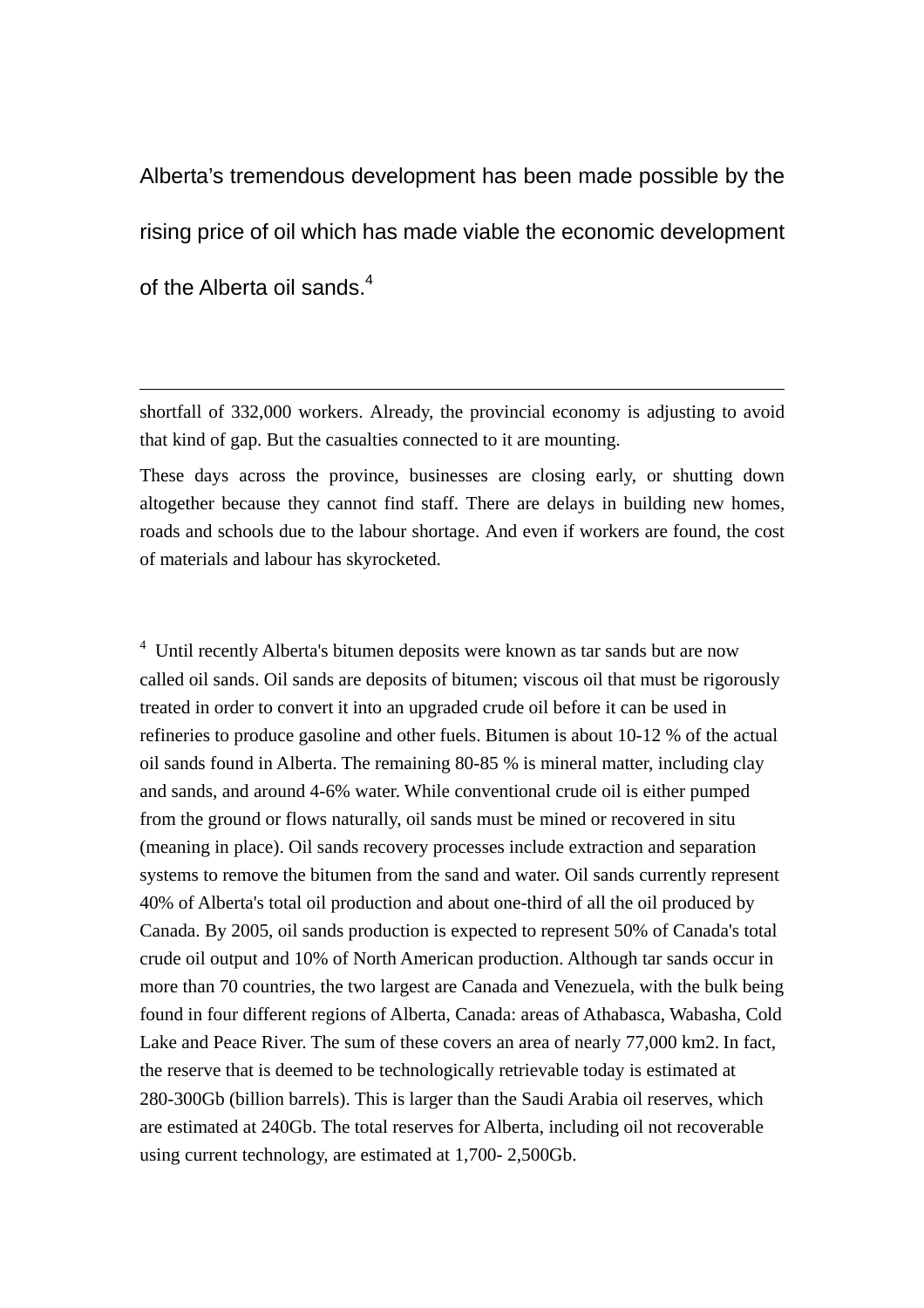Companies operating in Alberta's oil sands have had no choice but to build accommodation, with all the comforts of home, to keep and attract workers. Shell Canada Ltd., for example, has asked ATCO Structures Inc. to build housing for nearly 2,500 workers at its Athabasca oil-sands project, which includes a gymnasium, track, lounge, lecture theatre and covered elevated walkways to protect workers from the cold The self-sufficiency expands beyond housing to keep the economy chugging along. Canadian Natural Resources Ltd., for example, is bringing in foreign workers, opening a training centre to apprentice trades such as welding and building a landing strip to handle Boeing 737 jets to bring in workers from elsewhere in the country.

The prospect of a secure source of supply of vital oil, now feasible to produce given higher world prices, has created an overheated economy in the West. Vital public infrastructure such as schools, transportation systems, and health delivery services are strained by the rapidly growing population. Housing prices are rising rapidly( 40% last year in the city of Calgary).

Employers are desperate to find reliable employees and the demand has driven up wages and benefits. It was recently reported that the wages of sheet metal workers increased by 21% over one year. Employers like McDonald's offer scholarships to entice part-time workers. Non union employers pay rates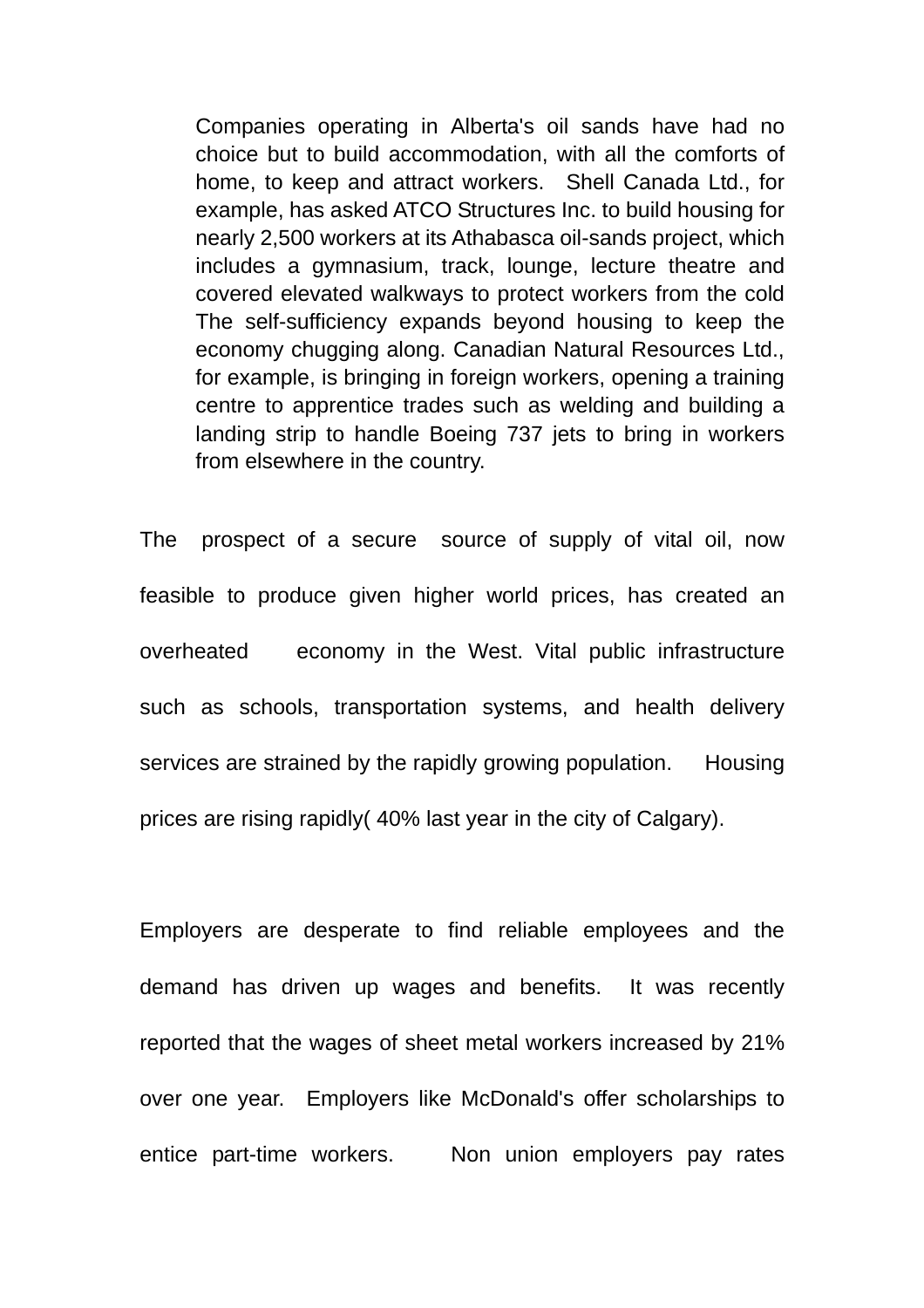equivalent to union jobs-- and advertise the fact that employees will not have to pay union dues.

In this booming environment trade unions are struggling to adapt. The Chemical, Energy and Paperworkers Union, for example, has implemented a new strategy for construction organizing. The Union aims to represent all trades people working on job sites, a dramatic departure from the tradition in which each trade has been represented by a different union. One of the rationales for the approach is to offer cost savings to construction employers while maintaining and improving the wages, benefits and working conditions of trades' people. Organizing is to be strategically targeted at mega-projects.

## **Conclusion:**

The concept of social partnership may belong to an earlier era.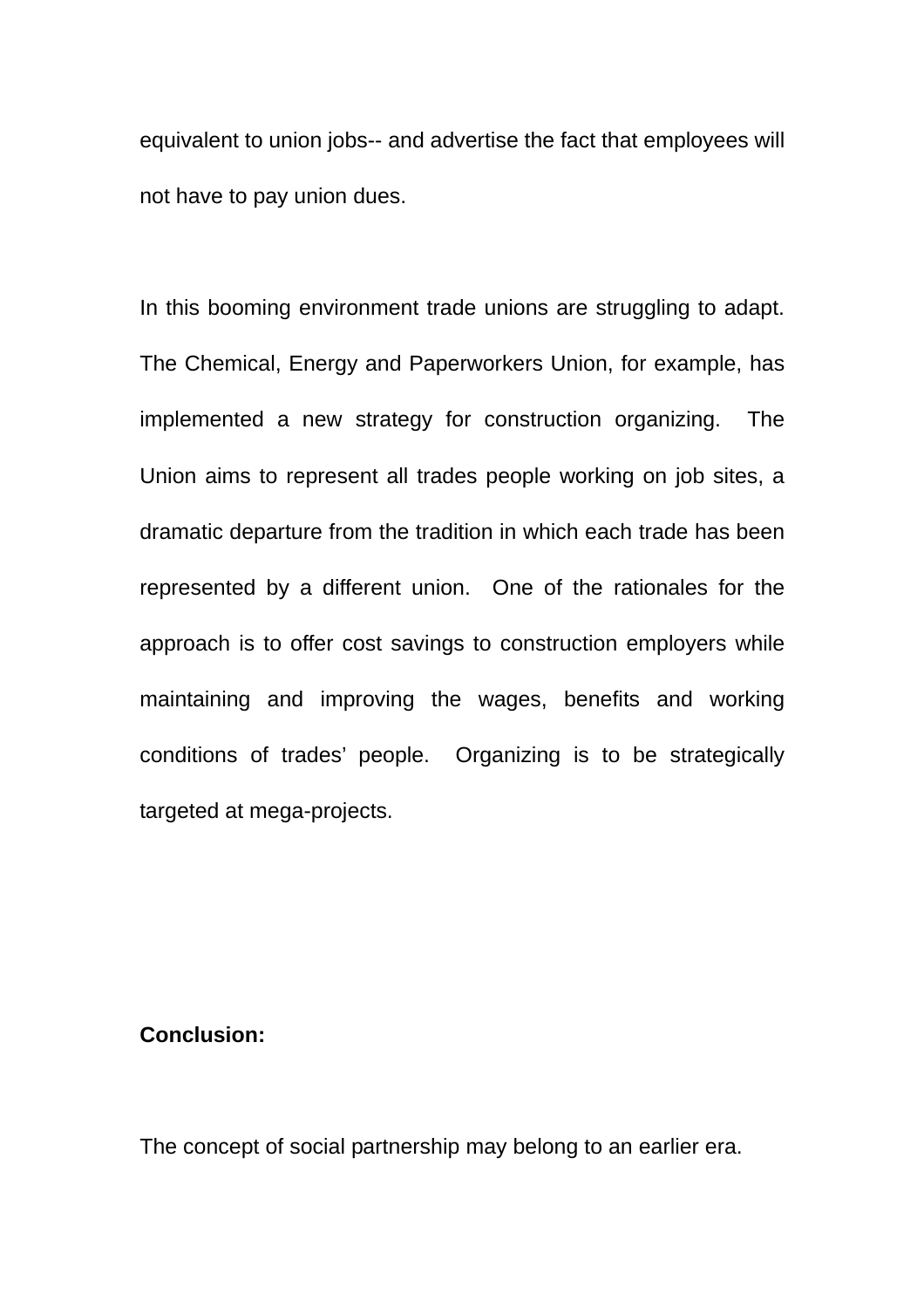Even in Europe where the concept was developed it is being challenged by the forces of globalization which have resulted in downsizing and contracting out in the creation of a part-time worker class. The concept never captured the essence of the industrial relations system in North America where the market has been given freer rein.

In this paper I attempted to identify the key features of social partnership and assess the degree to which these features are present in Canada. In summary, my conclusion is that the notion of social partnership is inadequate to capture the essence of the Canadian experience going forward into the 21st century.

The Canadian notion of what should be contained in a social contract openly recognizes and appreciates the functioning of a free market system. There is an absence of a fear of a class system which is one of the driving forces of the notion of social partnership. The acceptance of the legitimacy of the market as a device serving both public and private interests moves beyond the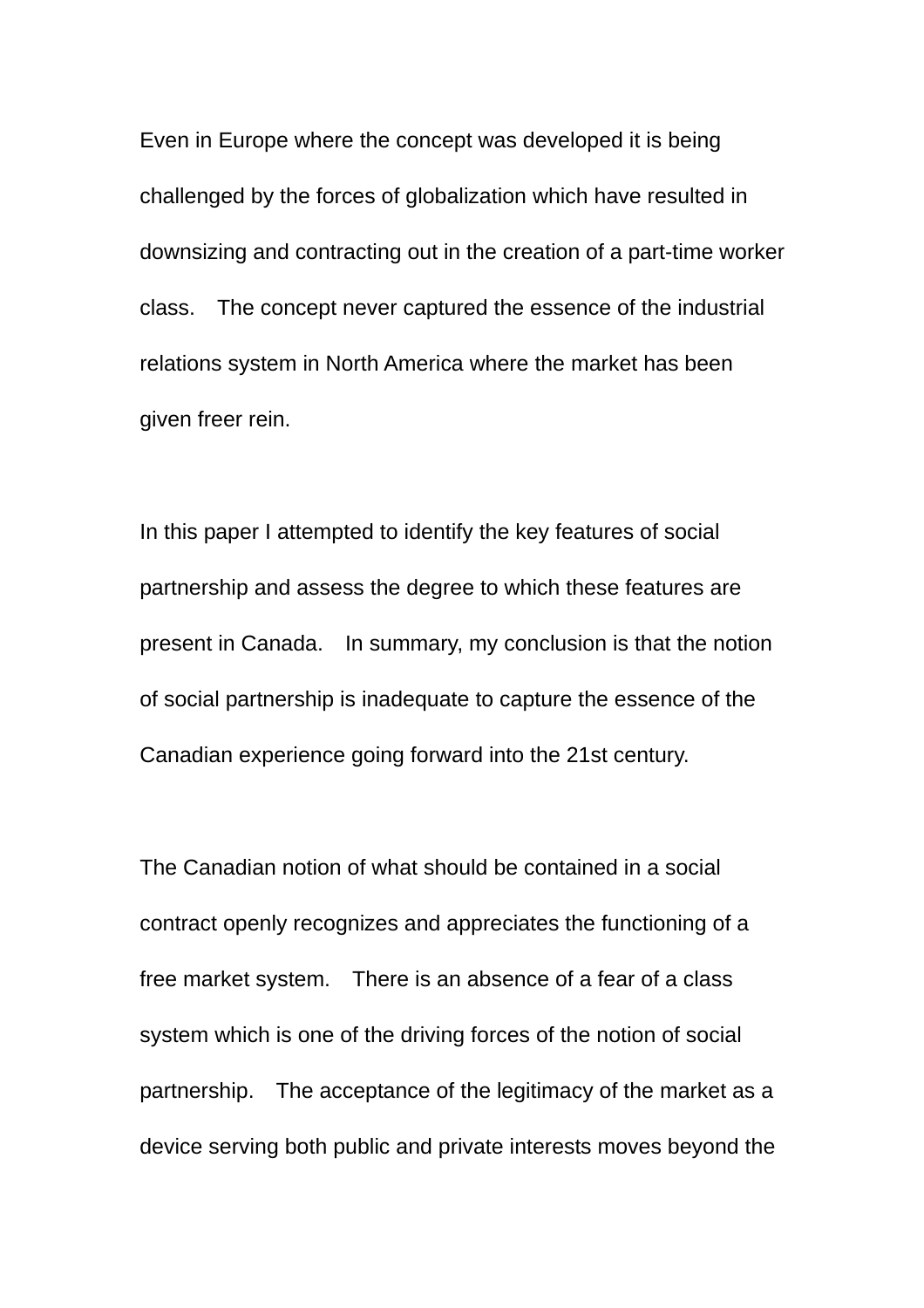class-based ideology which is the foundation of the social welfare state. Related to this understanding is the fact that citizens do not see trade unions as essential vehicles for their political expression. Rather, there is a general cynicism about all public institutions, including trade unions.

One of the important measures of social partnership is the density of trade union membership. As my paper demonstrates, there is a significant difference in the density rates between Canada and the United States. The differences can be explained primarily by the fact that the Canadian legal environment is more hospitable to trade unions. This very important legislated bias in favor of trade unions is under sustained attack in Canada. The premise of the industrial relations model, that strong trade unions are desirable to effectively represent employees, is not a comfortable assumption shared by all. Increasingly, right-wing commentators are attacking the basic assumptions upon which the Labour Relations system is founded. While Canadian union density rates continue to be higher than those the United States there are many in Canada who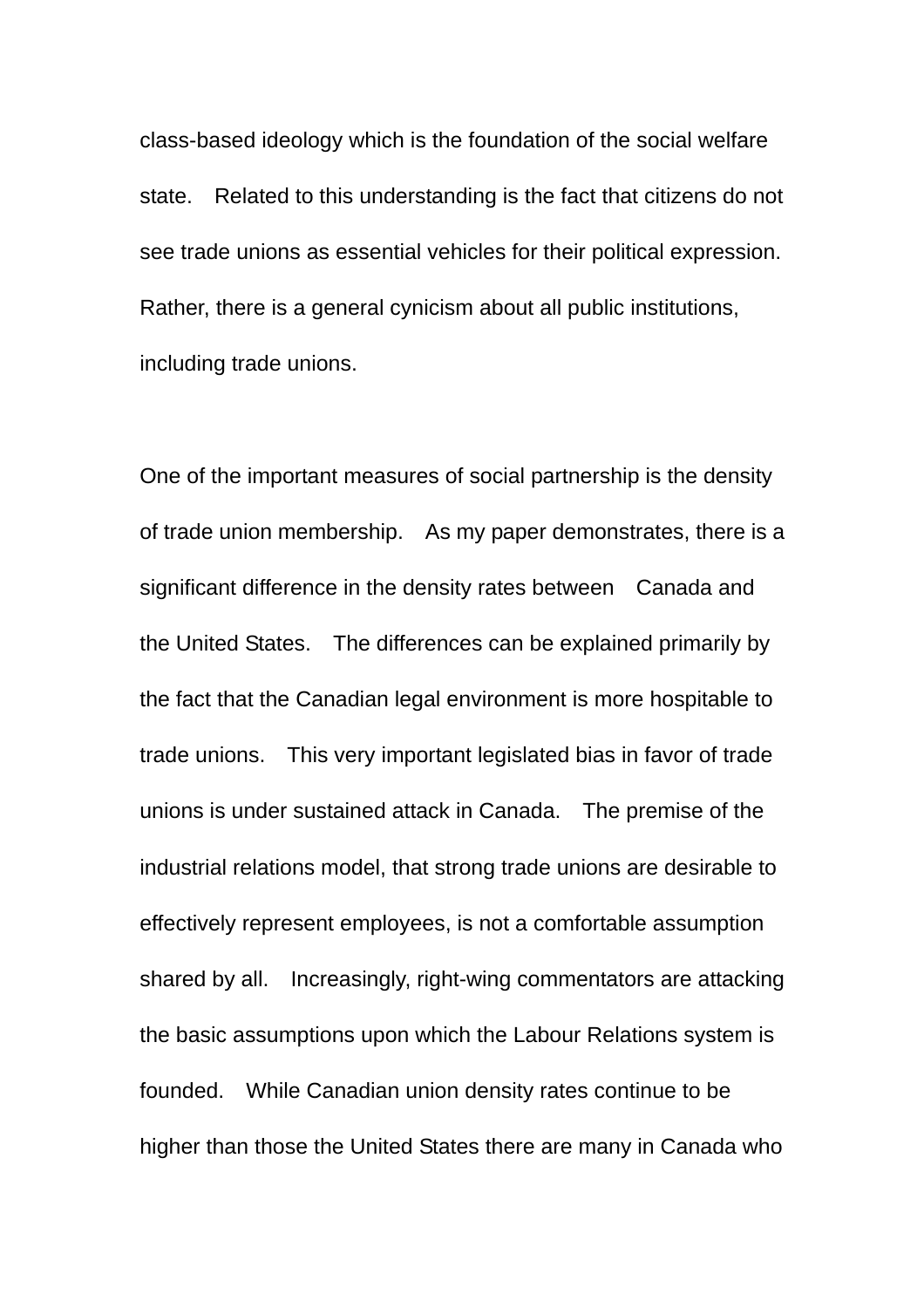believe that the American, rather than European model should be emulated. Given the increasing integration of the two economies under the North American Free Trade Agreement, it is likely that Canadian Labour law will come to more closely resemble that which exists in the United States. This reality does not bode well for the notion of social partnership.

Another key element of social partnership is the involvement of trade unions in the political life of a nation. As my paper shows, recent changes in election financing laws will significantly reduce the influence of organized labour on the New Democratic Party and will make it significantly more difficult for that party to raise funds to compete effectively for political office. Furthermore, the idea that unions should engage in strategic voting rather than blindly supporting a particular party, may have profound consequences for the NDP. Blunt speaking union leaders such as Buzz Hargrove, have said what many people have thought for years. With the political realignment of the right side of the political spectrum in Canada (the coming together of the Conservative Party and the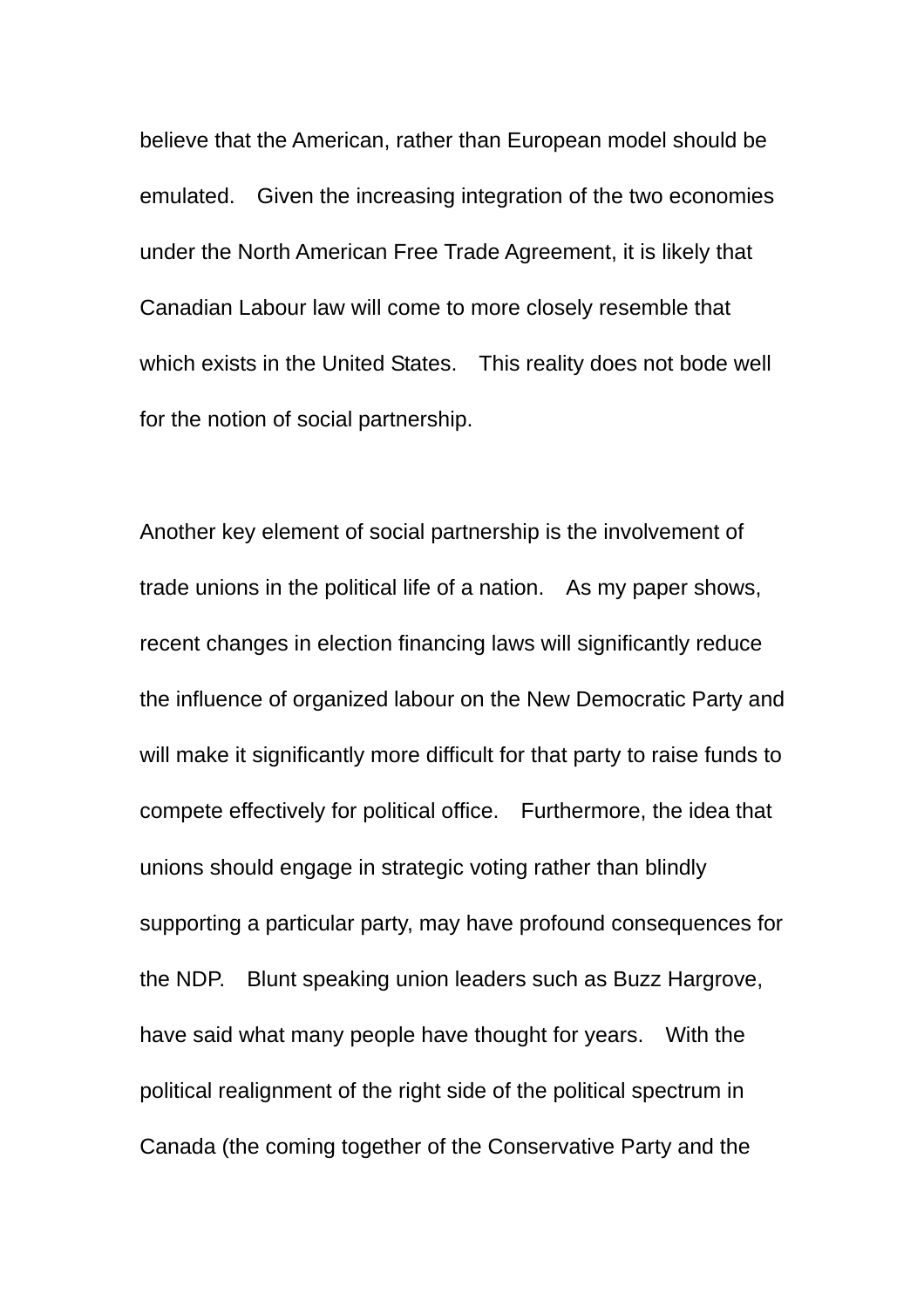Reform Party) there will be pressure to unite the left (the new Democratic Party and the Liberal Party). The idea of strategic voting to resist the united right will be critical in coming years. This may well reduce the political influence of organized labour.

Finally, the Canadian economy is undergoing fundamental changes which do not conduce to the idea of social partnership. The fact the population is aging and that there is a looming manpower shortage will likely result in increased immigration. Newcomers to Canada will not necessarily be the strongest advocates of social partnership. Further, the change in the political and financial center of the country toward the West will affect the social consensus. The scale of the energy development is so vast that trade unions are showing themselves prepared to make significant compromises to ensure that they will not be priced out of the market. There is serious competition from the non union sector and existing trade unions are making important changes in traditional methods (for example, reducing the significance of trades distinctions) in order to maintain a share of the labour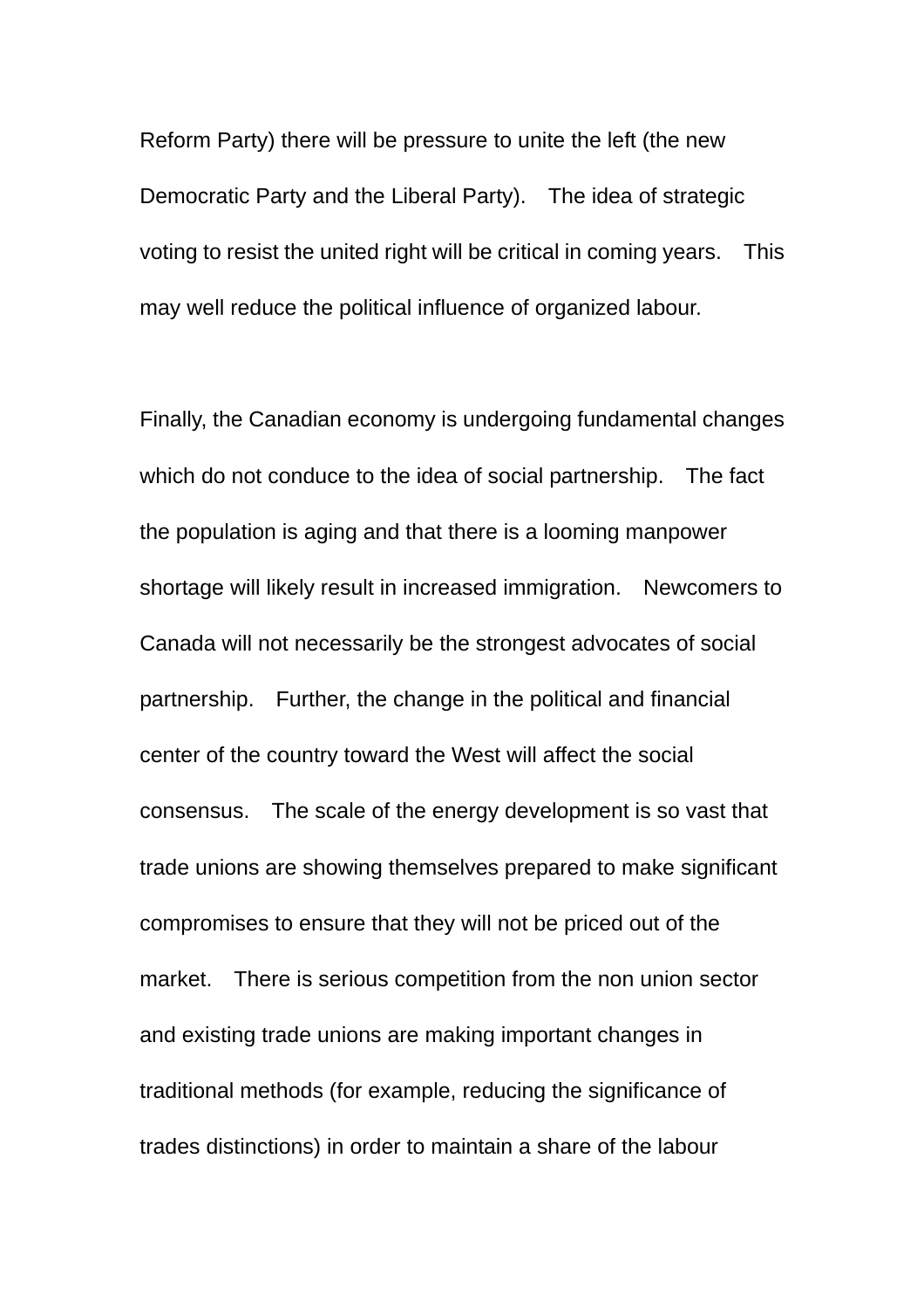market.

For all of these reasons, it is difficult to be optimistic about the

concept of social partnership in Canada the 21st century.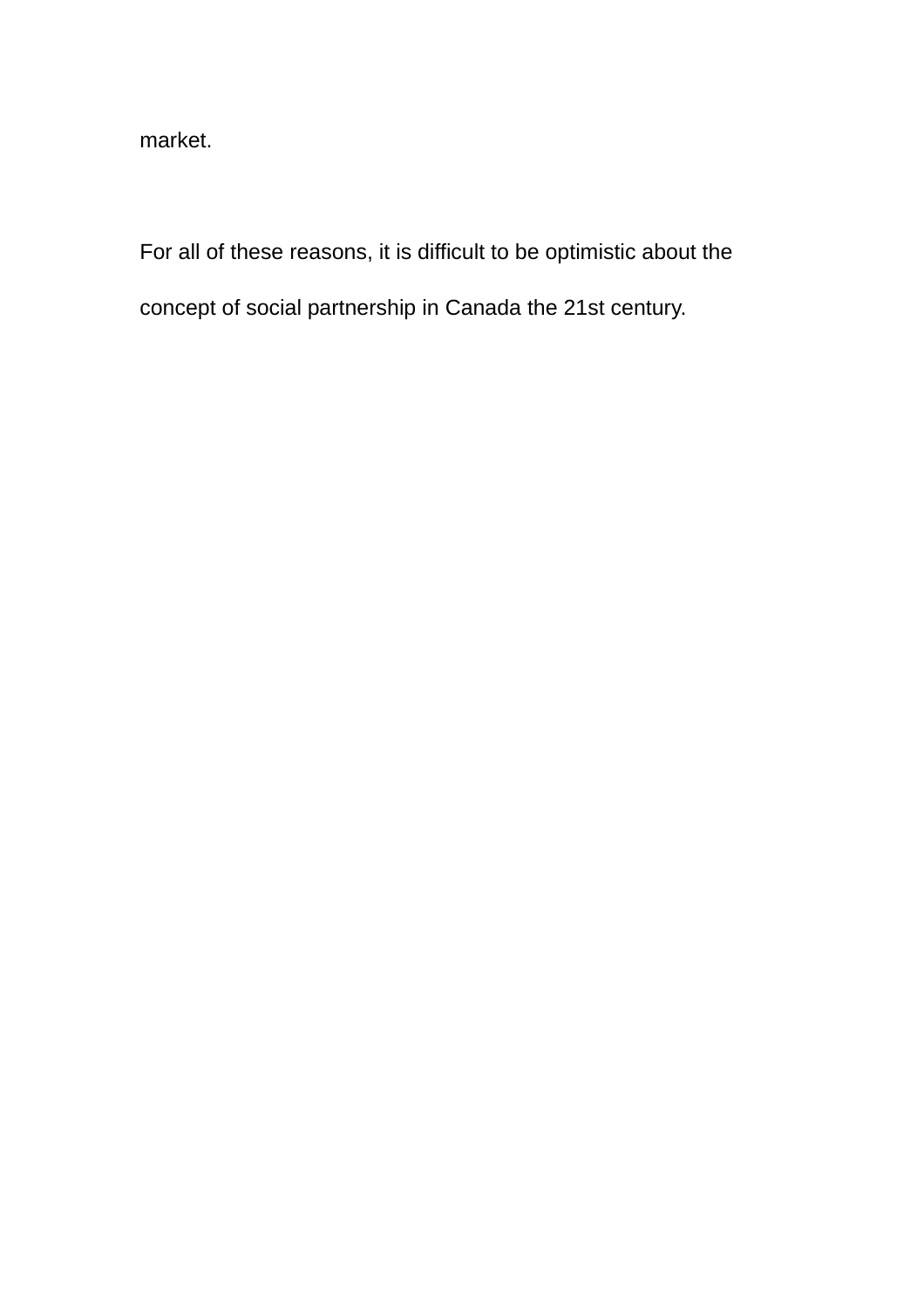# 二十一世紀加拿大社會夥伴關係的前景

Timothy J. Christian, Q.C. 劉梅君 譯

For the International Symposium on the Prospect of Social Partnership in the 21st Century National Chengchi University, Taipei, Taiwan September 26-27, 2006

### **Conveners:**

Center for Labor law and Social Law, College of Law, National Chengchi **University** 

Study Program of Labour and Social Policy; National Chengchi University

Institute for Labour Research, National Chengchi University Taiwan ILO & Employers Foundation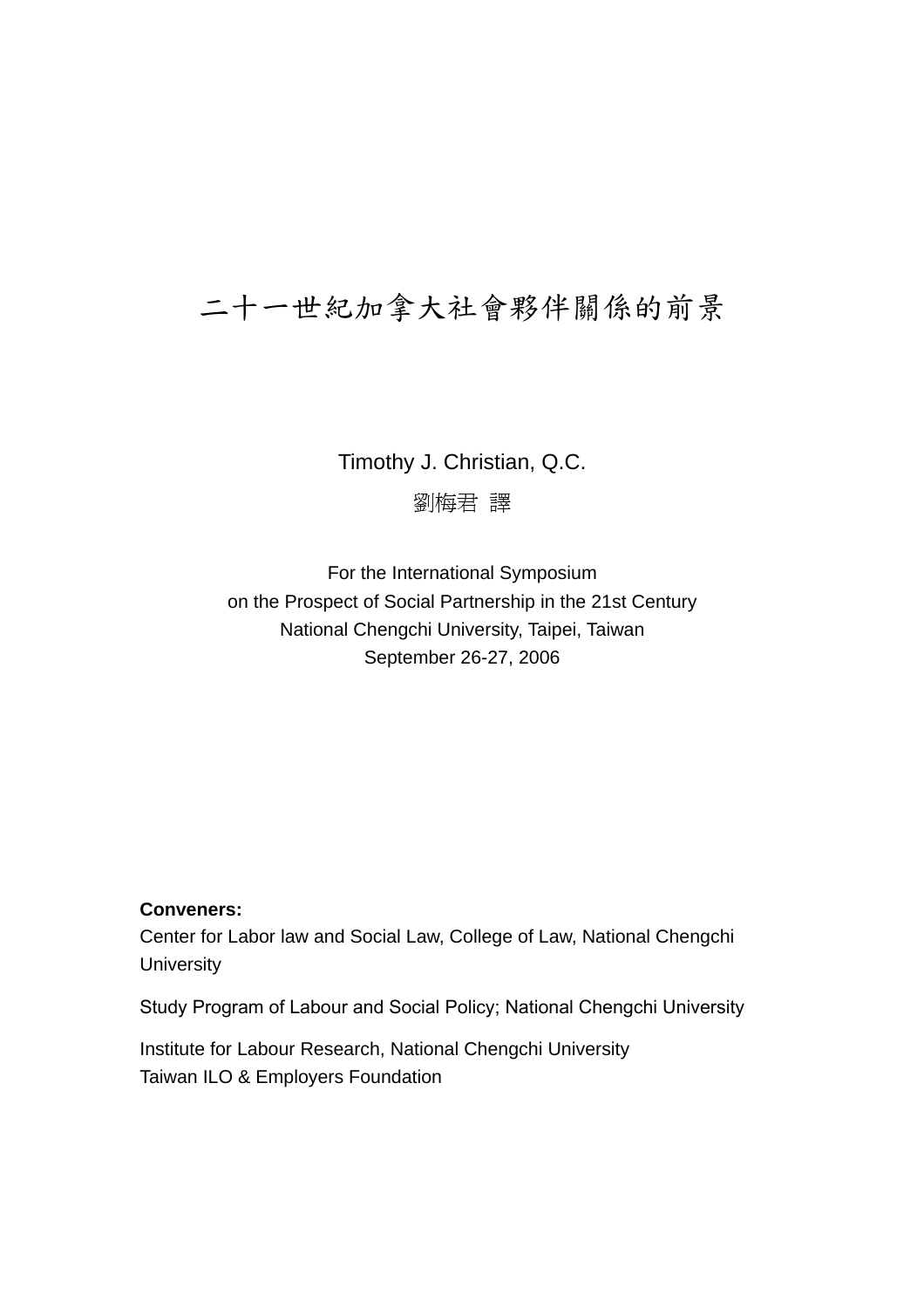#### 前言

 「社會夥伴」的概念源自歐洲,在加拿大這個概念未曾清楚正確地描繪勞資 政三者的關係。根據社會夥伴的模式,勞資政三方共同努力為該社會的公民達成 正面積極的結果。在該模式裡,應有不低的工會組織率、工會直接政治參與、勞 資政三方共同經營管理經濟、同時應有高水準的社會福利保障。

 歐洲勞資關係模式下的社會夥伴概念目前已廣為歐盟國家所採用。愛爾蘭即 為社會夥伴關係模式的一顯著例子,愛爾蘭「社會夥伴」的概念,具體呈現在勞 資政三方,每三年一次的全國工資協議上。最近一次的三方協議內容包含了全國 工資的調升,同時也就福利、健康及僱用等事項提供政策協定。5

 近年來,「社會夥伴」概念的未來發展,引發些許疑慮,如 Vaan Warden 及 Lehmbruch 出版的書:「社會福利國家的再協商:組合主義合作下的彈性調整」 (Renegotiating Welfare State: Flexible Adjustment through Corporatist Concertation),當中指出:

其中觀察 1970 年代末,大環境的變化已相當程度影響了社會夥伴之行動所 依據的經濟、政治及社會條件。日益錯綜複雜的世界經濟底下,不確定性愈來愈 大、高成長率的歲月已一去不返、失業率節節高升、勞資間利益共識基礎日漸受 到侵蝕,這些變化導致組合主義模式備受挑戰。近來,伴隨著新自由主義及全球 化風潮,社會夥伴面臨的是外在大環境的遽變。同時內在系統也起了變化,缺少 了社會民主元素的新聯合政府、對國會的質疑、工會組織率的下降等,均不得不 今人懷疑社會夥伴究竟是否還有明天。不少對此不甚樂觀的預言,舉例而言,

<sup>5</sup> Harald Von Riekhoff, and Hanspeter Neuhold, eds., Unequal Partners: A Comparative Analysis of Relations between Austria and the Federal Republic of Germany and between Canada and the United States (Boulder, CO: Westview Press, 1993) 55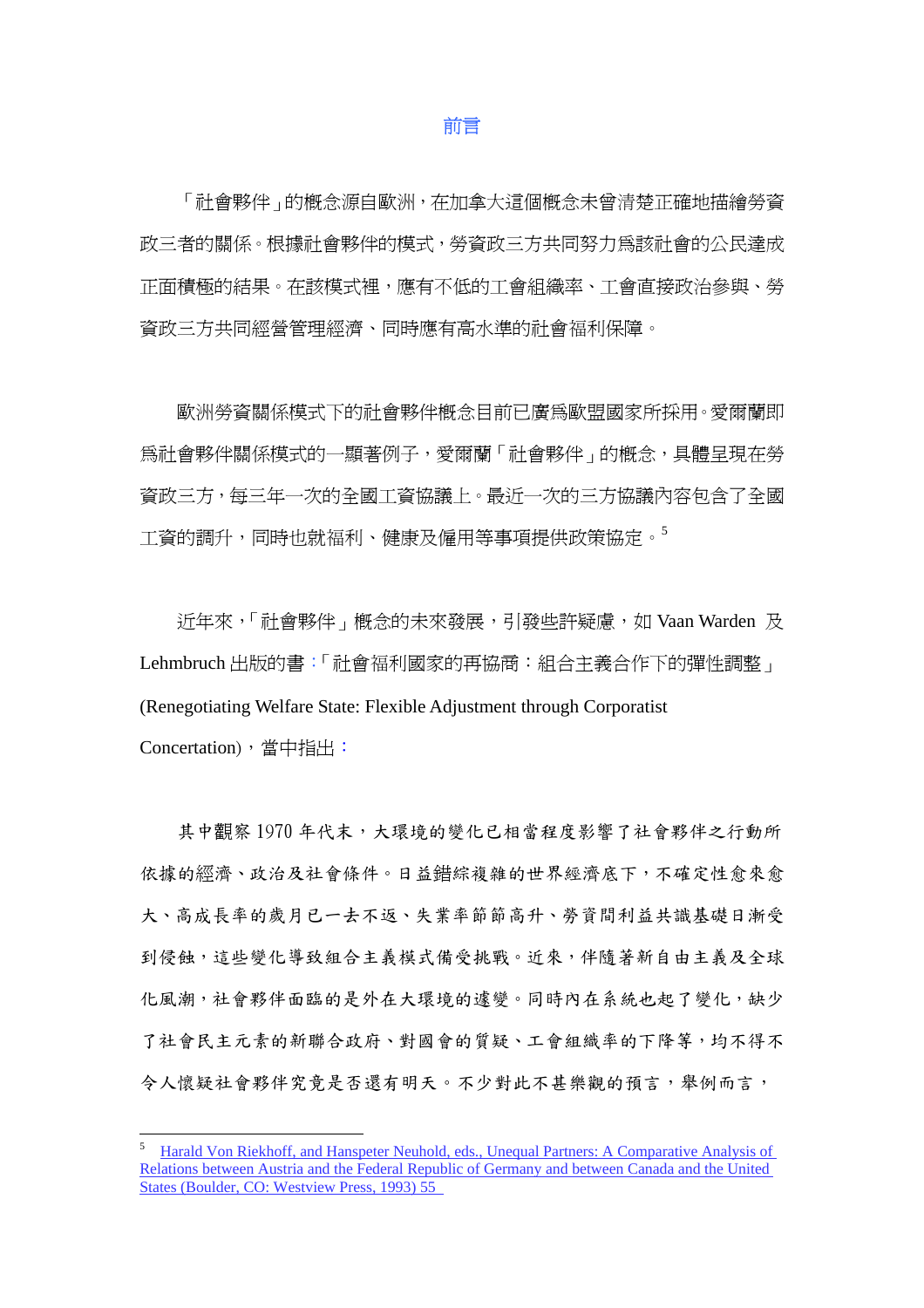Crepaz(1995) 就用了「恐龍的滅亡」(end of a dinosaur) 來形容社會夥伴無 法滿足後現代社會的需求,他的觀察是,年輕一代希望的是一個透明公開的決策 系統,民主的決策方式,以及對兩性而言平等公平的機會。然而老一輩的密室協 商及家父長式的決策方式,正好是社會夥伴的主要內涵,因此這表示社會夥伴的 概念與實務,與前述趨勢相牴觸。

無論歐洲的社會夥伴未來如何,在北美,特別是加拿大,社會夥伴很顯然並 不適用。本文我將回顧何以社會夥伴無法在加拿大被廣為接受的理由。以下我將 從加拿大的「社會契約」概念、工會組織率及工會的挑戰、工會參與政治的程度、 及加拿大的經濟發展特徵等,五方面來說明,何以社會夥伴這個目標無法落實於 加拿大。

#### 加拿大的社會契約

 $\overline{a}$ 

 2002 年加拿大政策研究網,在知名經濟學者 Judith Maxwell 的帶領下,執行 了一項具有代表性樣本的調查,想了解加拿大公民希望的基本生活素質,這項調 查後來寫成以下的結案報告:「加拿大未來的公民對話:21 世紀的社會契約」, 當中點出了加拿大公民對攸關社會契約的重要元素的意見。結論提出以下兩項重 點,這兩項重點標示出一個尚未形諸文字,但卻能彰顯出加拿大核心價值的社會 契約。

其一、市場不能再被視為獨立的,而且是市民社會的對立面。相反地,市場 現在被視為是社會的核心部份,提供兼具公共與私人利益的功能,市場價值以一 種獨特且具說服力的方式,被整合入加拿大市民社會及社會公平的概念中。同時

<sup>6</sup> Frans Van Waarden, and Gerhard Lehmbruch, eds., Renegotiating the Welfare State: Flexible Adjustment through Corporatist Concertation (New York: Routledge, 2003) 97.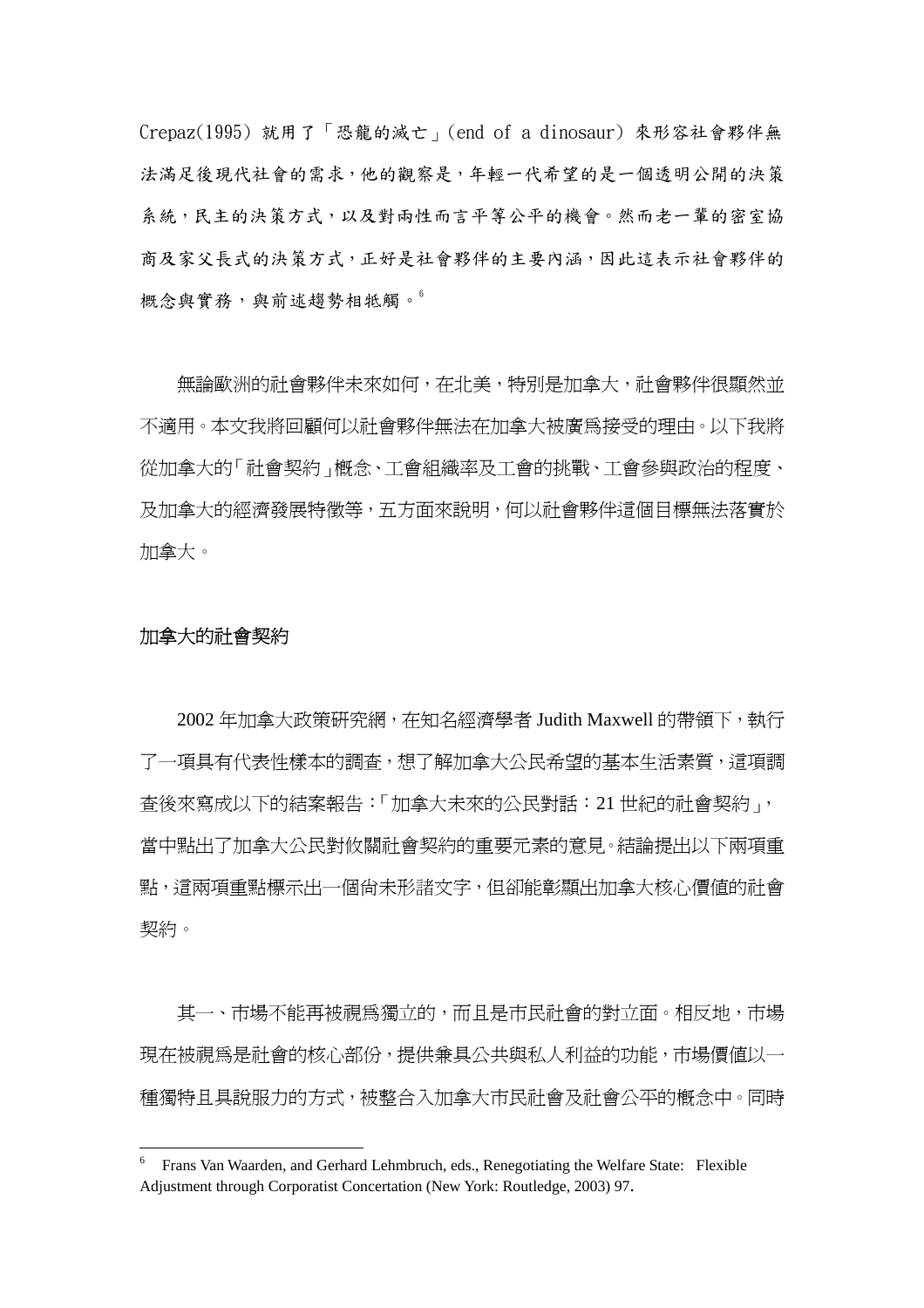加拿大公民已務實地看待市場與政府的限制。

 其二、加拿大公民認為他們更積極的參與政府。他們更強調自立且要求自己 的聲音被聽到。其中,隱隱地感覺出加拿大公民渴望能積極參與公共事務。他們 也堅持政府、企業及其他機構要展現出更大的責信(accountability),他們希望見 到的是一個能回應民眾的政府,以利公民彼此間的持續對話。<sup>7</sup>

 這次調查所透露的想法與價值,很清楚地表明加拿大人要的不是一個傳統的 社會夥伴模式來解決 21 世紀的挑戰,而是能超越過去奠基於階級意識形態的社 會福利國家模式,同時接受市場作為提供公共及私人利益之機制的正當性。現在 加拿大民眾不再認為工會是其政治發聲的主要工具,這個社會對所有的機構普遍 存在不信任,因而對機構課以更大的責任。

這次受訪民眾對社會福利也有新的看法:

 他們希望所有能工作的民眾都有機會得到一份生活工資,社會方案需要更好 的規劃,以協助民眾完全參與工作、社區及家庭。這些方案能發揮拉民眾一把, 而非只伸出手(hand up not a hand out)的作用,降低民眾的依賴,克服社會參 與的障礙。這表示教育及訓練必須更能讓民眾負擔得起,且易於取得,這麼做不 僅有助於社會流動,也是確保經濟發展的必要之途。8

固然民意調查未必能反映社會真實,但這份調查的確支持了以下的看法,那 就是加拿大人民對社會契約的態度在過去 40 年已經有了根本性的改變。反映在 這份調查中的當前想法是,加拿大已日漸遠離歐洲的社會夥伴及社會福利概念。

<sup>&</sup>lt;sup>7</sup> Maxwell et al, "Citizens Dialogue on Canada's Future: a 21st Century Social Contract" Canadian Policy Research Networks, 2003.

<sup>8</sup> Ibid, p.vii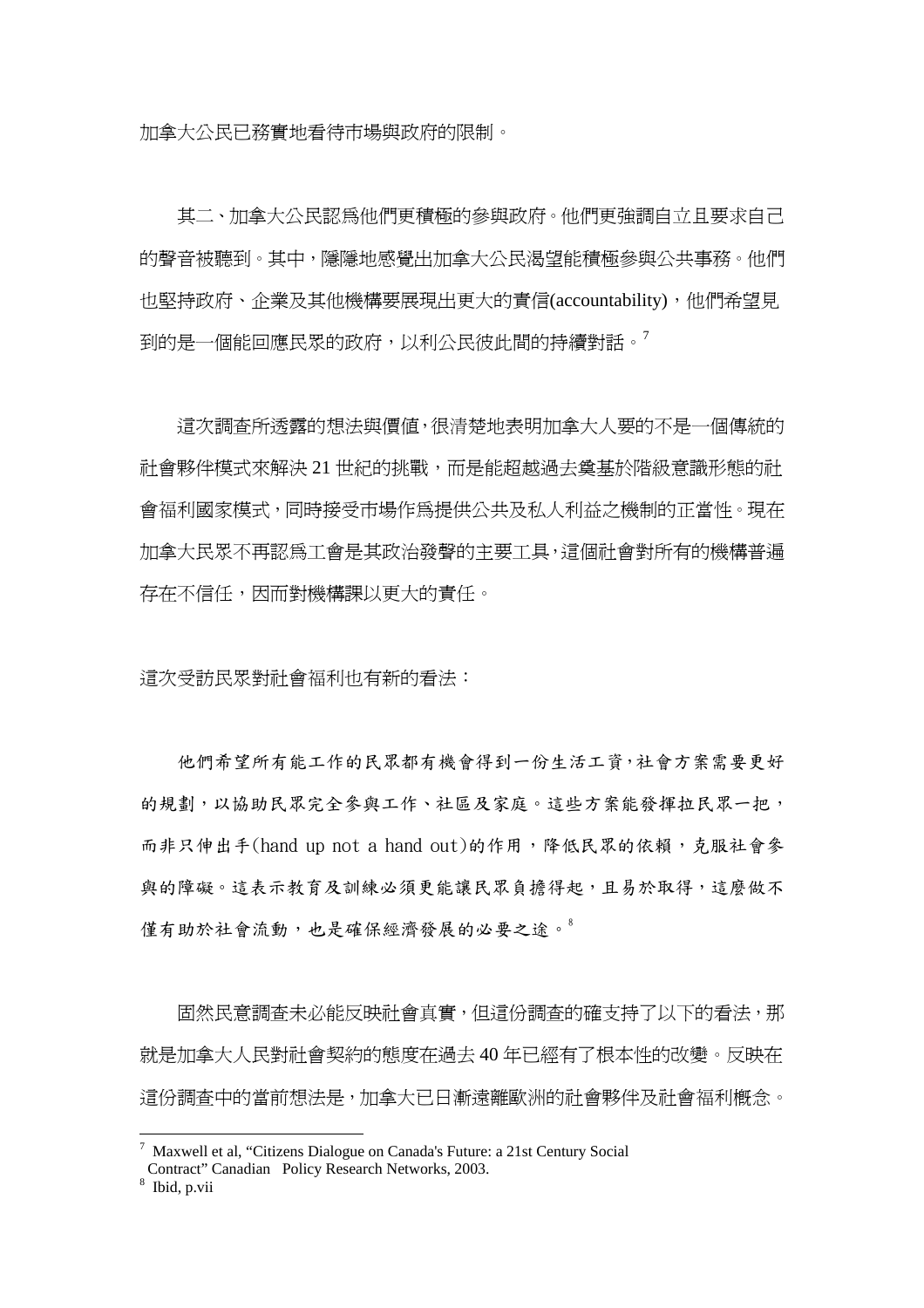#### 工會組織率

 $\overline{a}$ 

 最進「加拿大人力資源及社會發展」(Human Resources and Social Development Canada)這個機構對工會會員的調查顯示,工會會員組織率(工會會 員佔非農業受雇的比例)在 2005 年 1 月 1 日的比例是 30.7%,美國同期是 12.5%。 這兩個國家的公部門員工組織率都高過民間部門的組織率。以 2005 年為例,加 拿大公部門組織率高達 70%,美國為 36.5%。

 歐盟國家的工會組織率通常較高,阿姆斯特丹高等勞動研究中心 (Amsterdam Institute for Advanced Labor Studies)的主管 Jelle Visser 最近對一項 針對 24 國工會組織率的分析報告指出:

 工會組織率在 2002 及 2003 年都低於 1970 年,只有四國例外,分別是芬蘭、 瑞典、丹麥及比利時,而這四國也恰好是工會參與失業保險的管理與執行。同 時,從工會組織的觀點來看,這些年來工會組織情況日漸惡化(西班牙例外)。 即使在九 0 年代,工會頗有斬獲的愛爾蘭或荷蘭,快速的就業成長,仍使得工 會在薪資工人的比例持續下降;在其他僱用成長非常緩慢的歐洲國家,如德國、 法國、奧地利等,工會組織率也依然下降。

在加拿大,近來有評論家注意到美加兩國工會組織率的差異,下圖清楚呈現

<sup>&</sup>lt;sup>9</sup> Visser, Jelle, <u>Monthly Labour Review</u>, January, 2006. Visser 的結論指出, 「... 國際競爭日益激 烈(全球化現象),服務部門僱用提高,經濟成長緩慢,甚至政府僱用下滑(民營化使然),失業率 更高(且期間更長,特別是在歐洲),採用彈性用雇契約的比例提高,同時較低的通貨膨漲率及 藉由貨幣緊縮政策來進行通貨膨漲的管控等作為,均對工會實力及工會招募新會員造成不利的 影響。當然前述的影響還會受到勞動力市場制度、法令規章及政治的左右。許多跨國長期性的 比較研究指出,一些制度性因素,如工會管理失業基金、工會在職場的正當性被接受、全國性 的集體協商等,都跟工會組織率高低有正向關係,因為前述制度性因素為會員提供了直接的誘 因,也支持職場會員的「社會規範」,同時降低雇主的抵制。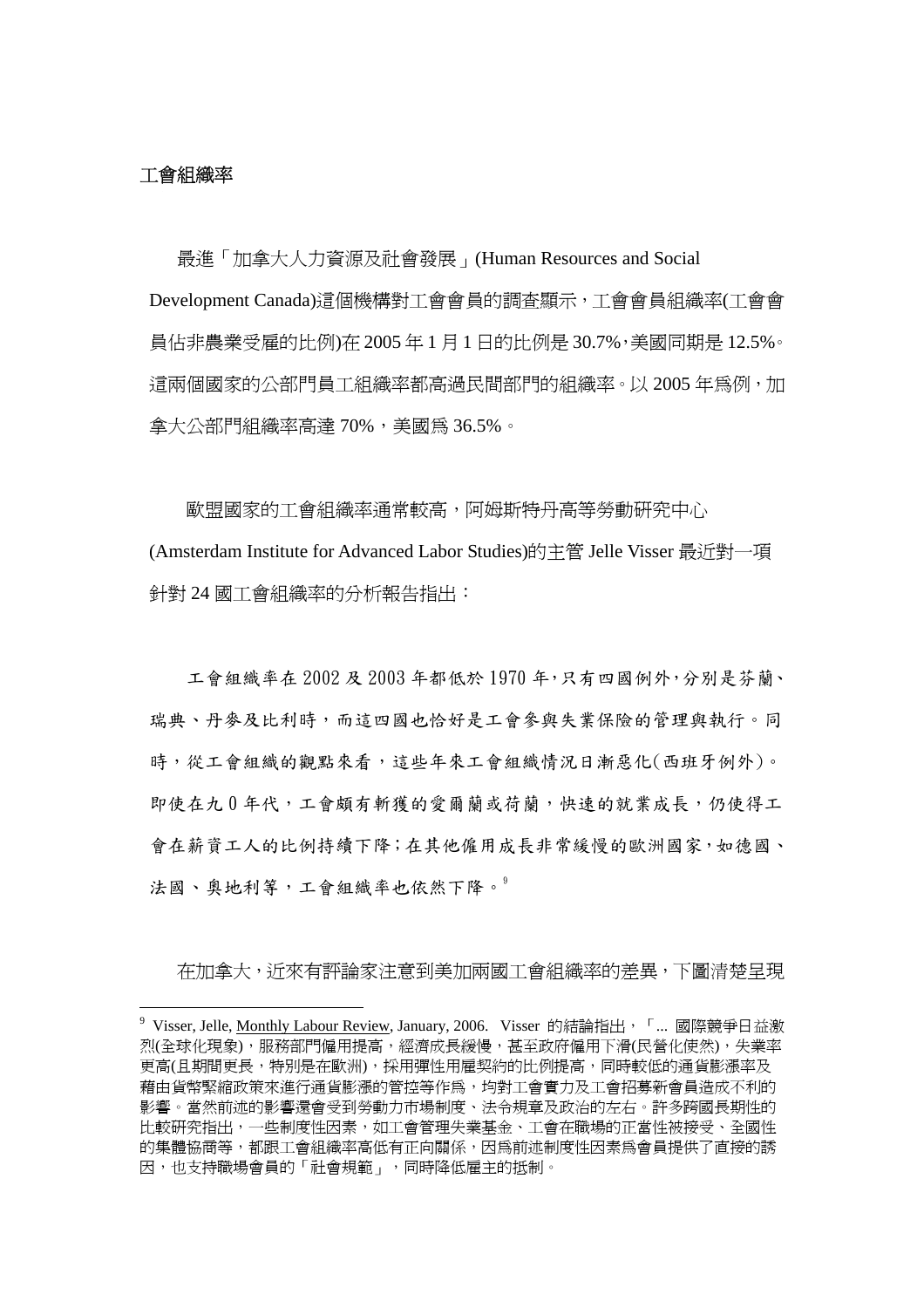出兩國工會組織率在公部門及私部門的顯著差異。對於這個現象,研究者提出若 干解釋,第一種解釋是加拿大的公部門比美國大(加拿大為 18%,美國為 14%), 但即使如此,加拿大公部門的工會組織率幾乎是美國的兩倍。Rose 及 Chaison (2001)的說法是,「1960 及 1970 年代公部門組織率的暴漲是得力於通過有利的集 體協商立法」。10



 其次,是法律環境不同。加拿大工會有略勝於美國工會的優勢,那就是強制 入會及強制收會費是雇用的前提條件,以及「認可程序」(recognition process)。所 謂「認可程序」是指工會為了取得與資方協商的唯一代表權,工會要先取得作為 適當談判主體的承認,一旦工會取得了承認,才有資格代表工人進行集體協商。 此種「認證」的方式,美國和加拿大在做法上各有差異,例如工會會員身份在加 拿大的兩各省及美國有些州,就非必要條件。具體差異,請見表一。

#### 法律環境

<sup>&</sup>lt;sup>10</sup> Rose, Joseph B., Chaison, Gary N., "Unionism in Canada and the United States the 21st Century: the Prospects for Revival," Industrial Relations, Volume 56, Winter, 2001. 這兩位作者接著指出「「目 前工會進行會員組織這項重大使命的前景不甚樂觀,因為見不到經濟復甦的跡象(如不景氣、對 市場經濟信心的滑落,及福利國的再度抬頭)、以及有利工會組織的主要立/修法機會不大。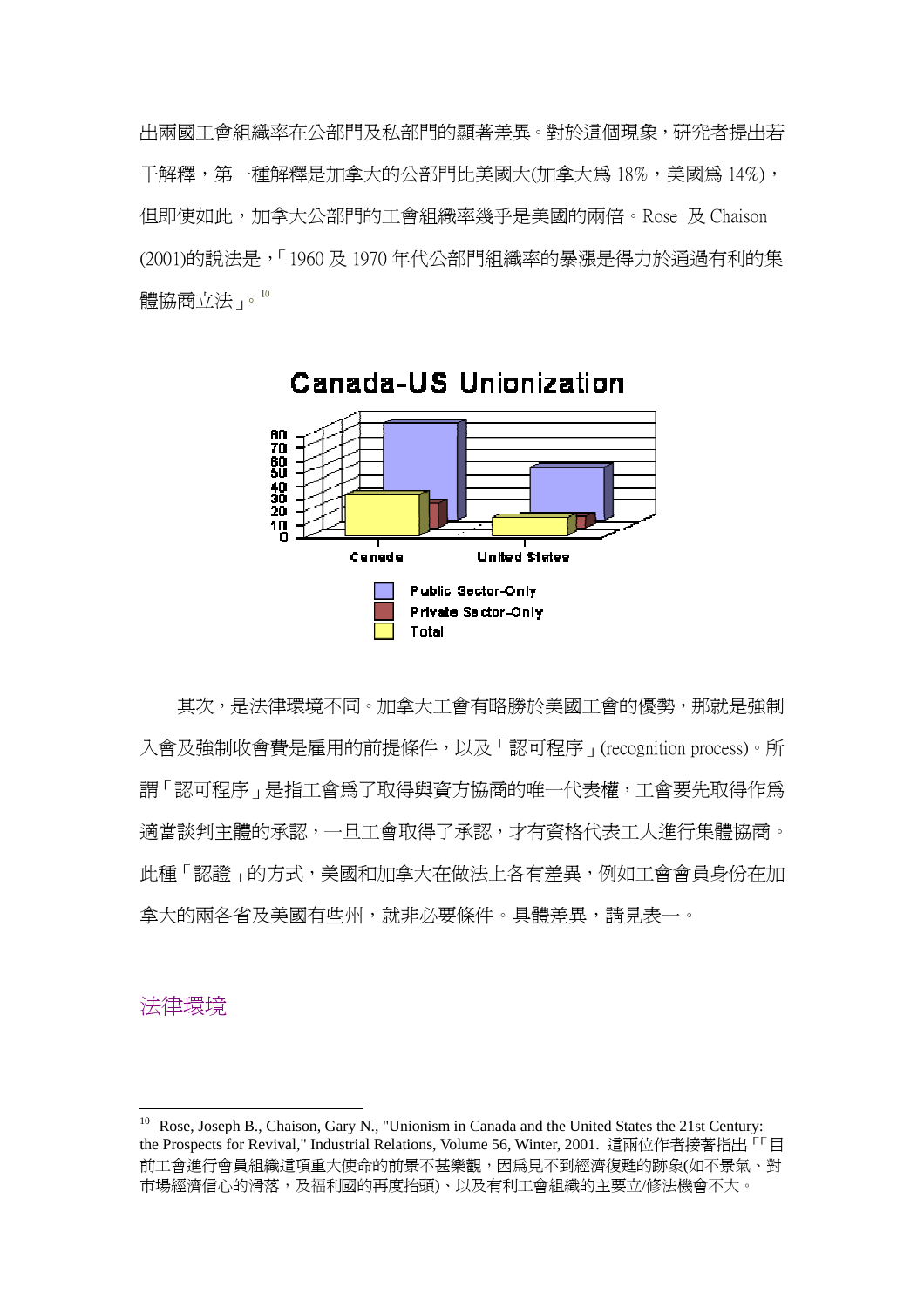工會取得談判權的「認可」程序,首先是工會要提出員工支持工會此舉的証 明;一般而言,工會獲得的支持度,從 25%(Saskatchewan 的案子)到 50%+1(Prince Edward Island 的案子)都有。之後,勞動關係委員會即要裁定工會提出的支持證 明是否能被接受,加拿大有五個省要求是以秘密投票來決定,另外五個省則無此 規定,還有三個省的規定是只要工會取得了超過 50%的支持度,該工會即當然取 得代表協商權(簡稱自動認可)。<sup>11</sup>

 研究也發現,各省不同「認可」的規定程序會影響該地的工會組織率。Riddell (2004)的研究指出, 在 1984 到 1998 年期間, 加拿大卑詩省的狀況是, 1984 年卑 詩省涌過秘密投票的規定,但於 1993 年廢止,主要原因是,確迫投票的規定通 過實施後,工會組織率驟降 19%,待該規定廢止後,工會組織率又提升到幾乎是 原來的水準。另外 Sara Slinn 研究安大略省的情況後表示,該省原先是採自動認 可的方式,但 1995年改為秘密投票,結果工會組織率大幅滑落。12

|           | Is union                                   | Threshold                   | Is vote by                                      | Threshold                             | Threshold                                |
|-----------|--------------------------------------------|-----------------------------|-------------------------------------------------|---------------------------------------|------------------------------------------|
|           | membership<br>required for<br>Application? | required for<br>application | secret ballot<br>required for<br>Certification? | required for<br>certification<br>vote | for auto-<br>matic certifi-<br>cation*"" |
| BC        | Yes                                        | 45%                         | Yes                                             | $50\% + 1$                            | nla                                      |
| AB        | No                                         | 40%                         | Yes                                             | $50\% + 1$                            | nla                                      |
| SΚ        | No                                         | 25%                         | No                                              | $50\% + 1$                            | $50\% + 1$                               |
| MВ        | Yes                                        | 40%                         | No                                              | $50% + 1$                             | 65%                                      |
| <b>ON</b> | Yes                                        | 40%                         | Yes                                             | $50\% + 1$                            | nla                                      |
| QC        | Yes                                        | 35%                         | No                                              | $50\% + 1$                            | $50\% + 1$                               |
| NB        | Yes                                        | 40%                         | No                                              | $50\% + 1$                            | 60%                                      |
| NS        | Yes                                        | 40%                         | Yes                                             | $50\% + 1$                            | nla                                      |
| PEI       | Yes                                        | $50\% + 1$                  | No                                              | $50\% + 1$                            | $50\% + 1$                               |
| NF        | Yes                                        | 40%                         | Yes                                             | $50\% + 1$                            | nla                                      |

**Table 1: Certification Information in Canada & the United States, 2005\*** 

<sup>11</sup> 魁北克省的私部門工會組織率是北美最高,40%的勞工加入工會 (安大略省及亞伯他省才 25%,至於美國大多數的州才 15%不到)。主要原因是魁北克省的法律強迫工人加入工會。舉例 而言,要在營造業工作,勞工必須先加入五個官方許可的工會之一。

<sup>&</sup>lt;sup>12</sup> Clemens, Velhuis, Palacios, "Buzz Hargrove's Democracy and Automatic Certification", Fraser Forum, July/August 2006 at p.29.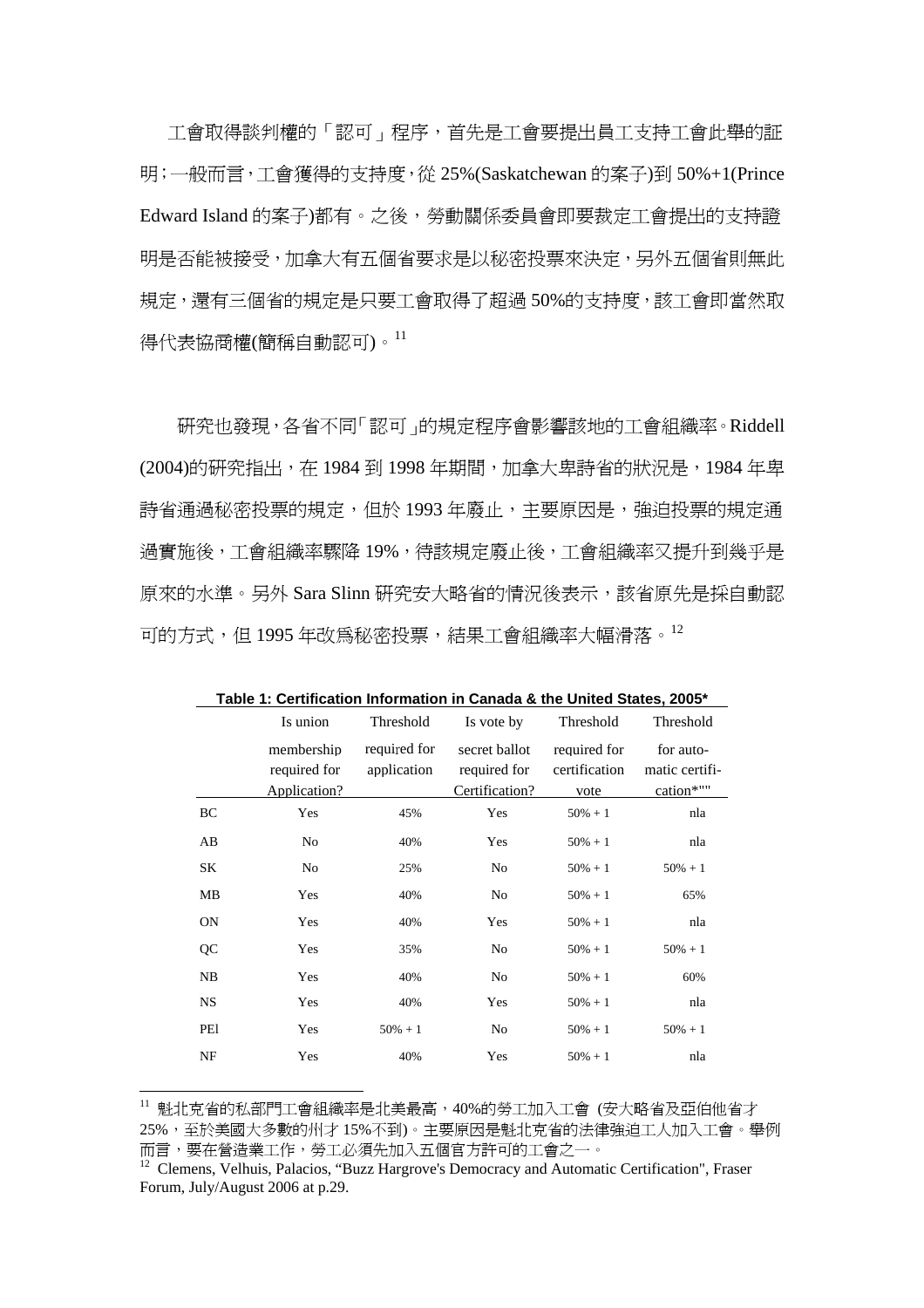| Federal  | Yes | 35% | No  | $50\% + 1$ | $50\% + 1$ |
|----------|-----|-----|-----|------------|------------|
| All US   | No  | 30% | Yes | $50\% + 1$ | nla        |
| S ta tes |     |     |     |            |            |

Notes

The threshold for automatic certification is the threshold required to certify a union without a representation vote.

Source: Godin *et aI., 2006.13* 

至於美國的情況如何?Rose 及 Chaison 指出, 美國體系也是依賴工人的選 舉,但通常結果是雇主會以程序拖延,甚至以歧視工會支持者的方式來阻礙。<sup>14</sup>

#### 強制入會作為僱用前題

一旦工會取得了唯一協商權,即可與資方進行集體協商,訂定集體協約,在 協約中可以規定強制入會條款,作為員工繼續雇用的條件。加拿大的集體協約 中,這類的工會安全條款有許多種,勞動法規也明白地允許強制入會的規定。舉 例而言,亞伯他省 1988 年勞資關係法規定,取得協商代表權的工會可以延續既 存的集體協定,或另和資方團體簽訂新的協定,要求所有的員工必須加入工會。 但若某些員工因為宗教信仰或信念的理由,可以拒絕入會,同時也就無須繳交會 費。另外,該省勞動關係委員會同意,只要員工跟工會取得共識,同意員工捐給 特定慈善機構的金額相當於會費,則該員工可以不受協約當中強制入會條款的拘 束。

換言之,該省的規範是確保工會有權利在團體協約中放入強制入會條款,但 勞動關係委員會另有權限豁免有特殊宗教信仰者排除適用。相較之下,美國的情 況有很大的不同。Taft-Hartley Act 通過後,美國的情況,誠如哈佛工會計畫

<sup>&</sup>lt;sup>13</sup> Clemens, Velhuis, Palacios, "Buzz Hargrove's Democracy and Automatic Certification", Fraser Forum, July/August 2006

<sup>&</sup>lt;sup>14</sup> Op.cit. at para. 6.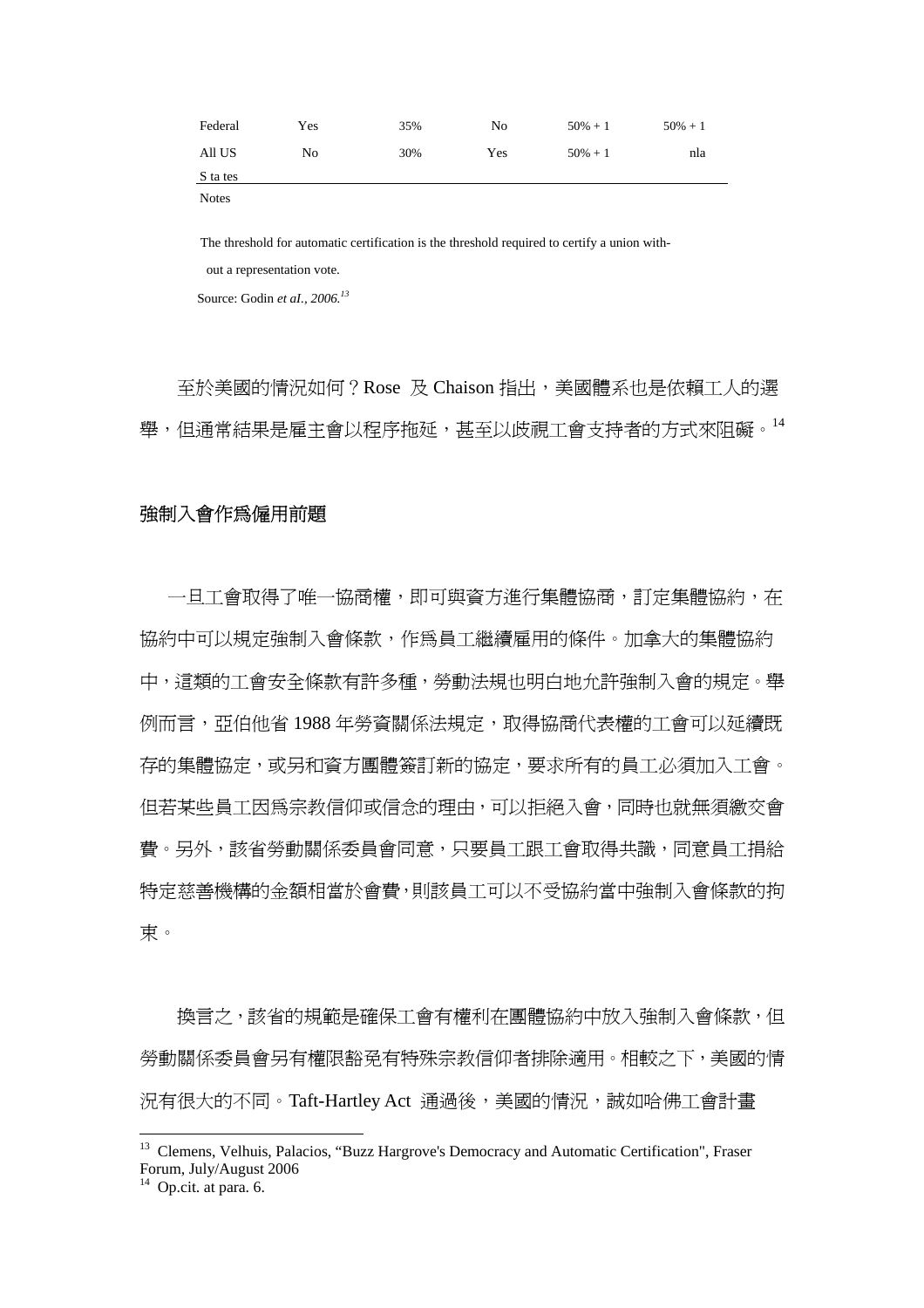(Harvard Trade Union Program)執行主任所言:

 美國主要立法潰敗來自於 1947 年 Taft-Hartley Act 的通過,該法廢止了「工 會壟斷場廠」(或謂「封閉式工廠」, closed shop)的規定,這使得工會無法要求 雇主將工會會員身分作為雇用的條件。該法進一步提供各州制定更限縮的勞動立 法的法源依據,亦即所謂的「工作權法」(right-to-work laws),後者對工會安 全造成相當大的破壞。在大多數已開發國家視為當然的工會安全條款被禁止後, 在這些實施工作權法的各州,工會被迫經常面臨「搭便車」的問題,因為在這些 州,工會不僅代表工會會員,也要代表非工會會員與雇主集體協商,即使後者根 本未盡繳費與其他會員義務,但享有會員同樣的保障與福利。這使得工會在組織 上與生存上面臨極大的困境。美國有 21 州,主要在南方,均通過實施工作權法。 原本意在節制二次世界大戰後「大工會」戰鬥力的 Taft-Hartley Act,的確很 有效地逆轉了更早之前 Wagner Act 對勞方權益的保障。15

#### 強制繳會費作為雇用條件

 $\overline{a}$ 

 在前述引文中,Bernard 教授指出了美國「搭便車」的問題。這個問題不存 在於加拿大,因為 1946 年時,加拿大最高法院法官 Ivan Rand 曾經做了一項頗具 創意的裁定,當年他被指定做為發生於安大略省 Windsor 這個地方的福特汽車公 司一萬名員工長達 99 天罷工的爭議仲裁員,福特員工要求要有「工會場廠」(union shop,亦即所有的員工均需加入工會) 及「自動扣繳會費」(雇主協助工會自員工 薪資中扣繳工會會費)。那次罷工也引發 30 家位於其他地方之福特公司約 8500 名員工的響應。政府擔心罷工會進一步漫延,因此勸導雙方接受最高法院法官 Rand 的仲裁。

<sup>&</sup>lt;sup>15</sup> Bernard, Elaine, 'The Divergent Paths Of Organized Labour In The United States And Canada', http://www.law.harvard.edu/programs/lwp/eb/canusa.pdf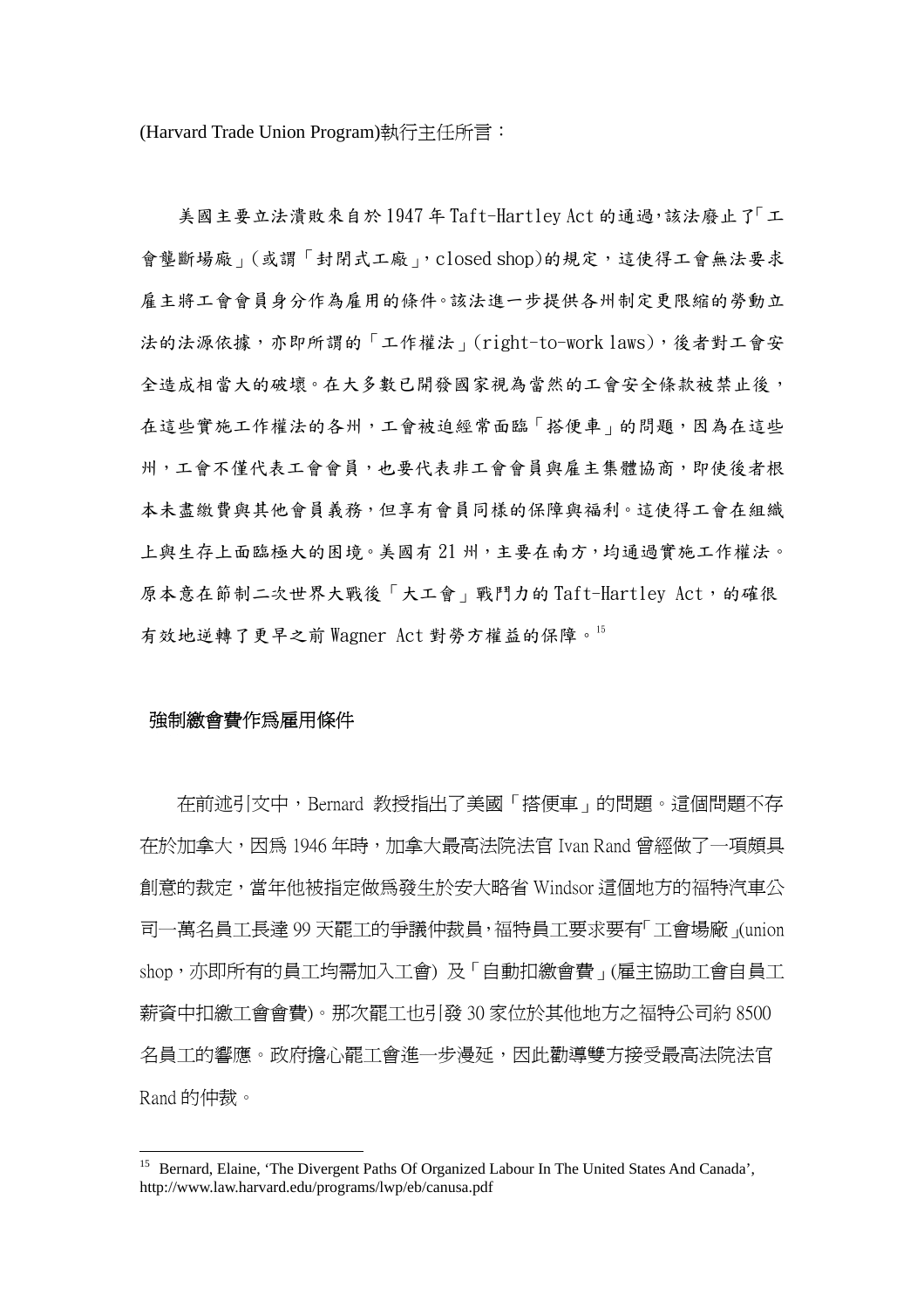Rand 在該案提出的仲裁建議是,員工不必強制加入工會,但須繳納會費, 因為所有員工會因工會的努力而獲益,換言之,該次罷工原先的兩項訴求,「自 動扣繳會費」這一項在仲裁中被接受了。這項成果現在被稱為「蘭德規定」(Rand formula),受到法律支持,並在許多職場實際發生作用。表一呈現的是各地實施 狀況。

 加拿大勞動法令所允許的工會安全條款,提供了工會組織上的有利條件。首 先,工會可以在團體協約中規定加入工會做為雇用的前提條件。無論是「工會壟 斷場廠」或是「工會場廠」,工會均有效地控制勞動力的供給,任何想要工作的 人必須先加入工會才行。16其次,「蘭德規定」提供了工會一份確定可預期的收入, 以便能有專職工會幹部,不僅提供會員服務,也能從事組織任務以壯大工會規模。

 也有人對工會安全條款有意見,這些批評者認為加拿大的工會組織率已超過 它應該有的程度了,因此建議修法來降低組織率 12。不過也有來自左翼的批評 者指出,工會安全條款的問題出在,它使得工會變得官僚化,且過度依賴自動扣 繳會費的機制。例如一位評論者曾表示:

 為何工會領導人是如此讚美這個體制?很簡單,因為它確保會費收入。更根 本的是,它是工會組織的根基之一。「蘭德規定」提供了國家對「負責任」工會 的祝福—工會負責薪資福利的協商、協助減少罷工的發生、指導員工職務的執 行、及擁抱資本主義。⋯對全職工會領導人而言,國家及雇主的接受是非常關鍵, 唯有如此他們才能較不受干擾的執行工會任務,對他們而言,工會這個組織的穩 定與正當性的關注,遠比對工人團結組織及鬥爭等工會實力的問題,還來得重

<sup>&</sup>lt;sup>16</sup> Masse, Martin, Quebec Must Loosen The Unions' Grip, Les Quebecois Libre, Montreal, September 15, 2004 / No 146; Clemens, Velhuis, Palacios, "Buzz Hargrove's Democracy and Automatic Certification", Fraser Forum, July/August 2006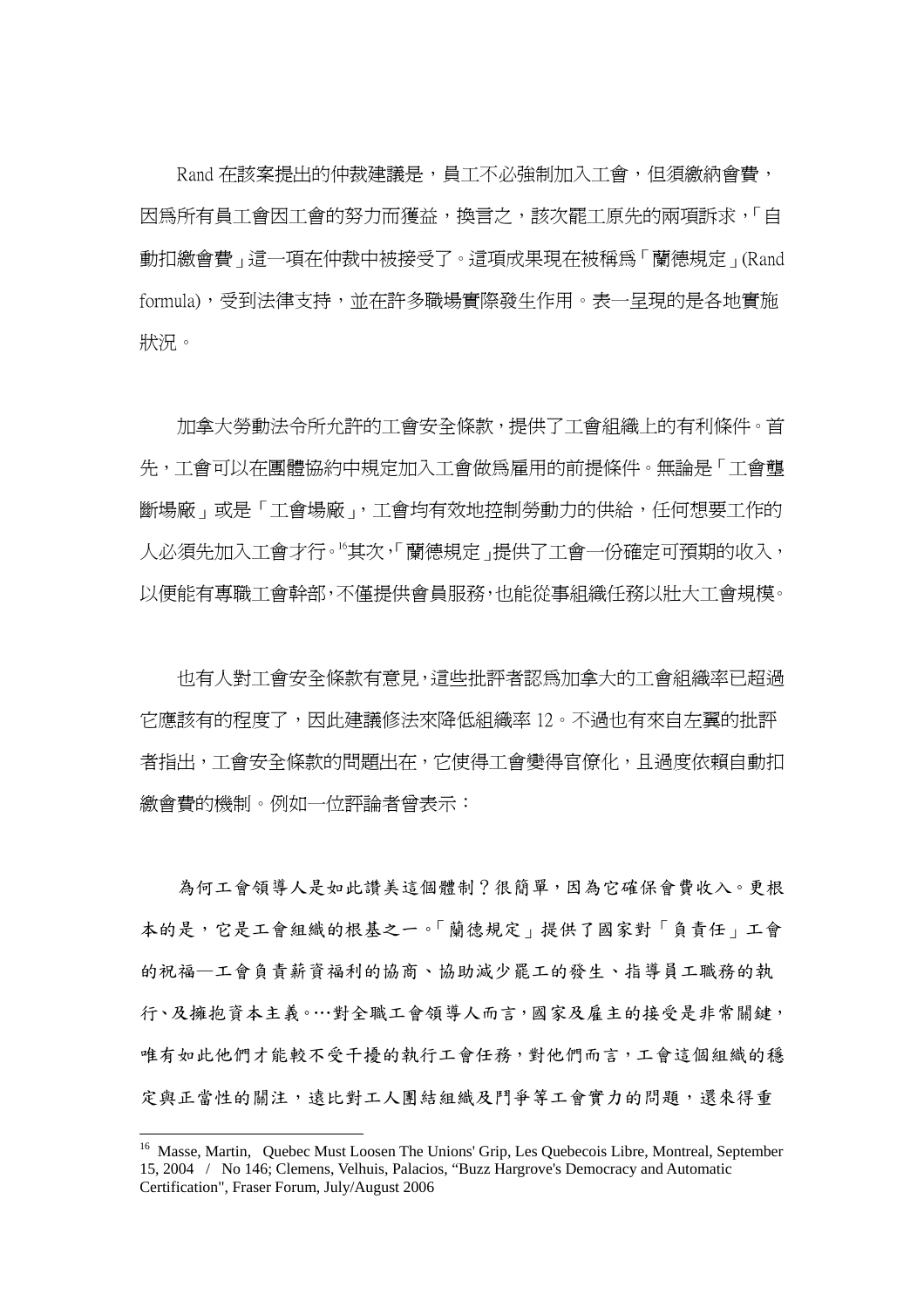#### 團體協商的成就

Rose 及 Chaison 也曾表示,加拿大這麼高的工會組織率,使得工會能較有效 的運作,從而對潛在會員具有吸引力。他們指出:

 較高的工會組織率讓加拿大工會有能力在團體協商上,表現得比美國的工會 好,特別是在譎多變的八 0 年代。「讓步協商」 (concession bargaining)盛行 的美國,工會會員不斷流失,雇主攻擊性的協商策略,讓工會淪於守勢位置。美 國工會無能拒絕雇主對於協商讓步的要求,並守住團體協商的談判成果,以至於 在非會員工人群眾中缺乏吸引力。18

#### 政治過程的參與

 $\overline{a}$ 

 工會在政黨政治中的正式參與,向來是加拿大政治生活很重要的標誌。工會 一向是支持新民主黨(New Democratic Party),同時也提供該黨財務支援。前面提 到哈佛工會計畫執行主任對加拿大工會參與政治的重要性,也做過如下的評論:

 若加拿大經驗有什麼結論可取的話,大概是工會的政治行動,特別是工會需 要與那些被經濟利益掌控的政黨保持距離,並根據勞動大眾的需要與願望建構出 一個新的政治。工會只能藉由參與政治並與其它進步的社會運動團體攜手合作, 才能打破其社會孤立的局面。19

 $17$  Lamb, Sebastian, "The Rand Formula: Heart and soul of the labour movement?, New Socialist Magazine, Issue 57, July to August 2006 .

<sup>&</sup>lt;sup>18</sup> Rose, Joseph B., Chaison, Gary N., "Unionism in Canada and the United States the 21st Century: the Prospects for Revival," Industrial Relations, Volume 56, Winter, 2001

<sup>&</sup>lt;sup>19</sup> Bernard, Elaine, 'THE DIVERGENT PATHS OF ORGANIZED LABOUR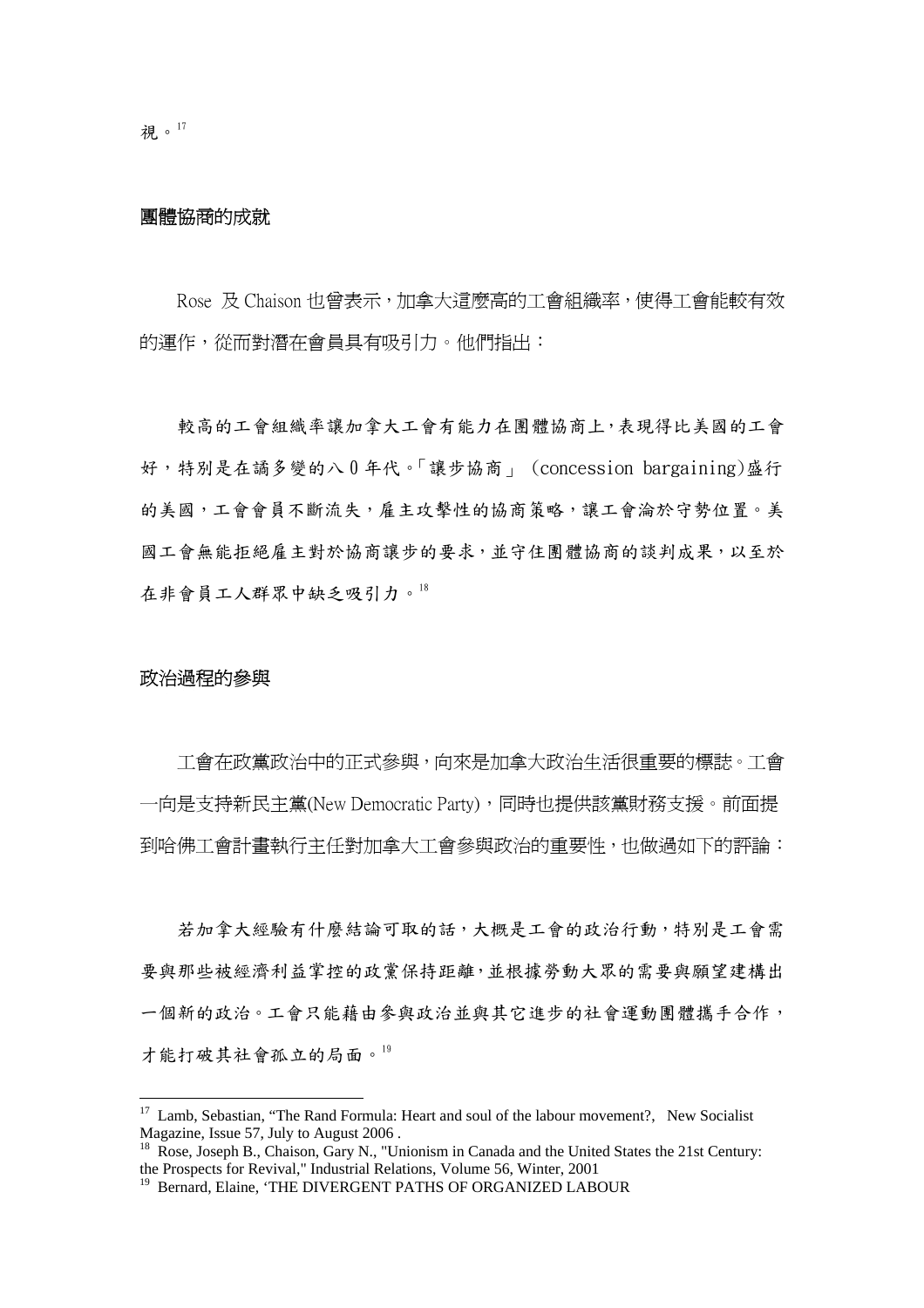Rose 及 Chaison 對此的觀察是:

 工會與社會民主政黨、新民主黨的聯手合作,有助提高加拿大工會的政治影 響力。(Rose & Chaison, 1996)。在高度聯邦議會體制下,新民主黨的機構化卻 導致集體協商法的退步(Bruce, 1989)。相反的,美國的工會與政黨間的聯結, 就比較不這麼正式,工會也比較沒辦法遊說國會去改革團體協商法。20

 工會領袖很清楚地看到政治與勞動立法品質間的關聯。舉例而言,加拿大全 國汽車、航空、運輸及一般產業工人工會主席 Buzz Hargrove 在最近一次的演講 中很清楚的表達了這個立場,他認為安大略省的 Mike Harris 十多年前當選後所推 動的第一項立法就是瓦解工會運動,這對安大略省的勞動力市場的影響至今仍深 遠。

 毫無疑問,工會積極參與新民主黨事務的確提供了一個很重要的平台,有利 於倡導進步的勞動立法及社會福利改革。然而諷刺的是,加拿大勞工在投票箱前 卻沒投給新民主黨足夠的票數,以確保該黨在全國層級的選舉中獲勝。新民主黨 常常在數個省裡組政府,推出一些進步性的勞動立法,主要是因為工會運動對新 民主黨的議題設定發揮了影響力。21

 2004 年加拿大修訂了選舉獻金的法律,新規定限制個人一年內對政黨其候 選人的捐款金額上限為 5000 美元。至於企業及工會的額度最高為 1000 美元。當

IN THE UNITED STATES AND CANADA',<br>http://www.law.harvard.edu/programs/lwp/eb/canusa.pdf

<sup>&</sup>lt;sup>20</sup> Rose, Joseph B., Chaison, Gary N., "Unionism in Canada and the United States the 21st Century: the Prospects for Revival," Industrial Relations, Volume 56, Winter, 2001

<sup>&</sup>lt;sup>21</sup> Hargrove, Buzz, The State of the Union Movement in Canada: The Challenges We Face and the Innovations We Must Undertake**,** 2006, Industrial Relations Centre, Queen's University Kingston, Ontario, Canada p.5.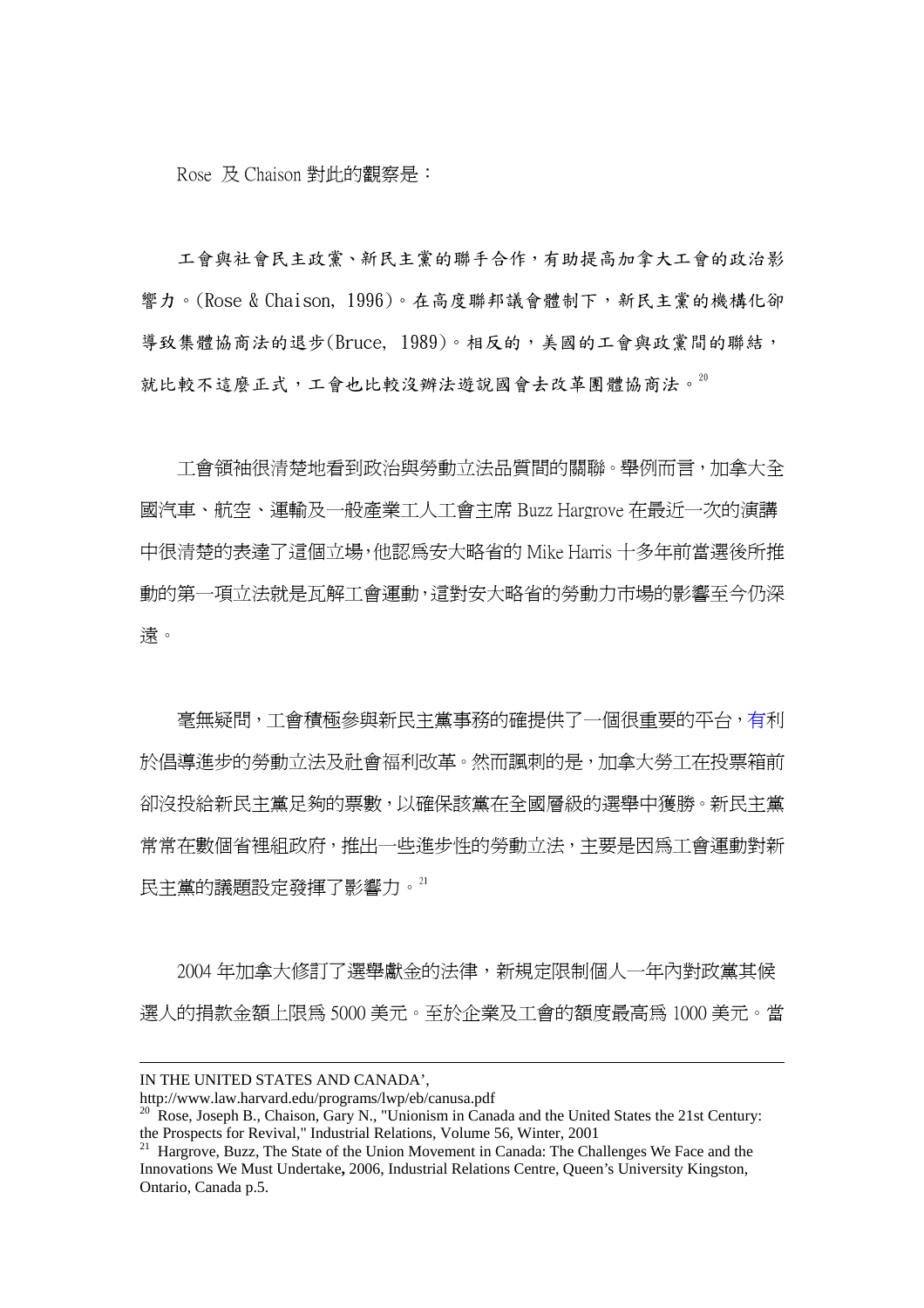時支持該改革的財政部長表示:

…一般人觀念是認為企業及工會以捐款來換取影響力…我堅信廢除了企業 及工會對政黨的捐贈規定後,加拿大的政治文化將會大幅改善。22

 2003 年新民主黨從工會處獲得 510 萬美元的捐款,該金額是當年度新民主黨 所得到的總捐款金額的過半數以上。因此新修訂的法律很顯然會減少新民主黨所 能獲得的捐款金額。23

 最近一次聯邦政府的選舉,出現了嚴重的意見紛歧,因為前述提到加拿大最 大的私部門工會之一的工會主席,Buzz Hargrove 決定不支持新民主黨,轉而想支 持自由黨,他對自己這項決定所提出的理由是:

今天我們若去跟會員說,正如多年來我們一直都是這樣子做,「我推薦新民 主黨,若他們當選了,一切就會沒問題」,他們將會嘲笑我們。首先,根據經驗 我們已經學到教訓,那就是新民主黨當選並不能解決所有我們的問題。無論是哪 個政黨執政,我們需要的是一個積極、敢要求且獨立的工運來推動法案,並要政 府負起責任來。沒有任何一個東西可以取代一個強而有力且獨立的工運。政府來 來去去,只要工運還有功能,工運會一直堅持下去。

 其次,我們的會員在政治上比以往更成熟且具有獨立的意志,他們不要他人 來告訴他該如何投票。因此工會迫切需要開始重建一個獨立自主的政治能力。我 們不能再將我們的政治希望及夢想寄託於某個政黨的運氣上。這麼說不表示我們 在政治議題上不站立場,包括選舉時選邊站。在最近一次的聯邦政府選舉上,任

<sup>&</sup>lt;sup>22</sup> CBC News Online, June 5, 2006

<sup>&</sup>lt;sup>23</sup> "Registered parties fiscal period returns..." Ottawa : Chief Electoral Officer of Canada, 1977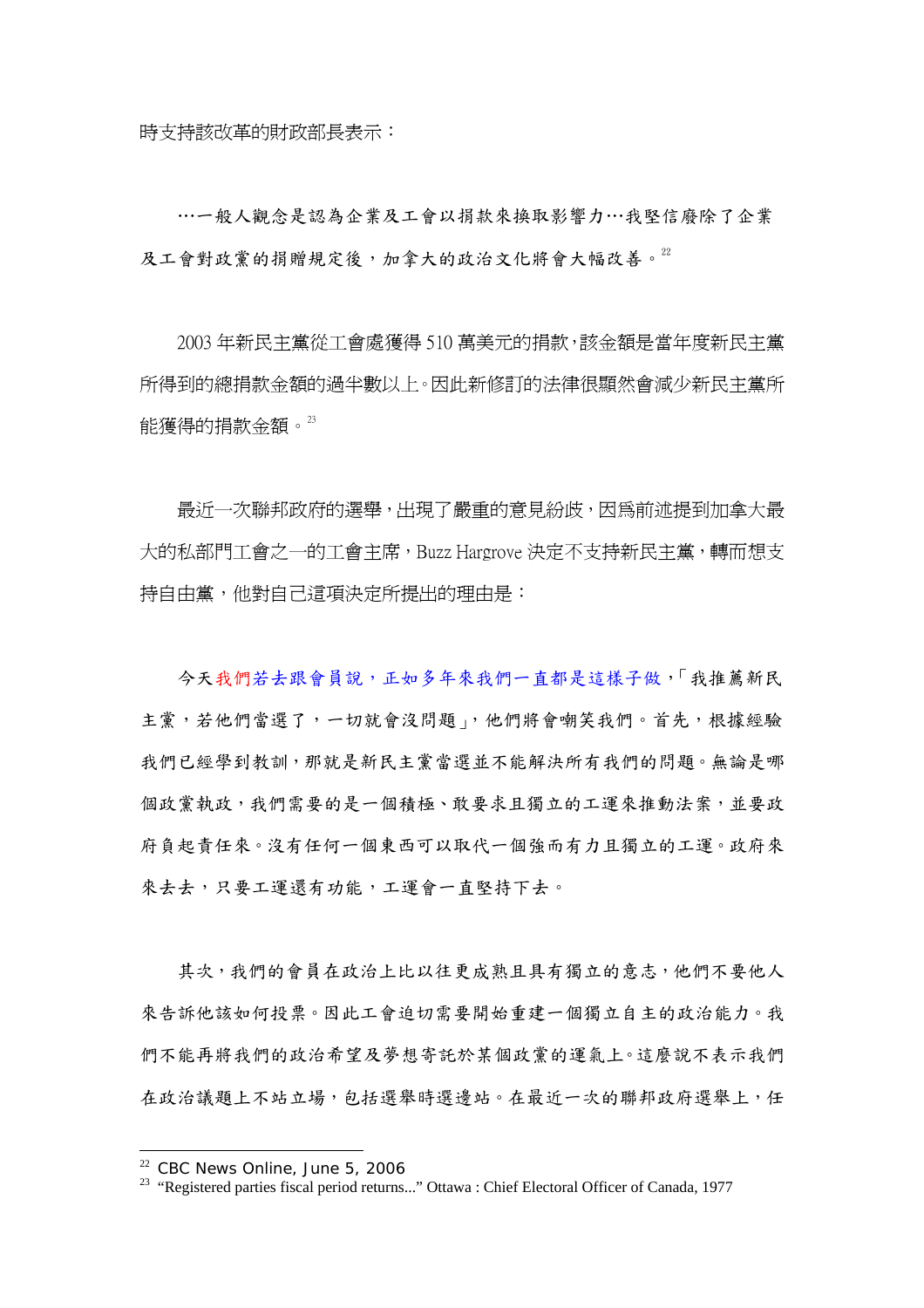何人若有看報紙,就會很清楚知道我們沒有站在邊線上。這也表示我們一旦要介 入,就必須要更有策略、更審慎,最重要的是更獨立。在 CAW 這件事情上,我們 的創新作法是我們以非黨派的政治行動委員會來取代先前新民主黨有聯屬關係 的政治教育委員會。我們稱之為「政治委員會中的工會」(Union in Politics Committees, 簡稱 UPCs),以此來彰顯兩項事實:第一,工會在政治場域絕不能 缺席;第二,工會不是政黨,工會需要扮演好工會角色與任務。<sup>24</sup>

Hargrove 的決定引發極大的爭議, 但很清楚的認知到一個事實, 那就是投票 給新民主黨只會讓保守黨勝選的機會增加。臺無疑問,他的策略很顯然會弱化了 新民主黨,強壯了自由黨。不過,即使和傳統劃清界線,保守黨仍贏得了組少數 政府的權力。

 預計未來一年內,下一次聯邦選舉中,值得我們觀察的是新民主黨如何面臨 考驗,一來從工會處能獲得的財務挹注大幅減少,二來重要工會領袖倡議的策略 性投票主張,都讓新民主黨如臨大敵。

#### 不利於社會夥伴關係的經濟環境

 $\overline{a}$ 

 加拿大主要的全國性大報,全球郵報(Globe and Mail)最近刊出一系列專文, 分析加拿大未來面臨的最大問題—生育率下滑引發的勞動力短缺的隱憂,以及戰 後嬰兒潮的退休。

 全國勞動力短缺已見之於亞伯他省及卑詩省。有些部門短缺的是某些技術性 勞工,因此開始提高工資以吸引其他部門的勞工。沒有工資競爭力的部門,與其

 $24$  Hargrove, Buzz. The State of the Union Movement in Canada: The Challenges We Face and the Innovations We Must Undertake**,** 2006, Industrial Relations Centre, Queen's University Kingston, Ontario, Canada p.21.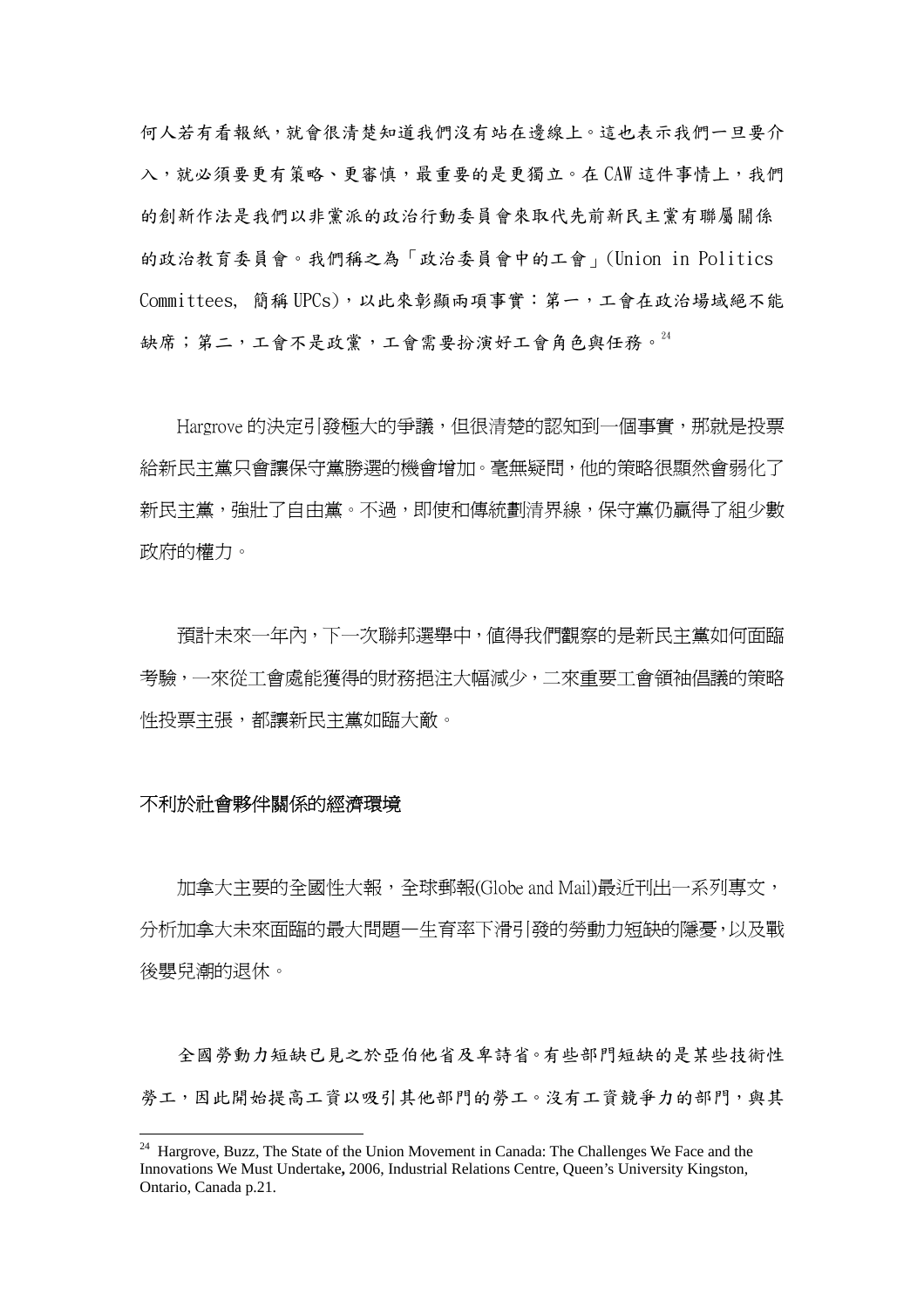它有競爭力的部門出現愈來愈大的鴻溝,一般而言,餐飲旅館及零售業經常性的 面臨人力短缺的問題。加拿大在未來 20 年 65 歲以上的人口將增加一倍。25



# Age Distribution in Canada in 2006

# Age Distribution in Canada in 2026



加拿大勞動人口的比例將大幅下滑。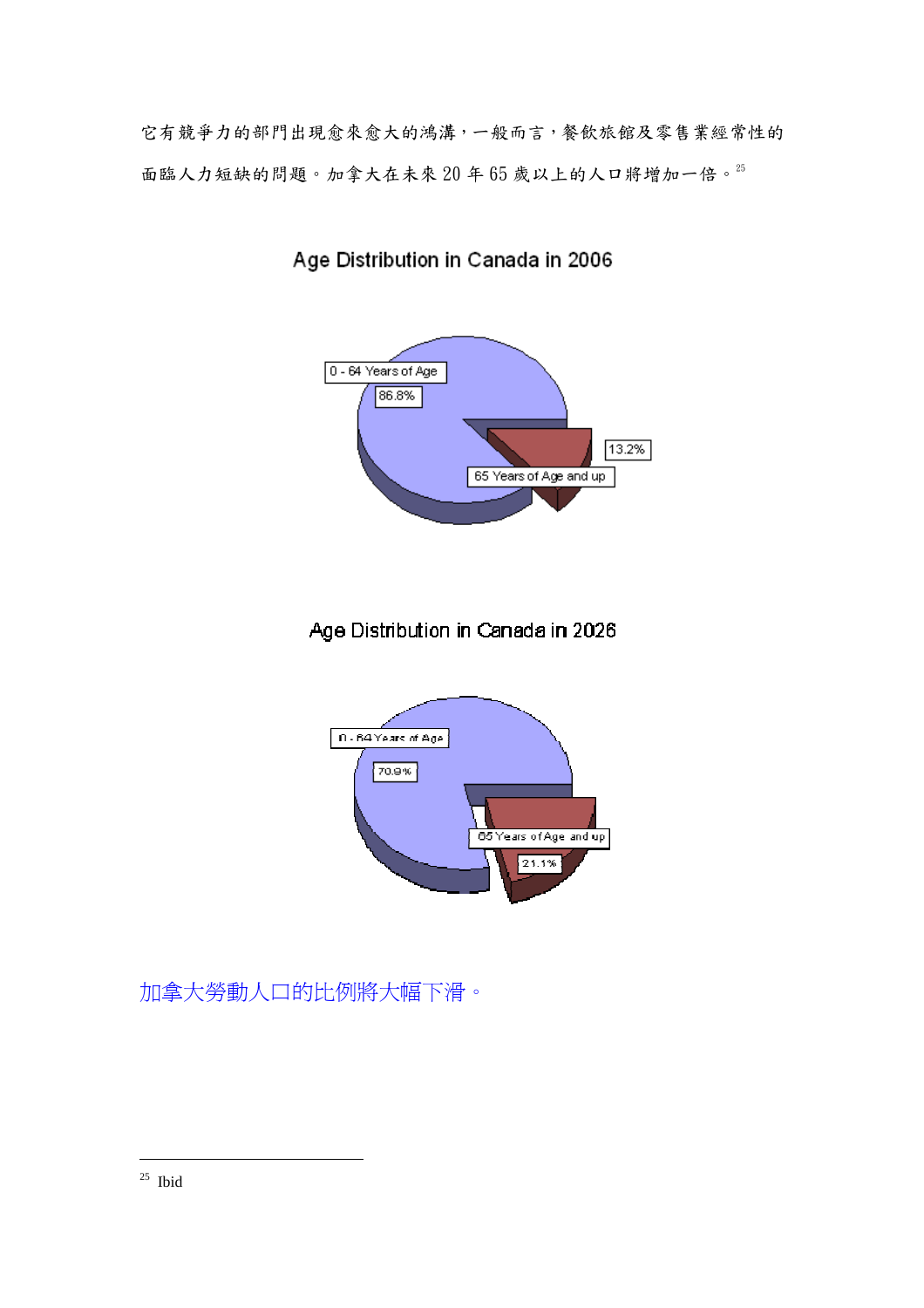

勞動需求的成長,將於 2016年開始超過勞動力的供給。



# **Employment and Labour Force**

 如前如指出,在亞伯他省及卑詩省這類經濟過熱的地區,勞力短缺的情形很 顯著。因此加拿大境內的不同地區,存在勞動力市場的競爭。居住東岸的勞工逐 漸往西部移動,特別是日漸重要的石油產業。26

 $\overline{a}$ 

Oxford Analytica, 02.17.05, 6:00 AM ET), 國際原油價格的提高,再加上採煉技術的進步,使

<sup>&</sup>lt;sup>26</sup> 如美國 Forbes 雜誌刊載的一文指出 (該文標題: Canada To Compete In Oil Market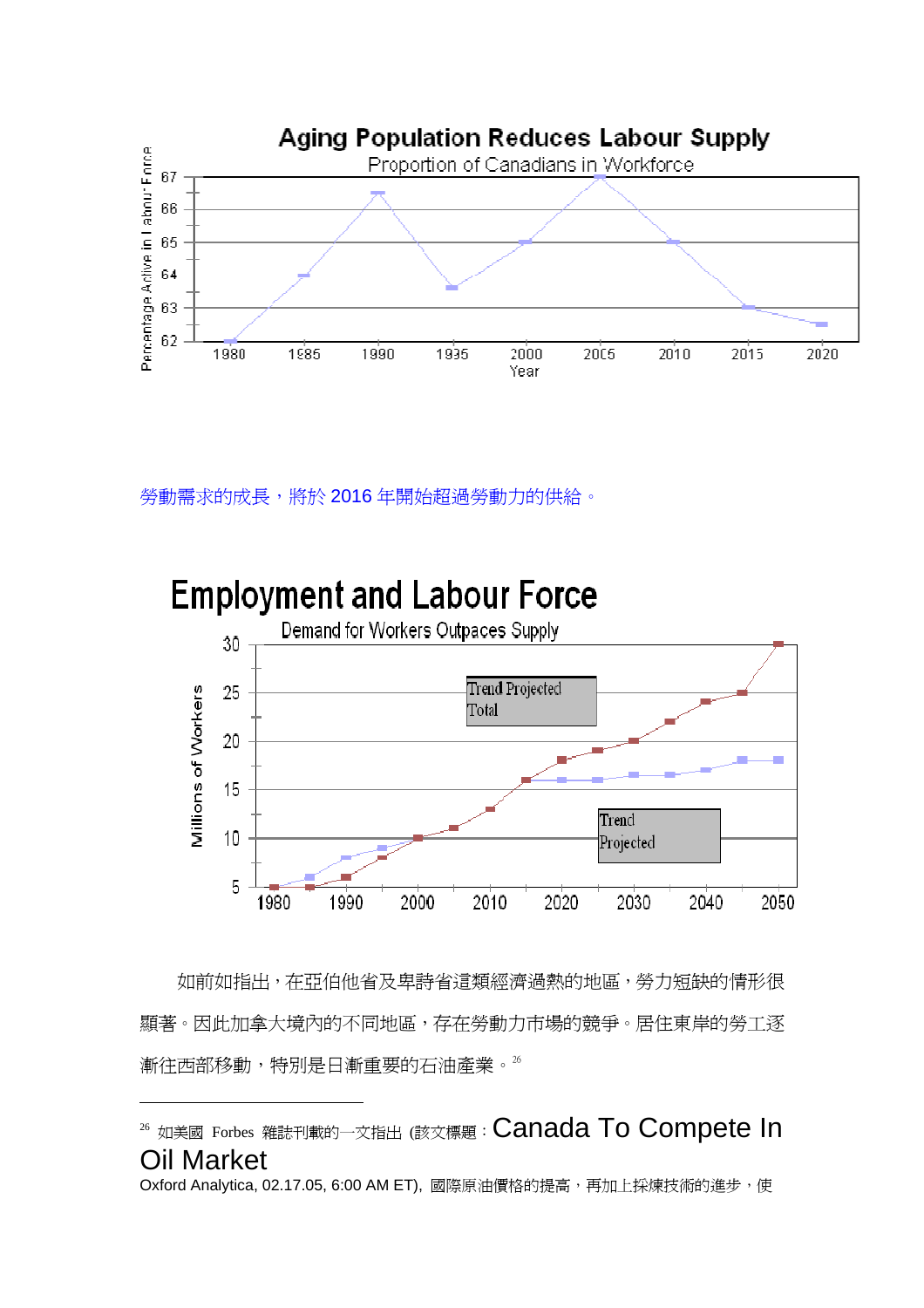即使東岸人口往西部移,且遷移的速度也超過歷史性標準,但仍不能滿足市 場所需。全球郵報曾有如下分析:

無論用任何標準來看,亞伯他省近年來的成長與財富都是令人驚羨的,特別 是跟其他地區相對照時。該省的盈餘在 2005-2006 年高達 100 億美元。也因此, 亞伯他省宣佈一項 2006-2007 的支用計畫,金額高達 280 億美元,以及另一個高 達 4.1 億美元非預算的營收,這均是該省有史以來最高的初期計書。

 今年夏天加拿大會議委員會(Conference Board of Canada)預測,亞伯他省 今年的成長率將是加拿大第一,增加了 6.6%,全球的成長率只有 3.3%。該委員 會表示亞伯他省的繁榮不是一個「短期現象」,而是「經濟上永久的結構變化」。 27

 亞伯他省的快速發展,是靠著日漸上漲的原油價格,也是這個寶貴的石油資 源讓亞伯他省的石油沙地上能有盎然繁榮的經濟。28

得原油的按掘成本下降且速度加快。亞伯他省的能源及電力委員會預估當地原油蘊藏量約在1.6 兆桶。

 $^{27}$  全球郵報在 2006年8月 23號.的一篇報導指出,「根據會議委員會消息,亞伯他省 2007年的 每人國民所得將達 44,788 美元,加拿大預測的全國平均值才 34,757 美元。今年的第一季,亞伯 他省的人口成長了 0.78%,是三倍於全國的數值 0.24%。大約 25,900 人新加入亞伯他省,其中 從其他省遷移來淨移入人口 15,600 人。這兩項數值是今年前三個月的歷史新高。目前居住在亞 伯他省的人口超過 330 萬人,就人口數而言,是全國第四大省。即使如此,亞伯它省的人口仍 不敷經濟生產所需。因此該省最近公佈了一項為期 10 年的勞動力策略方案,該方案表示該省需 要 86000 勞工,以因應所有行業之需。

若情況沒改變,該委員會今年稍早擔心的是,亞伯他省到 2025 年時,會短少 332,000 名勞工。 因此該省已開始調整來避免勞力短缺的發生。

該省這些日子來,企業都提早打烊,甚至因為找不到員工來關閉。新建房屋、道路及學校,也 因勞力短缺而被迫延期。即便能找到工人,原物料及工資成本也一路狂飆。

<sup>28</sup> 加拿大的石油是一種焦油礦沙,需要經過採掘及分離系統來處理。2005 年焦油礦沙的生產 預計會達到加拿大原油總產量的 50%,這數量是北美石油產量的 10%。全球有此焦油礦的國家 有 70 個以上,加拿大及委內瑞拉是最大的兩國。技術可以採掘到的蘊藏量約有 2800 億桶到 3000 億桶,比沙烏地阿拉伯的 2400 億桶還多。亞伯他省的石油總蘊藏量,包括以現在技術尙 未能採掘的估計有 1700-2500 億桶。.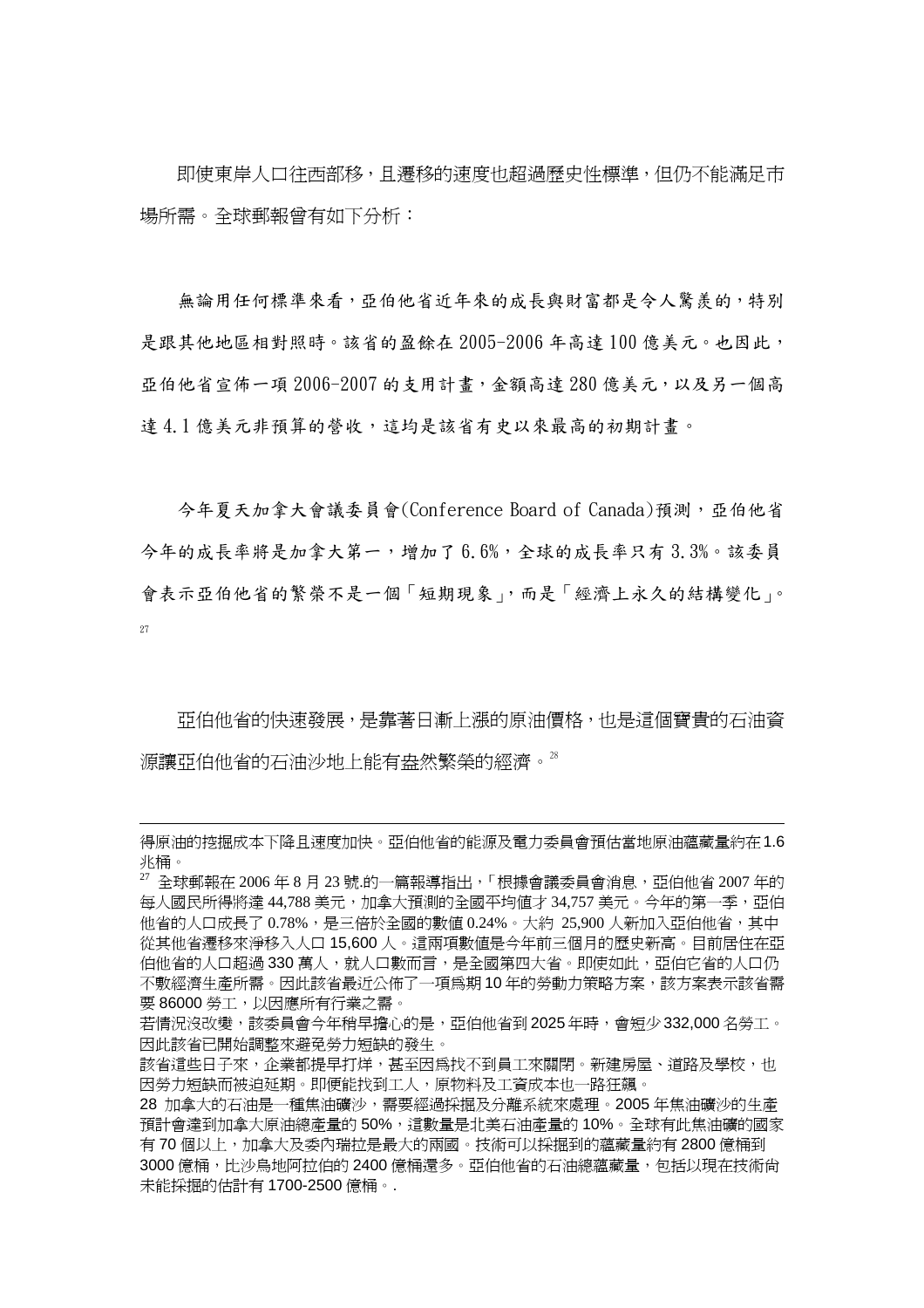在亞伯他省的石油公司毫無選擇,都需要建房屋,提供舒適的居家條件,來 吸引勞工。以 shell Canada Ltd 為例,該石油公司請 ATCO 營造公司為大約 2500 名員工建造住屋,其中包括了健身房、跑道、休憩大廳、演講劇院聽、加蓋的空 中走廊以避寒。另一家公司,Canada Natural Resource Ltd.也正引進外勞,開 設了訓練中心來訓練諸如鎔焊的技術,建造了可供波音737 起降的跑道,以便載 運外地來的勞工。

 豐沛的石油造就了西部的過熱經濟,因此隨著人口快速成長而來的是學校、 交通運輸系統及醫療服務等必要的公共建設就顯得捉襟見肘。這些地區的房價因 此大漲,如卡加利市(Calgary)去年就漲了 40%。

勞動力市場求過於供,以至於工資及福利節節上昇,最近的消息是金屬板工 人的工資在過去一年就漲了 21%,麥當勞也提供獎學金來吸引兼職工作人員。沒 有工會的雇主,給付工人的工資率,也幾乎和有工會保護之職場的工資率相當, 另外,無工會職場在招募新員工時,還特別表示,無須繳交會費,以吸引求職者。

 在這種經濟環境下,工會得去調整因應。舉例而言,加拿大的「化學、能源 及造紙工會」提出一個新的組織策略,其目的在組織所有現場工作的技術勞工, 這跟以往傳統上一個行業有一個代表性工會的慣例,有很大的差異。這麼做的道 理在於,此舉可以幫營造業雇主省去成本,同時又可維持並提升技術勞工的工 資、福利及勞動條件。這項組織工作策略性鎖定的對象是大型工程計畫。

#### 結論

社會夥伴的概念或許是屬於上一個世紀。即使發軔於歐洲的這個概念,如今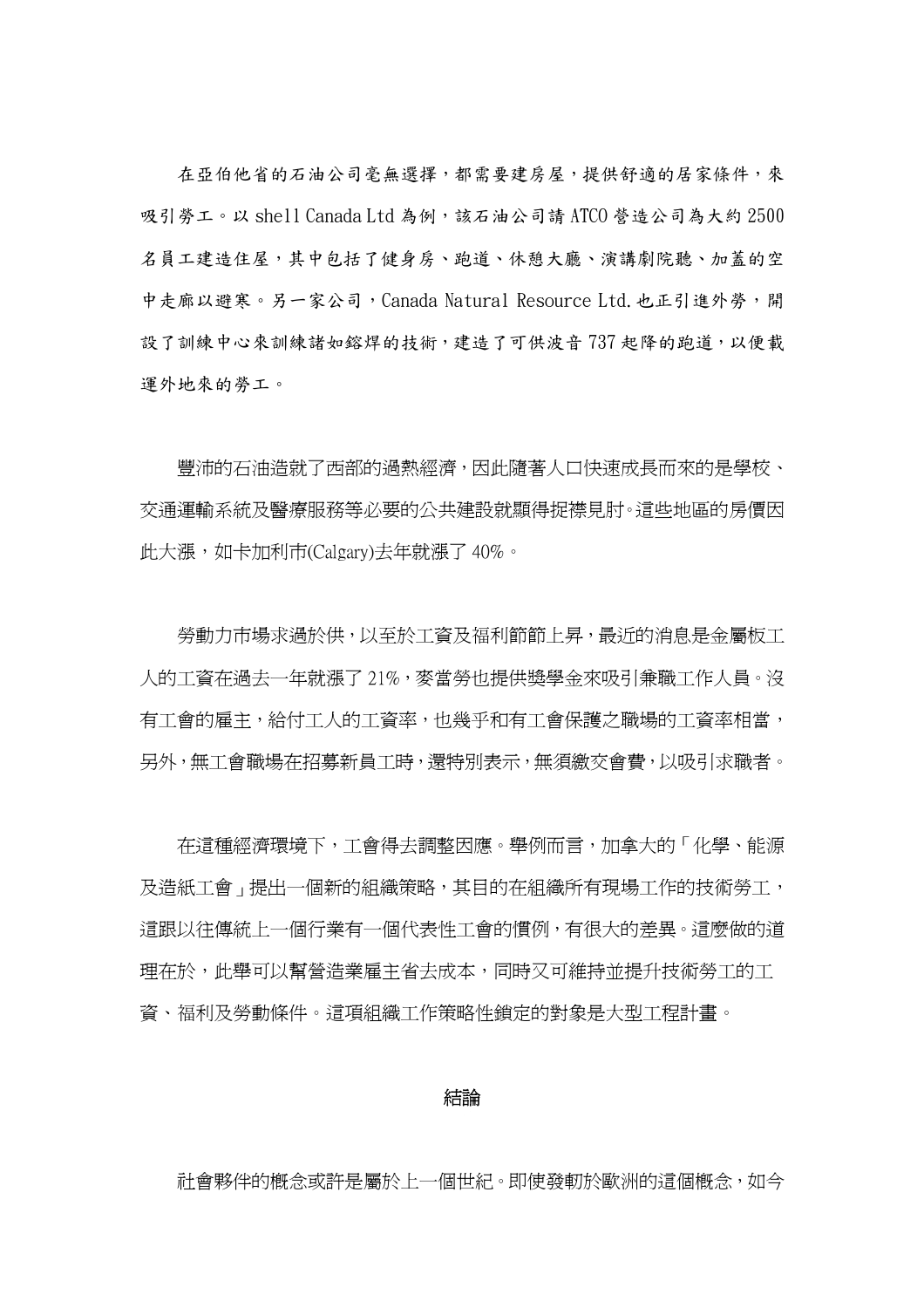也面臨全球化的考驗,如企業裁員瘦身、外包等作,均衝擊到勞資間的社會夥伴 關係。在市場力較不受節制的北美地區,這個概念從來就沒有捕捉到勞資關係的 精髓。

 本文試圖指出社會夥伴的主要特徵,評估這些特徵是否存在於加拿大及其程 度。總之,結論是社會夥伴概念不足以掌握正邁向 21 世紀的加拿大勞資關係經 驗的精髓。

 加拿大社會契約的概念公開地認可,且重視自由市場體制的功能。加拿大缺 乏對階級社會的恐懼,而這正是驅使社會夥伴關係出現的原動力。這個社會接受 市場作為滿足公私部門利益的工具性手段的正當性,這種想法越過了社會福利國 家以階級主導的意識形態。同時加拿大公民也不認為工會是其表達政治意見的關 鍵手段,相反的,這個社會對所有的公共機構(包括工會)存在著普遍地不信任。

 社會夥伴關係的一個很重要的特徵是工會的組織率,如同這篇論文指出,美 加兩國的工會組織率有很大的差異,差別在加拿大的法律體系對工會比較友善, 但這樣的情況正被侵蝕中。過去認為強大的工會是有效能代表員工福祉的這種勞 資關係模式的前提,並不為所有工人認同。右翼評論家對前項勞資關係所立基的 前提,提出愈來愈多的質疑。加拿大工會組織率持續美國高的當下,許多加拿大 人卻認為加拿大應該仿效的不是歐洲模式,而是美國模式。在北美自由貿易協定 下兩國經濟日漸整合的情況下,加拿大的勞動法令很可能會愈來愈像美國,這對 社會夥伴關係當然不是好兆頭。

 另一個社會夥伴的重要元素是,工會參與政治事務。如同本文指出,選舉獻 金法的近來修訂,會顯著的降低工會對新民主黨的影響力,同時該黨也因為在募 款上困難度更高而無法有效的競逐政治位置。另外,工會應策略性投票,而非盲